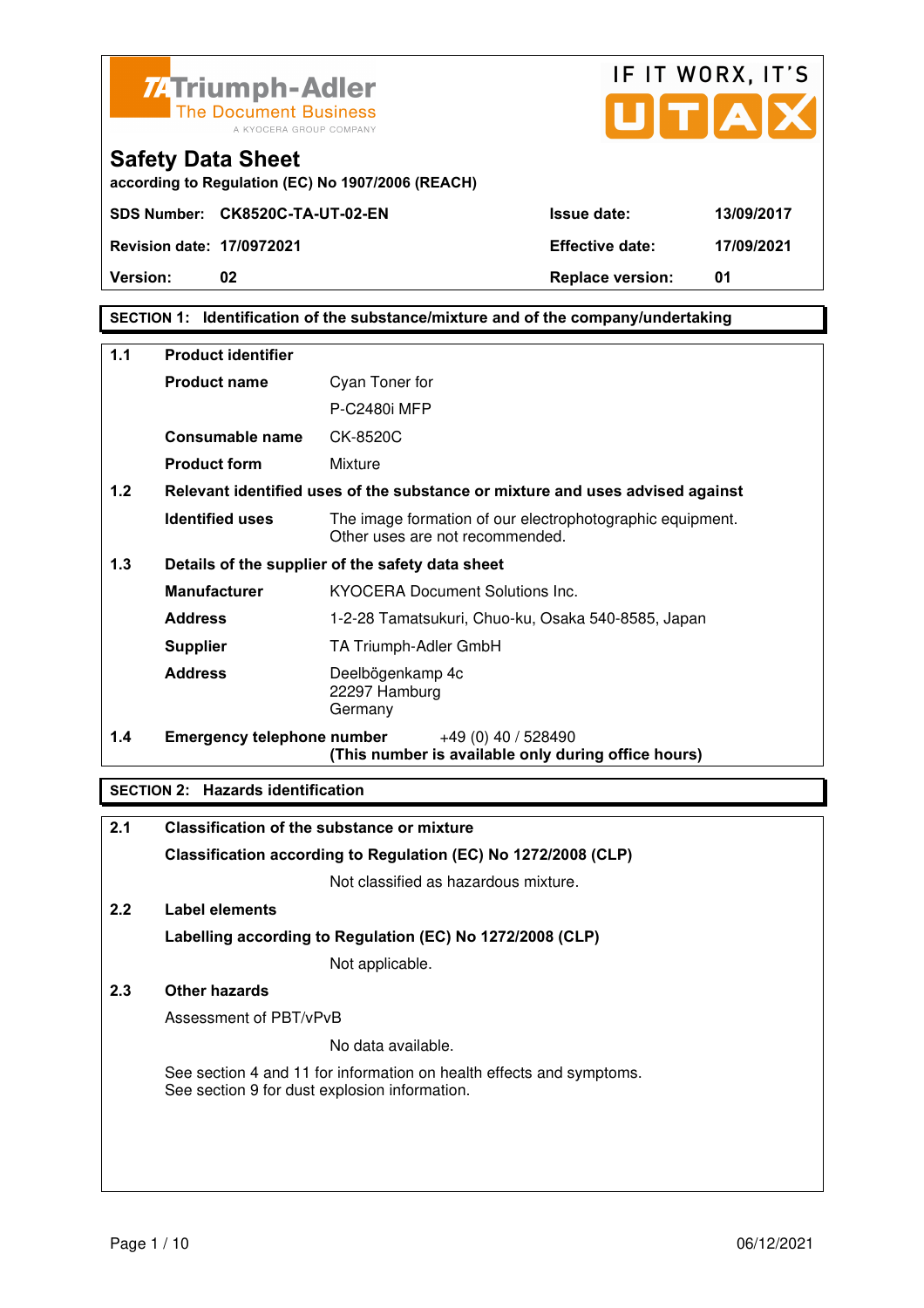|          |                                      | <b>ZATriumph-Adler</b>                                                                                                       |                           |                         | IF IT WORX, IT'S     |
|----------|--------------------------------------|------------------------------------------------------------------------------------------------------------------------------|---------------------------|-------------------------|----------------------|
|          |                                      | <b>The Document Business</b><br>A KYOCERA GROUP COMPANY                                                                      |                           |                         | UTAI                 |
|          | <b>Safety Data Sheet</b>             | according to Regulation (EC) No 1907/2006 (REACH)                                                                            |                           |                         |                      |
|          |                                      | SDS Number: CK8520C-TA-UT-02-EN                                                                                              |                           | Issue date:             | 13/09/2017           |
|          | <b>Revision date: 17/0972021</b>     |                                                                                                                              |                           | <b>Effective date:</b>  | 17/09/2021           |
| Version: | 02                                   |                                                                                                                              |                           | <b>Replace version:</b> | 01                   |
|          |                                      | <b>SECTION 3: Composition/information on ingredients</b>                                                                     |                           |                         |                      |
| 3.2      | <b>Mixtures</b>                      |                                                                                                                              |                           |                         |                      |
|          | Chemical name                        |                                                                                                                              | CAS No                    | Weight%                 | Classification (CLP) |
|          | Polyester resin (2 kinds)            |                                                                                                                              | Confidential              | 75-85                   |                      |
|          | Organic pigment<br>Amorphous silica  |                                                                                                                              | Confidential<br>7631-86-9 | $1-5$<br>$1-5$          |                      |
|          | Titanium dioxide                     |                                                                                                                              | 13463-67-7                | < 1                     | Carc.2(H351)         |
|          | Information of ingredients           | (1) Substance, which present a health or environmental hazard within the meaning of CLP:                                     |                           |                         |                      |
|          |                                      | Titanium dioxide.                                                                                                            |                           |                         |                      |
|          |                                      | (2) Substance, which are assigned Community workplace exposure limits:                                                       |                           |                         |                      |
|          |                                      | None.                                                                                                                        |                           |                         |                      |
|          | REACH:                               | (3) Substance, which are PBT or vPvB in accordance with the criteria set out in Annex XIII of                                |                           |                         |                      |
|          |                                      | None.                                                                                                                        |                           |                         |                      |
|          | REACH (SVHC):                        | (4) Substance, which are included in the list established in accordance with Article 59(1) of                                |                           |                         |                      |
|          |                                      | None.                                                                                                                        |                           |                         |                      |
|          |                                      | See section 16 for the full text of the H statements declared above.                                                         |                           |                         |                      |
|          | <b>SECTION 4: First aid measures</b> |                                                                                                                              |                           |                         |                      |
| 4.1      |                                      | <b>Description of first aid measures</b>                                                                                     |                           |                         |                      |
|          | Inhalation:                          | Remove from exposure to fresh air and gargle with plenty of water.<br>Consult a doctor in case of such symptoms as coughing. |                           |                         |                      |
|          |                                      | Skin contact: Wash with soap and water.                                                                                      |                           |                         |                      |
|          | Eye contact:                         | Flush with water immediately and see a doctor if irritating.                                                                 |                           |                         |                      |
|          | Ingestion:                           | Rinse out the mouth. Drink one or two glasses of water to dilute.<br>Seek medical treatment if necessary.                    |                           |                         |                      |
|          |                                      |                                                                                                                              |                           |                         |                      |
|          |                                      |                                                                                                                              |                           |                         |                      |
|          |                                      |                                                                                                                              |                           |                         |                      |
|          |                                      |                                                                                                                              |                           |                         |                      |
|          |                                      |                                                                                                                              |                           |                         |                      |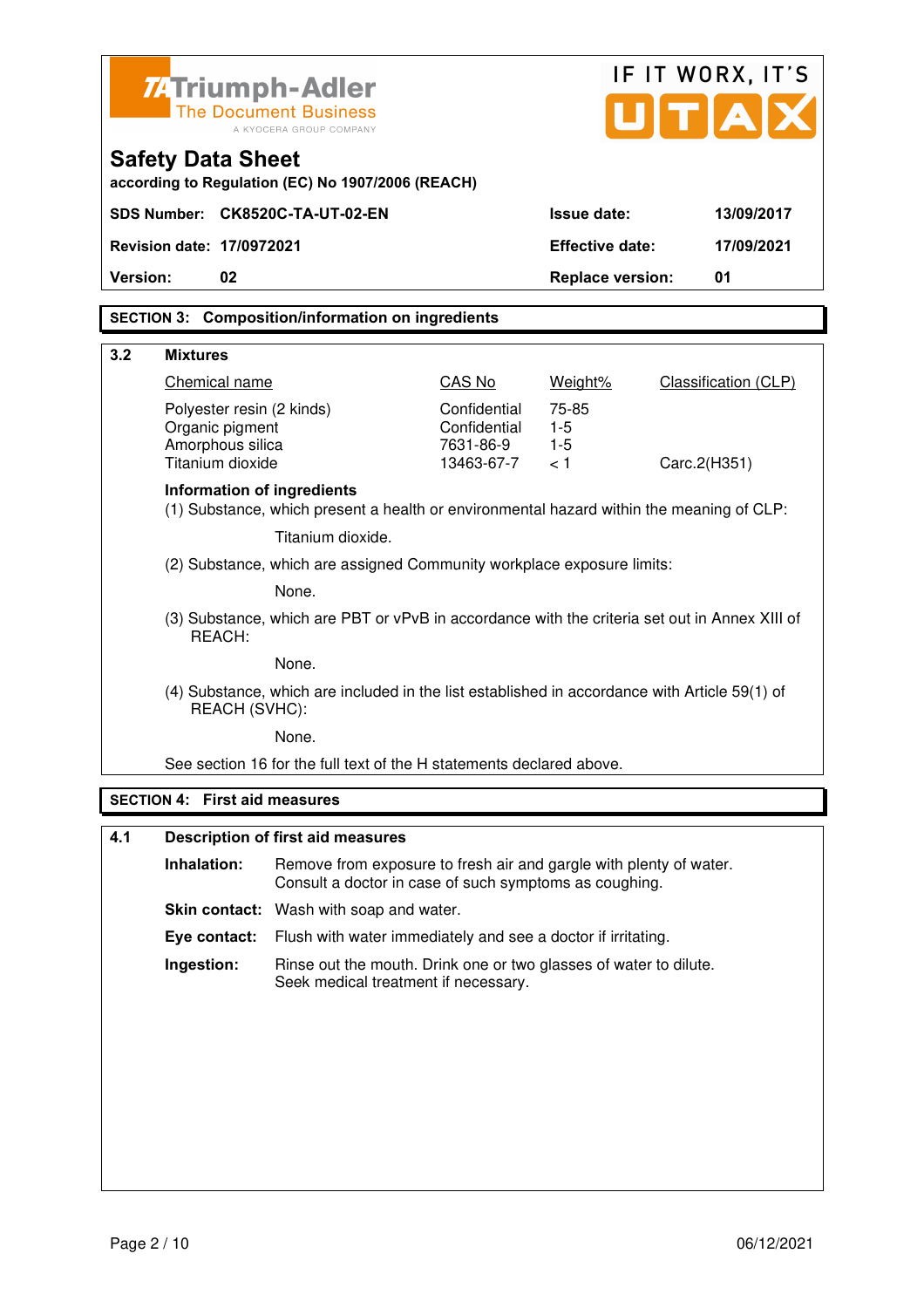



**according to Regulation (EC) No 1907/2006 (REACH)**

|                                  | SDS Number: CK8520C-TA-UT-02-EN | <b>Issue date:</b>      | 13/09/2017 |
|----------------------------------|---------------------------------|-------------------------|------------|
| <b>Revision date: 17/0972021</b> |                                 | <b>Effective date:</b>  | 17/09/2021 |
| <b>Version:</b>                  | 02                              | <b>Replace version:</b> | 01         |

## **4.2 Most important symptoms and effects, both acute and delayed**  Potential health effects and symptoms **Inhalation:** Prolonged inhalation of excessive dusts may cause lung damage. Use of this product as intended does not result in prolonged inhalation of excessive toner dusts. **Skin contact:** Unlikely to cause skin irritation. **Eye contact:** May cause transient eye irritation.

**Ingestion:** Use of this product as intended does not result in ingestion.

### **4.3 Indication of any immediate medical attention and special treatment needed**

No additional information available.

### **SECTION 5: Firefighting measures**

### **5.1 Extinguishing media**

Suitable extinguishing media

Water spray, foam, powder,  $CO<sub>2</sub>$  or dry chemical

Unsuitable extinguishing media

None specified.

#### **5.2 Special hazards arising from the substance or mixture**

Hazardous combustion products: Carbon dioxide, Carbon monoxide

#### **5.3 Advice for firefighters**

Fire-fighting procedures

 Pay attention not to blow away dust. Drain water off around and decrease the atmosphere temperature to extinguish the fire.

#### **Protection equipment for firefighters**

None specified.

#### **SECTION 6: Accidental release measures**

#### **6.1 Personal precautions, protective equipment and emergency procedures**

 Avoid inhalation, ingestion, eye and skin contact in case of accidental release. Avoid formation of dust. Provide adequate ventilation.

### **6.2 Environmental precautions**

Do not allow to enter into surface water or drains.

#### **6.3 Methods and material for containment and cleaning up**

Gather the released powder not to blow away and wipe up with a wet cloth.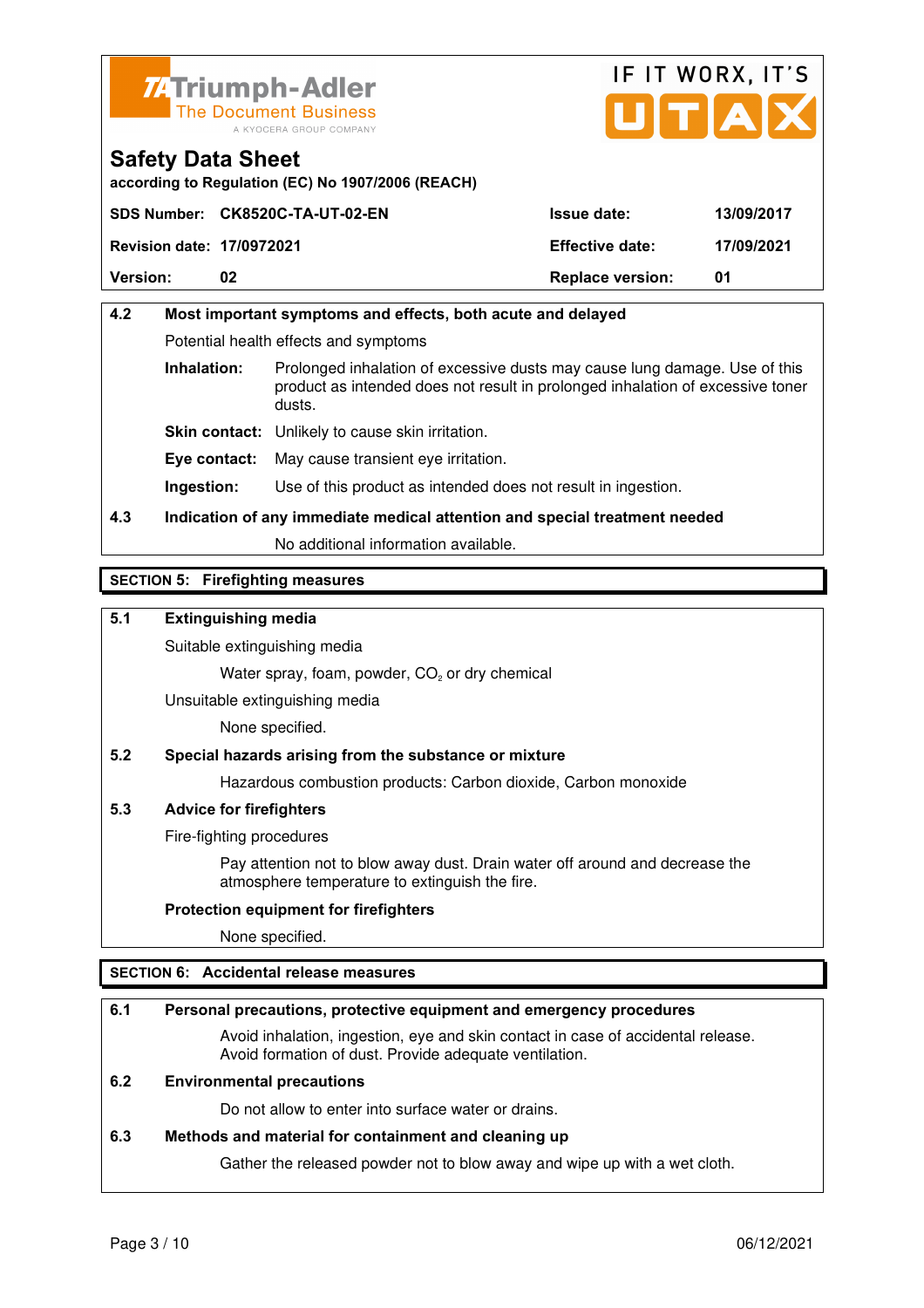



**according to Regulation (EC) No 1907/2006 (REACH)**

### **SDS Number: CK8520C-TA-UT-02-EN Issue date: 13/09/2017**

**Revision date: 17/0972021 Effective date: 17/09/2021** 

**Version:** 02 **Replace version:** 01

### **6.4 Reference to other sections**

See section 13 for disposal information.

#### **SECTION 7: Handling and storage**

#### **7.1 Precautions for safe handling**

 Do not attempt to force open or destroy the toner container or unit. See installation guide of this product.

#### **7.2 Conditions for safe storage, including any incompatibilities**

Keep the toner container or unit tightly closed and store in a cool, dry and dark place. Keep away from fire. Keep out of the reach of children.

#### **7.3 Specific end use(s)**

No additional information available.

#### **SECTION 8: Exposure controls/personal protection**

#### **8.1 Control parameters**

(Reference data)

#### **US ACGIH Threshold Limit Values (TWA)**

**Particles: 10 mg/m<sup>3</sup> (Inhalable particles) 3 mg/m<sup>3</sup> (Respirable particles)** Titanium dioxide:10 mg/m³

#### **US OSHA PEL (TWA)**

Particles: 15 mg/m<sup>3</sup> (Total dust) 5 mg/m<sup>3</sup> (Respirable fraction) Amorphous silica:  $80 \text{ mg/m}^3/\% \text{SiO}_2$ Titanium dioxide: 15 mg/m<sup>3</sup> (Total dust)

#### **EU-Occupational exposure limits: Directive (EC) 2000/39, (EC) 2006/15 and (EU) 2009/161**

Not listed.

### **8.2 Exposure controls**

#### **Appropriate engineering controls**

 Special ventilator is not required under normal intended use. Use in a well-ventilated area.

#### **Personal protective equipment**

 Respiratory protection, eye protection, hand protection, skin and body protection are not required under normal intended use.

#### **Environmental exposure controls**

No additional information available.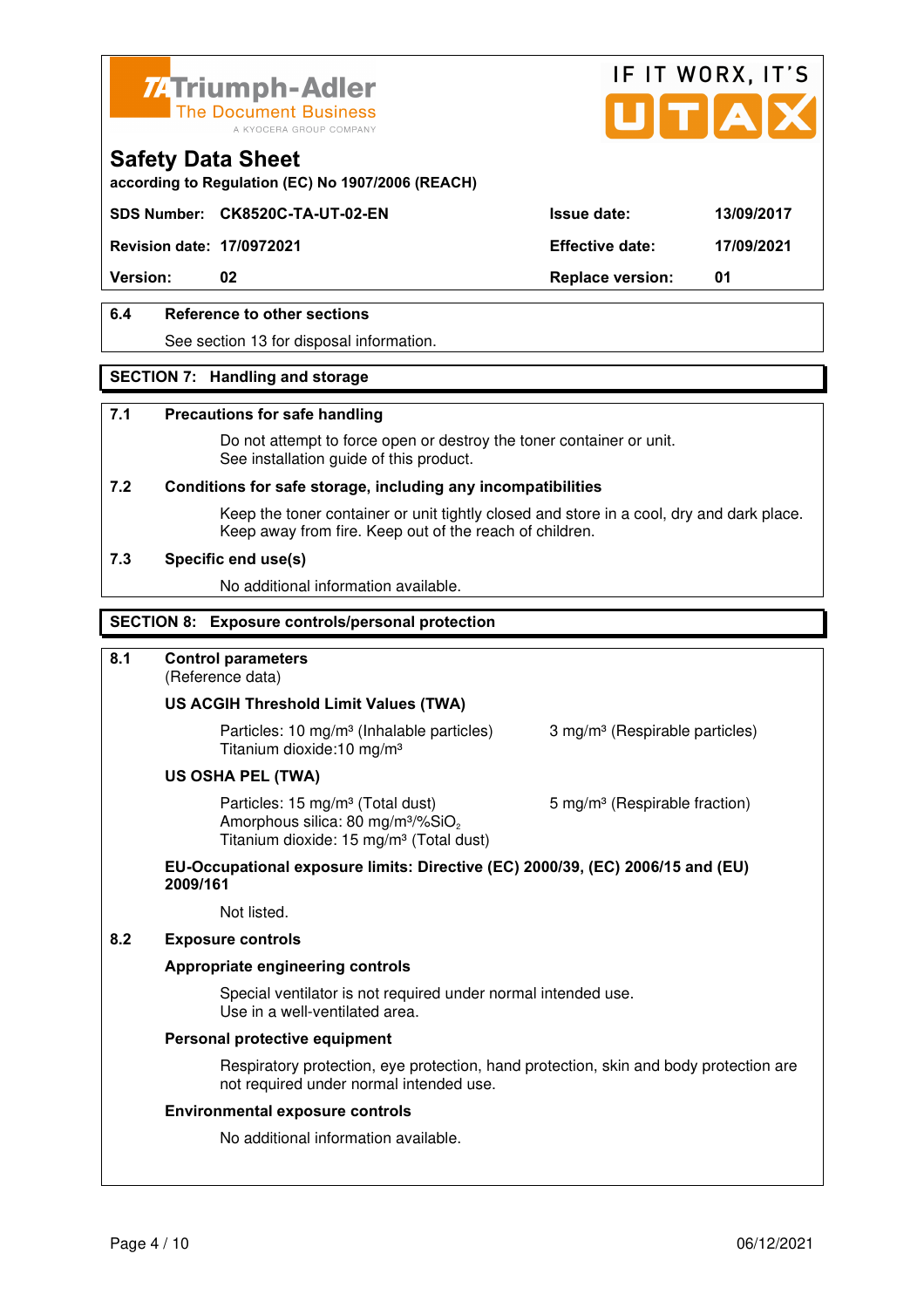



**according to Regulation (EC) No 1907/2006 (REACH)**

### **SECTION 9: Physical and chemical properties**

| 9.1 | Information on basic physical and chemical properties |                            |
|-----|-------------------------------------------------------|----------------------------|
|     | Appearance                                            |                            |
|     | Physical state                                        | Solid (fine powder)        |
|     | Colour                                                | Cyan                       |
|     | Odour                                                 | Odourless                  |
|     | Odour threshold                                       | No data available.         |
|     | pH                                                    | No data available.         |
|     | Melting point [°C]                                    | 100-120 (Toner)            |
|     | Boiling point                                         | No data available.         |
|     | Flash point                                           | No data available.         |
|     | Evaporation rate                                      | No data available.         |
|     | Flammability (solid, gas)                             | No data available.         |
|     | Upper flammability or explosive limit                 | No data available.         |
|     | Lower flammability or explosive limit                 | No data available.         |
|     | Vapour pressure                                       | No data available.         |
|     | Vapour density                                        | No data available.         |
|     | Relative density [g/cm <sup>3</sup> ]                 | 1.2-1.4 (Toner)            |
|     | Solubility (ies)                                      | Almost insoluble in water. |
|     | Partition coefficient: n-octanol/water                | No data available.         |
|     | Auto-ignition temperature                             | No data available.         |
|     | Decomposition temperature                             | No data available.         |
|     | Viscosity                                             | No data available.         |
|     | Explosive properties                                  | No data available.         |
|     | Oxidizing properties                                  | No data available.         |

### **9.2 Other information**

Dust explosion properties

 Dust explosion is improbable under normal intended use. Experimental explosiveness of toner is classified into the same rank such kind of powder as flour, dry milk and resin powder according to the pressure rising speed.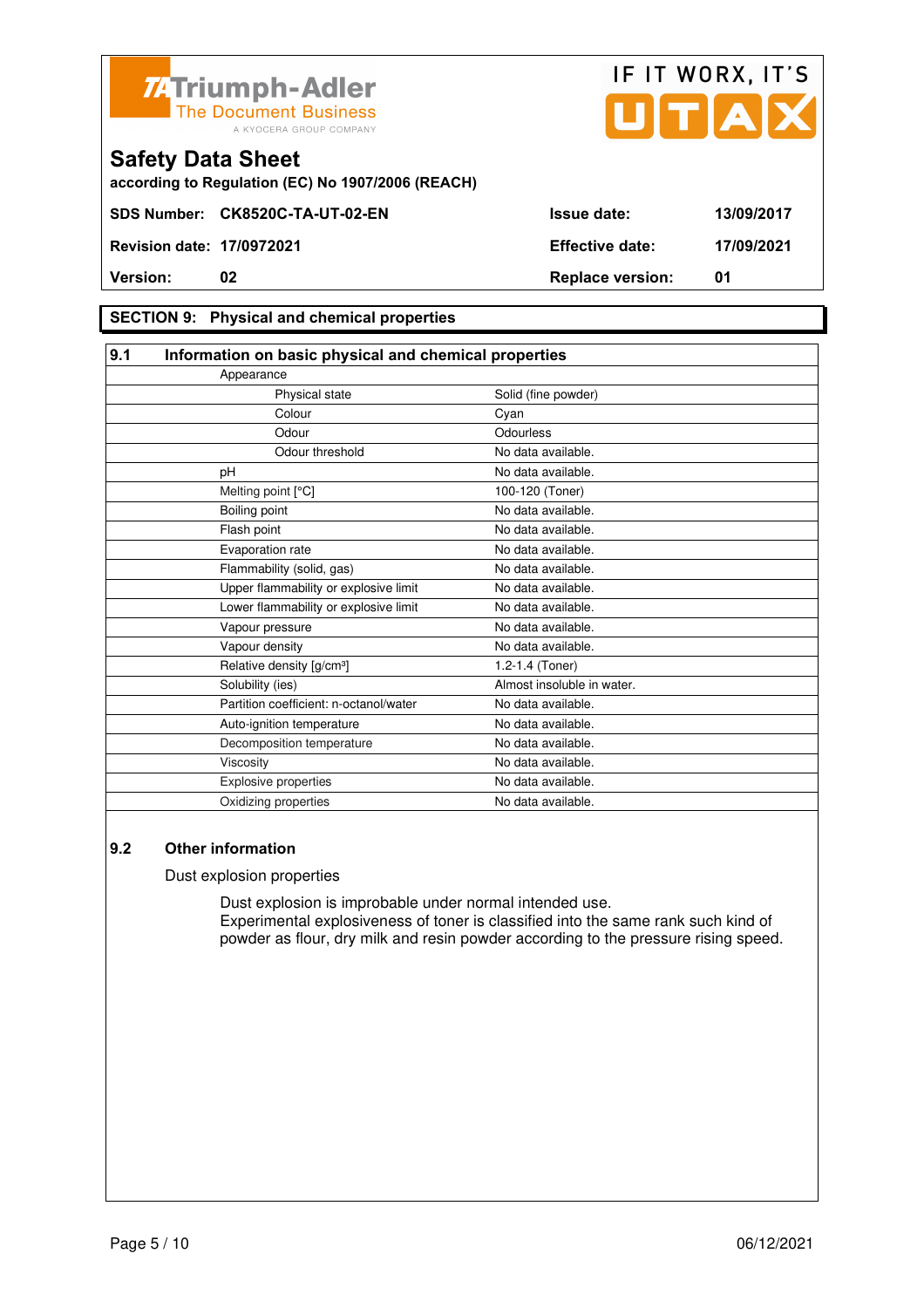



**Version: 02 Replace version: 01** 

### **SECTION 10: Stability and reactivity**

### **10.1 Reactivity**

No data available.

### **10.2 Chemical stability**

This product is stable under normal conditions of use and storage.

### **10.3 Possibility of hazardous reactions**

Hazardous reactions will not occur.

#### **10.4 Conditions to avoid**

None specified.

### **10.5 Incompatible materials**

None specified.

### **10.6 Hazardous decomposition products**

Hazardous decomposition products are not to be produced.

### **SECTION 11: Toxicological information**

## **11.1 Information on toxicological effects**  Based on available data, the classification criteria listed below are not met. **Acute toxicity**  Oral  $(LD_{50})$   $>$  2000 mg/kg (rat)<sup>\*</sup> (Toner) Dermal  $(LD_{50})$  No data available (Toner). Inhalation  $(LC_{50}(4hr))$  > 5.0 mg/l (rat)\* (Toner)  **Skin corrosion/irritation** Acute skin irritation Non-irritant (rabbit)\* (Toner)  **Serious eye damage/irritation** Acute eye irritation Minimal irritant (rabbit)\* (Toner)  **Respiratory or skin sensitization**  Skin sensitization Non-sensitising (mouse)<sup>\*</sup> (Toner)  **Germ cell mutagenicity** Ames test is negative (Toner) \*(based on test result of similar product) **Information of ingredients:**

No mutagen according to MAK, TRGS905 und (EC) No 1272/2008 Annex VI.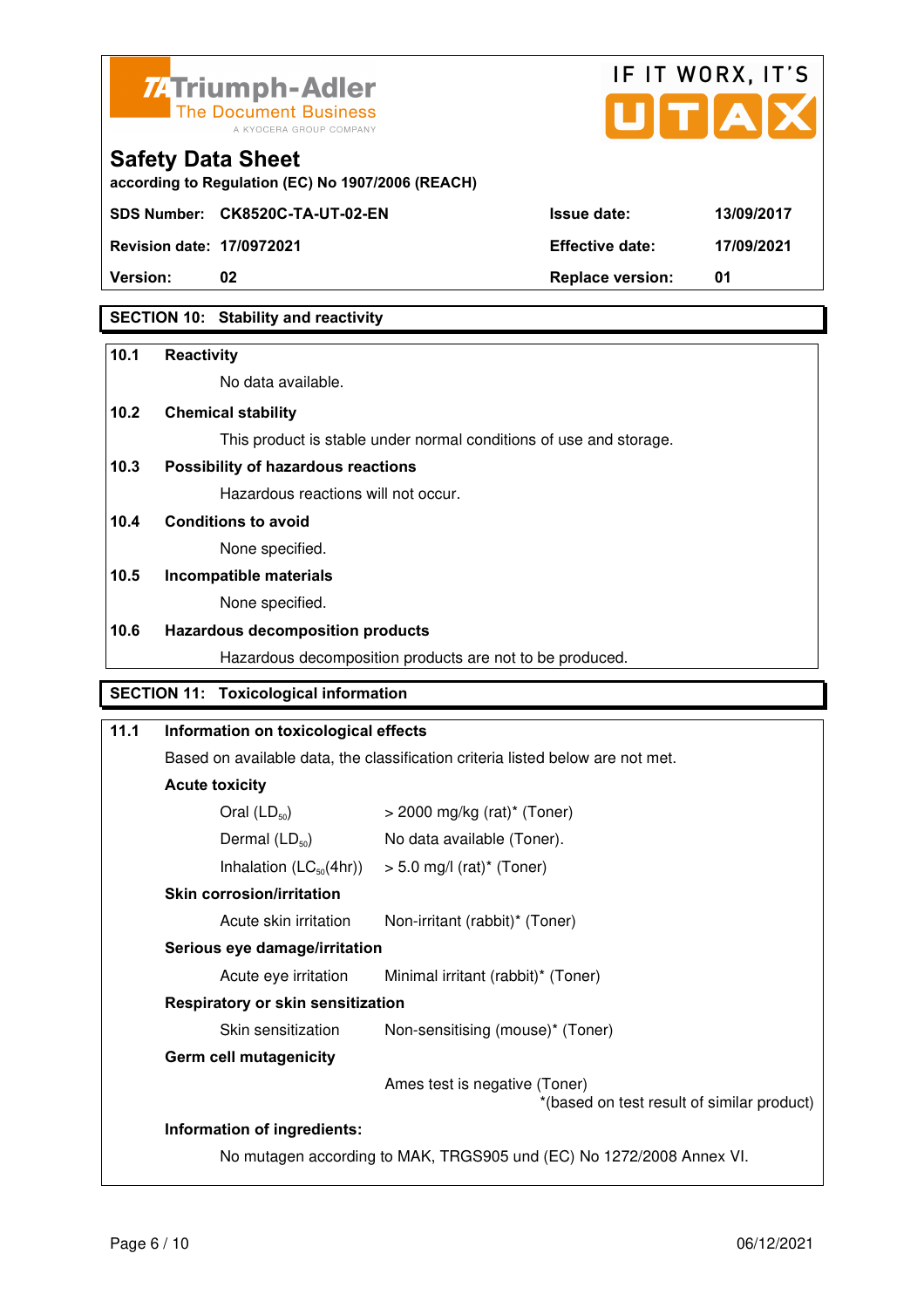



| <b>Safety Data Sheet</b> |  |
|--------------------------|--|
|--------------------------|--|

**according to Regulation (EC) No 1907/2006 (REACH)**

| <b>Revision date: 17/0972021</b> |    | <b>Effective date:</b>  | 17/09/2021 |
|----------------------------------|----|-------------------------|------------|
| <b>Version:</b>                  | 02 | <b>Replace version:</b> | 01         |
|                                  |    |                         |            |

### **11.1 Carcinogenicity**

#### **Information of ingredients:**

 No carcinogen or potential carcinogen (except Titanium dioxide) according to IARC, Japan Association on Industrial Health, ACGIH, EPA, OSHA, NTP, MAK, California Proposition 65, TRGS 905 and (EC) No 1272/2008 Annex VI.

 The IARC re-evaluated Titanium dioxide as a Group 2B carcinogen (possibly carcinogenic to humans) as the result of inhalation exposure test in rats. But, oral/skin test does not show carcinogenicity (2). In the animal chronic inhalation studies for Titanium dioxide, the lung tumour was observed only in rats. It is estimated that this is attributed to the overload of rat´s lung clearance mechanism (overload phenomenon) (3). The inhalation of excessive Titanium dioxide does not occur in normal use of this product. Also, epidemiological studies to date have not revealed any evidence of the relation between occupational exposure to Titanium dioxide and respiratory tract diseases.

#### **Reproductive toxicity**

#### **Information of ingredients:**

 No reproductive toxicant according to MAK, California Proposition 65, TRGS 905 und (EC) No 1272/2008 Annex VI.

| <b>STOT-single exposure</b>   | No data available. |
|-------------------------------|--------------------|
| <b>STOT-repeated exposure</b> | No data available. |
| <b>Aspiration hazard</b>      | No data available. |

#### **Chronic effects**

 In a study in rats by chronic inhalation exposure to a typical toner, a mild to moderate degree of lung fibrosis was observed in 92% of the rats in the high concentration (16 mg/m<sup>3</sup>) exposure group, and a minimal to mild degree of fibrosis was noted in 22% of the animal in the middle (4mg/m<sup>3</sup>) exposure group (1). But no pulmonary change was reported in the lowest  $(1 \text{mg/m}^3)$  exposure group, the most relevant level to potential human exposures.

**Other information** No data available.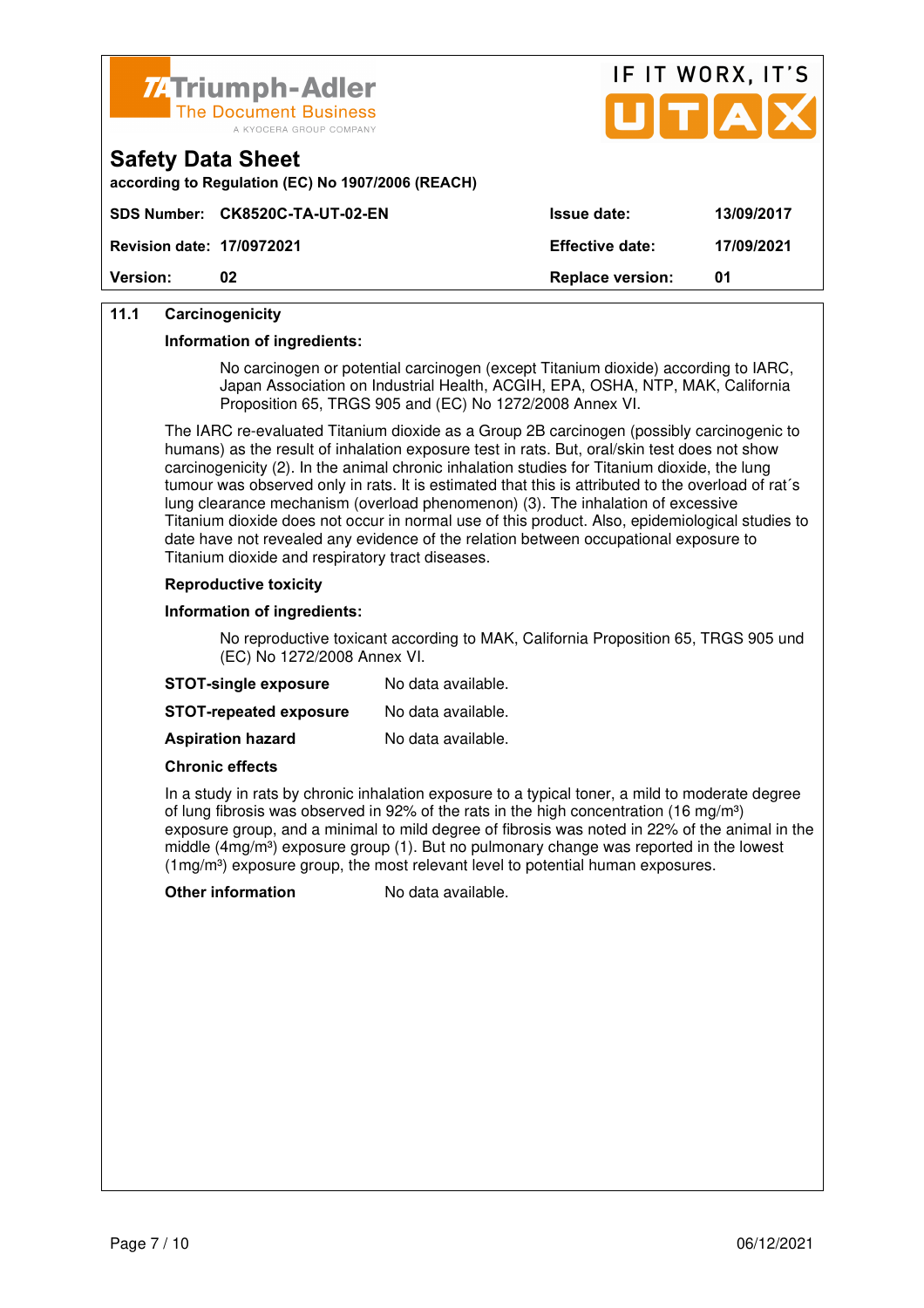

|       |                        | TA         |
|-------|------------------------|------------|
|       |                        |            |
| EACH) |                        |            |
|       | <b>Issue date:</b>     | 13/09/2017 |
|       | <b>Effective date:</b> | 17/09/2021 |
|       |                        |            |

IF IT WORY IT'S

## **Safety Data Sheet**

according to Regulation (EC) No 1907/2006 (R

**SDS Number: CK8520C-TA-UT-02-EN** 

**Revision date: 17/0972021 Effective date: 17/09/2021** 

**Version: 02 Replace version: 01** 

### **SECTION 12: Ecological information**

### **12.1 Toxicity**

No data available.

### **12.2 Persistence and degradability**

No data available.

**12.3 Bio accumulative potential** 

No data available.

#### **12.4 Mobility in soil**

No data available.

#### **12.5 Results of PBT and vPvB assessment**

No data available.

#### **12.6 Other adverse effects**

No additional information available.

### **SECTION 13: Disposal considerations**

### **13.1 Waste treatment methods**

 Do not attempt to incinerate the toner container or unit and the waste toner yourself. Dangerous sparks may cause burn. Any disposal practice should be done under conditions which meet local, state and federal laws and regulations relating to waste (contact local or state environmental agency for specific rules).

### **SECTION 14: Transport information**

#### **14.1 UN-number**

None.

**14.2 UN Proper shipping name** 

None.

**14.3 Transport hazard class(es)** 

None.

### **14.4 Packing group**

None.

#### **14.5 Environmental hazards**

None.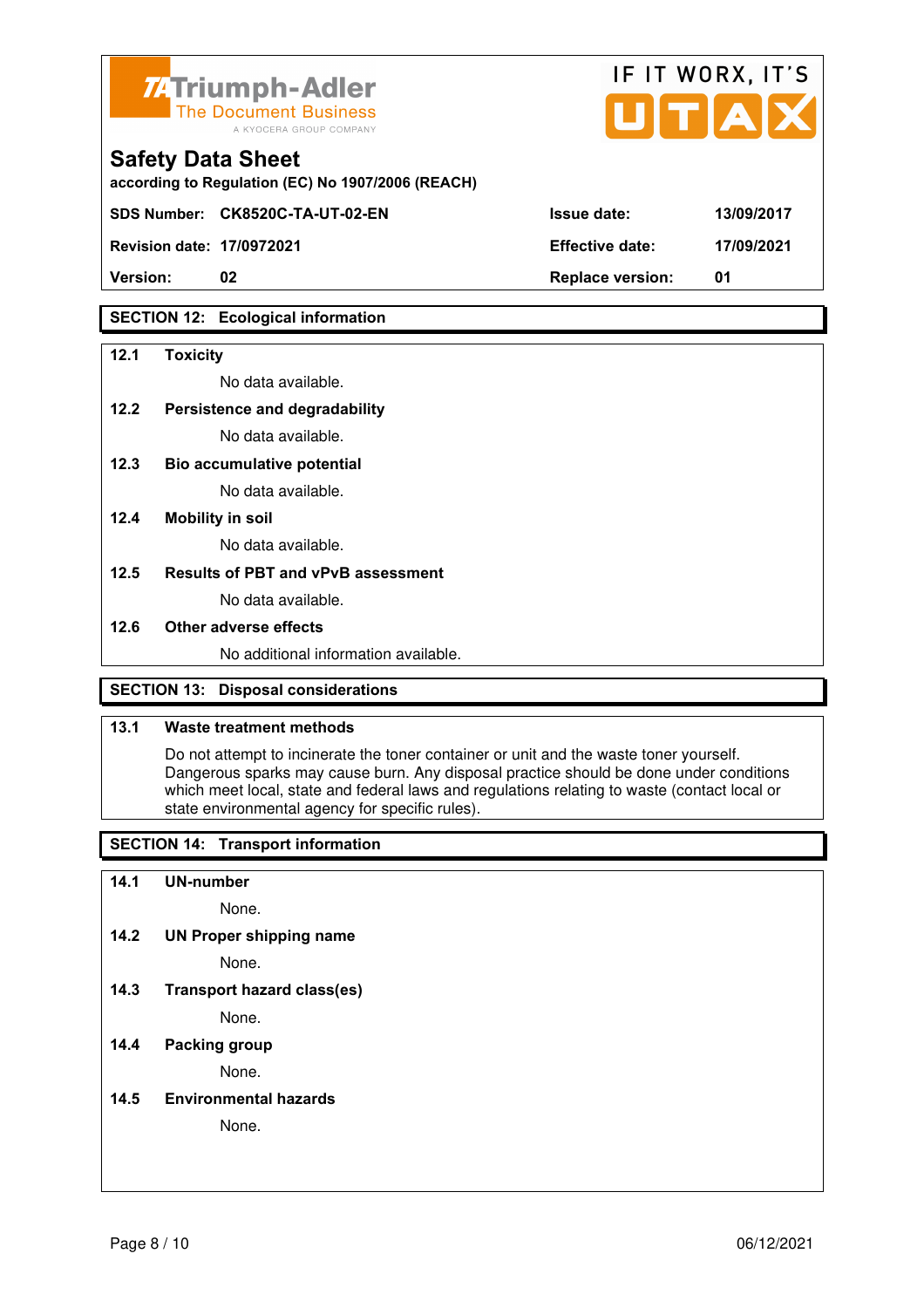



**according to Regulation (EC) No 1907/2006 (REACH)**

|                                  | SDS Number: CK8520C-TA-UT-02-EN | <b>Issue date:</b>      | 13/09/2017 |
|----------------------------------|---------------------------------|-------------------------|------------|
| <b>Revision date: 17/0972021</b> |                                 | <b>Effective date:</b>  | 17/09/2021 |
| <b>Version:</b>                  | 02                              | <b>Replace version:</b> | 01         |
|                                  |                                 |                         |            |

### **14.6 Special precautions for user**

No additional information available.

## **14.7 Transport in bulk according to Annex II of MARPOL73/78 and the IBC Code** Not applicable.

### **SECTION 15: Regulatory information**

### **15.1 Safety, health and environmental regulations/legislation specific for the substance or mixture**

#### **EU-regulations**

Regulation (EC) No 1005/2009 (on substances that deplete the ozone layer, Annex I and II): Not listed.

Regulation (EU) 2019/1021 (on persistent organic pollutants, Annex I as amended):

Not listed.

 Regulation (EU) No 649 /2012 (concerning the export and import of dangerous chemicals, Annex I and V as amended):

Not listed.

 Regulation (EC) No 1907/2006 REACH Annex XVII as amended (Restrictions on use): Not listed.

Regulation (EC) No 1907/2006 REACH Annex XIV as amended (Authorizations):

Not listed.

#### **US-regulations**

All ingredients in this product comply with order under TSCA.

#### **Canada regulations**

 This product is not a WHMIS-controlled product, since we consider it as a manufactured article.

#### **15.2 Chemical Safety Assessment**

No data available.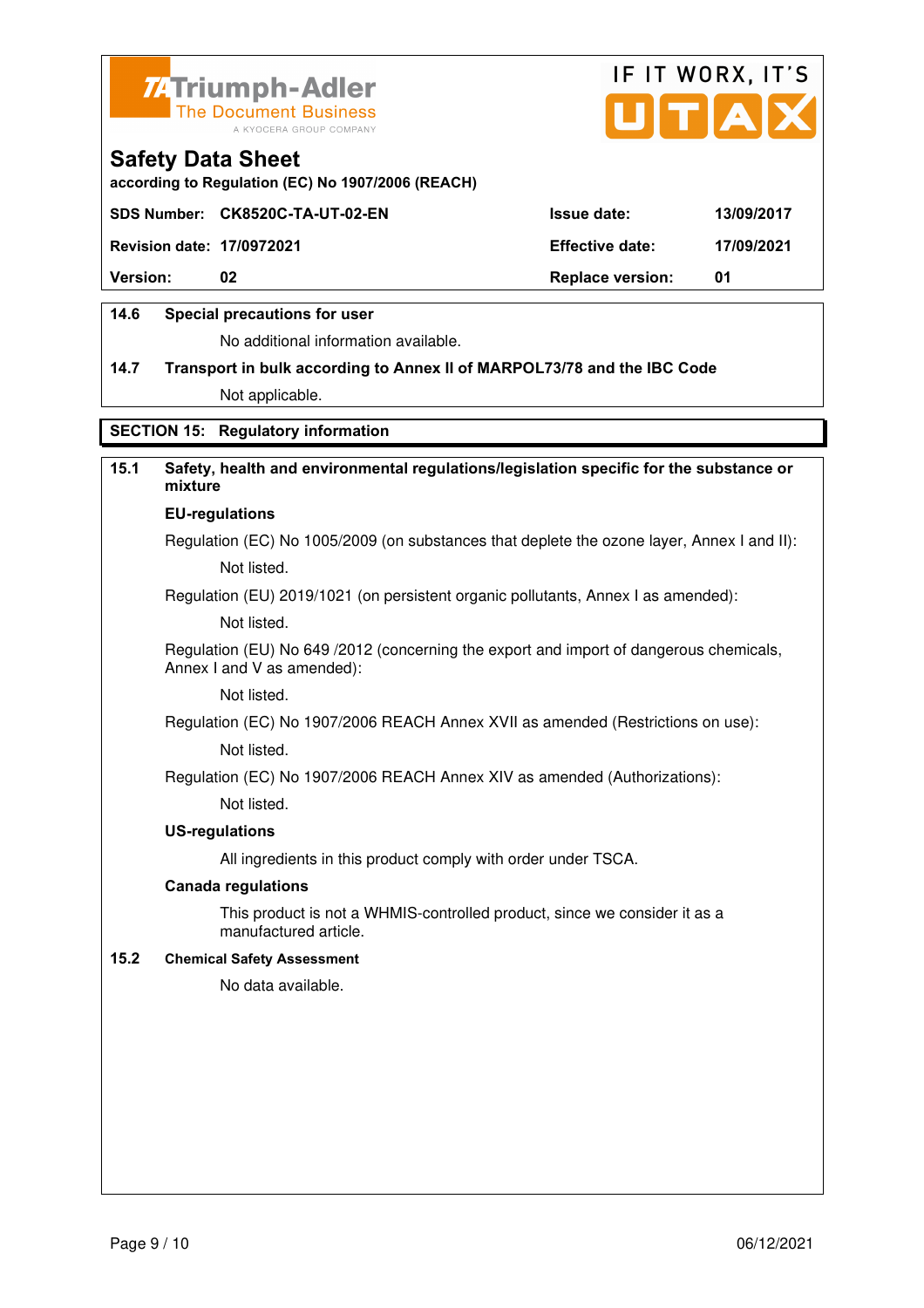| <b>ZATriumph-Adler</b><br><b>The Document Business</b><br>A KYOCERA GROUP COMPANY        |                         | IF IT WORX, IT'S<br>UTAX |
|------------------------------------------------------------------------------------------|-------------------------|--------------------------|
| <b>Safety Data Sheet</b><br>according to Regulation (EC) No 1907/2006 (REACH)            |                         |                          |
| SDS Number: CK8520C-TA-UT-02-EN                                                          | Issue date:             | 13/09/2017               |
| <b>Revision date: 17/0972021</b>                                                         | <b>Effective date:</b>  | 17/09/2021               |
| Version:<br>02                                                                           | <b>Replace version:</b> | 01                       |
| <b>SECTION 16: Other information</b>                                                     |                         |                          |
| To the best of our knowledge, the information centained berein is acquirate. However, we |                         |                          |

 To the best of our knowledge, the information contained herein is accurate. However, we cannot assume any liability whatsoever for the accuracy or completeness of the information contained herein. The contents and format of this SDS are in accordance with Regulation (EC) No 1907/2006, Annex II as amended by Regulation (EU) 2015/830 with respect to SDSs.

Revision information: Section 3

Full text of H statements under sections 3: H351: Suspected of causing cancer (inhalation)

**Abbreviations and acronyms** 

| <b>ACGIH</b>    | American Conference of Governmental Industrial Hygienists                                                                  |
|-----------------|----------------------------------------------------------------------------------------------------------------------------|
|                 | 2016 TLVs and BEIs (Threshold Limit Values for Chemical Substances and Physical Agents and Biological<br>Exposure Indices) |
| <b>CAS</b>      | <b>Chemical Abstracts Service</b>                                                                                          |
| <b>CLP</b>      | Regulation (EC) No 1272/2008 on classification, labelling and packaging of substances and mixtures                         |
| <b>DFG</b>      | Deutsche Forschungsgemeinschaft                                                                                            |
| <b>EPA</b>      | Environmental Protection Agency (Integrated Risk Information System) (US)                                                  |
| <b>IARC</b>     | International Agency for Research on Cancer (IARC Monographs on the Evaluations of Carcinogenic Risks<br>to Humans)        |
| MAK             | Maximale Arbeitsplatzkonzentration der Deutschen Forschungsgesellschaft (2011)                                             |
| <b>NTP</b>      | National Toxicology Program (Report on Carcinogens) (US)                                                                   |
| <b>OSHA</b>     | Occupational Safety and Health Administration (29 CFR Part 1910 Subpart Z)                                                 |
| <b>PBT</b>      | Persistent, Bio accumulative and Toxic                                                                                     |
| PEL             | Permissible Exposure Limits                                                                                                |
| Proposition 65  | California, Safe Drinking Water and Toxic Enforcement Act of 1986                                                          |
| REACH           | Regulation (EC) No 1907/2006 concerning the Registration, Evaluation, Authorization and Restriction of                     |
|                 | Chemicals                                                                                                                  |
| <b>STOT</b>     | Specific target organ toxicity                                                                                             |
| <b>SVHC</b>     | Substances of Very High Concern                                                                                            |
| <b>TRGS 905</b> | Technische Regeln für Gefahrstoffe (Deutschland)                                                                           |
| TSCA            | Toxic Substances Control Act (US)                                                                                          |
| TWA             | <b>Time Weighted Average</b>                                                                                               |
| UN.             | <b>United Nations</b>                                                                                                      |
| vPvB            | very Persistent and very Bio accumulative                                                                                  |
| <b>WHMIS</b>    | Workplace Hazardous Materials Information System (Canada)                                                                  |

#### **Key literature references and sources for data**

(1) Pulmonary Response to Toner upon Chronic Inhalation Exposure in Rats, H. Muhle et al., Fundamental and Applied Toxicology 17.280-299 (1991) Lung Clearance and Retention of Toner, Utilizing a Tracer Technique, during Chronic Inhalation Exposure in Rats, B. Bellmann, Fundamental and Applied Toxicology 17.300-313 (1991)

(2) IARC Monograph on the Evaluation of the Carcinogenic Risk of Chemicals to Humans, Vol. 93

(3) NIOSH CURRENT INTELLIGENCE BULLETIN "Evaluation of Health Hazard and Recommendation for Occupational Exposure to Titanium Dioxide DRAFT"

(4) The contents are in accordance with Material Safety Data Sheet "CK8520C-TA-UT-02-EN"; 17/09/2021 of the KYOCERA Document Solutions Inc., 1-2-28 Tamatsukuri, Chuo-ku, Osaka 540-8585, Japan.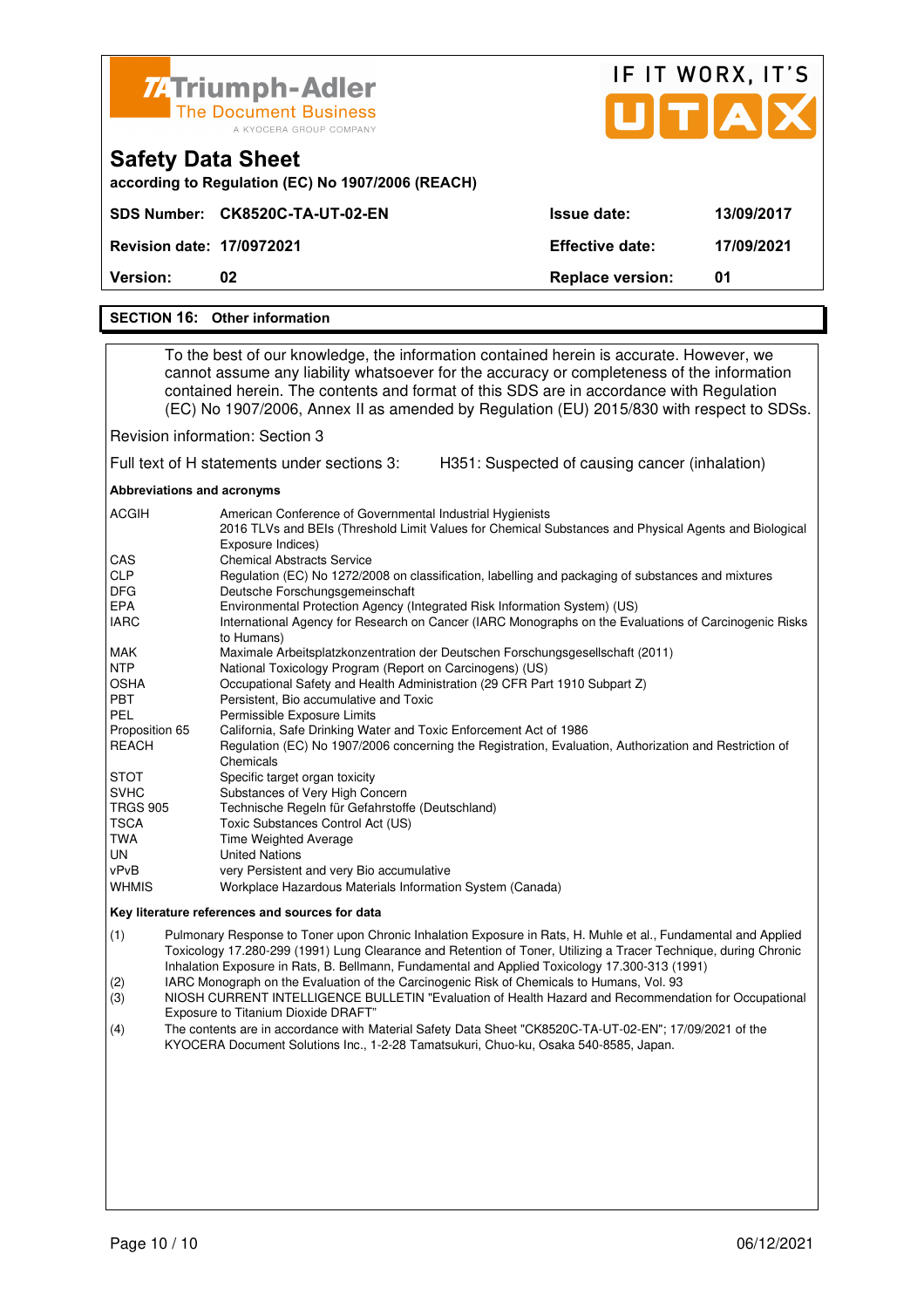



IF IT WORX, IT'S

### **SECTION 1: Identification of the substance/mixture and of the company/undertaking**

| $1.1$ | <b>Product identifier</b>         |                                                                                              |  |
|-------|-----------------------------------|----------------------------------------------------------------------------------------------|--|
|       | <b>Product name</b>               | <b>Black Toner for</b>                                                                       |  |
|       |                                   | <b>P-C2480i MFP</b>                                                                          |  |
|       | <b>Consumable name</b>            | CK-8520K                                                                                     |  |
|       | <b>Product form</b>               | Mixture                                                                                      |  |
| 1.2   |                                   | Relevant identified uses of the substance or mixture and uses advised against                |  |
|       | <b>Identified uses</b>            | The image formation of our electrophotographic equipment.<br>Other uses are not recommended. |  |
| 1.3   |                                   | Details of the supplier of the safety data sheet                                             |  |
|       | <b>Manufacturer</b>               | <b>KYOCERA Document Solutions Inc.</b>                                                       |  |
|       | <b>Address</b>                    | 1-2-28 Tamatsukuri, Chuo-ku, Osaka 540-8585, Japan                                           |  |
|       | <b>Supplier</b>                   | TA Triumph-Adler GmbH                                                                        |  |
|       | <b>Address</b>                    | Deelbögenkamp 4c<br>22297 Hamburg<br>Germany                                                 |  |
| 1.4   | <b>Emergency telephone number</b> | +49 (0) 40 / 528490<br>(This number is available only during office hours)                   |  |

### **SECTION 2: Hazards identification**

| 2.1 | <b>Classification of the substance or mixture</b>                                                                     |
|-----|-----------------------------------------------------------------------------------------------------------------------|
|     | Classification according to Regulation (EC) No 1272/2008 (CLP)                                                        |
|     | Not classified as hazardous mixture.                                                                                  |
| 2.2 | Label elements                                                                                                        |
|     | Labelling according to Regulation (EC) No 1272/2008 (CLP)                                                             |
|     | Not applicable.                                                                                                       |
| 2.3 | Other hazards                                                                                                         |
|     | Assessment of PBT/vPvB                                                                                                |
|     | No data available.                                                                                                    |
|     | See section 4 and 11 for information on health effects and symptoms.<br>See section 9 for dust explosion information. |
|     |                                                                                                                       |
|     |                                                                                                                       |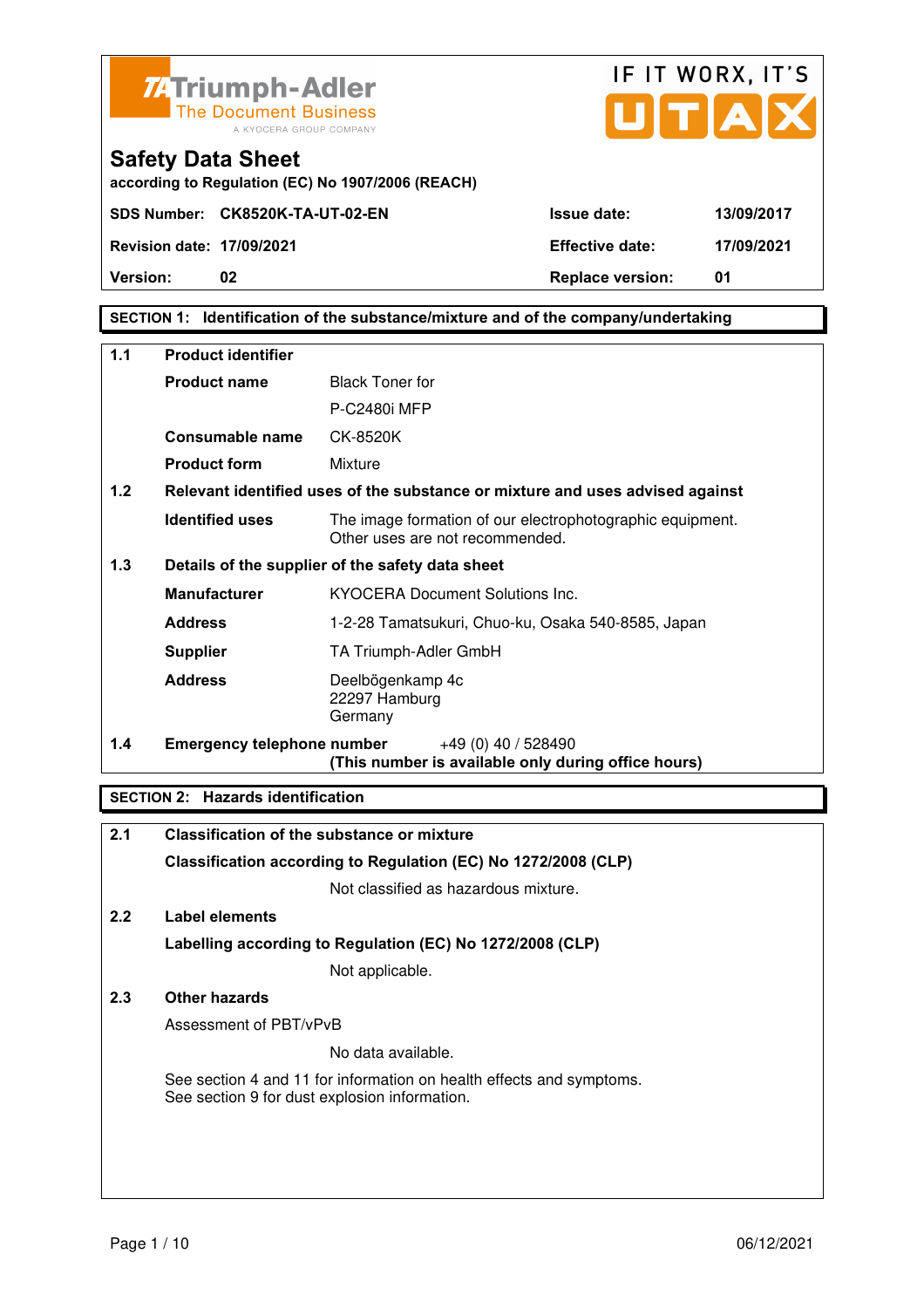|          |                                                                                                                |                                                                                                                              |                           |                         | IF IT WORX, IT'S     |
|----------|----------------------------------------------------------------------------------------------------------------|------------------------------------------------------------------------------------------------------------------------------|---------------------------|-------------------------|----------------------|
|          |                                                                                                                | ZATriumph-Adler<br><b>The Document Business</b><br>A KYOCERA GROUP COMPANY                                                   |                           |                         | UTA                  |
|          | <b>Safety Data Sheet</b>                                                                                       | according to Regulation (EC) No 1907/2006 (REACH)                                                                            |                           |                         |                      |
|          |                                                                                                                | SDS Number: CK8520K-TA-UT-02-EN                                                                                              |                           | <b>Issue date:</b>      | 13/09/2017           |
|          | <b>Revision date: 17/09/2021</b>                                                                               |                                                                                                                              |                           | <b>Effective date:</b>  | 17/09/2021           |
| Version: | 02                                                                                                             |                                                                                                                              |                           | <b>Replace version:</b> | 01                   |
|          |                                                                                                                | <b>SECTION 3: Composition/information on ingredients</b>                                                                     |                           |                         |                      |
|          |                                                                                                                |                                                                                                                              |                           |                         |                      |
| 3.2      | <b>Mixtures</b><br>Chemical name                                                                               |                                                                                                                              | CAS No                    | Weight%                 | Classification (CLP) |
|          | Polyester resin                                                                                                |                                                                                                                              | Confidential              | 70-80                   |                      |
|          | <b>Carbon Black</b>                                                                                            |                                                                                                                              | 1333-86-4                 | $5 - 10$                |                      |
|          | Styrene acrylate copolymer<br>Amorphous silica                                                                 |                                                                                                                              | Confidential<br>7631-86-9 | $1 - 5$<br>$1-5$        |                      |
|          | Titanium dioxide                                                                                               |                                                                                                                              | 13463-67-7                | < 1                     | Carc.2(H351)         |
|          | <b>Information of ingredients</b>                                                                              | (1) Substance, which present a health or environmental hazard within the meaning of CLP:                                     |                           |                         |                      |
|          |                                                                                                                | Titanium dioxide.                                                                                                            |                           |                         |                      |
|          | (2) Substance, which are assigned Community workplace exposure limits:                                         |                                                                                                                              |                           |                         |                      |
|          | None.                                                                                                          |                                                                                                                              |                           |                         |                      |
|          | (3) Substance, which are PBT or vPvB in accordance with the criteria set out in Annex XIII of<br>REACH:        |                                                                                                                              |                           |                         |                      |
|          | None.                                                                                                          |                                                                                                                              |                           |                         |                      |
|          | (4) Substance, which are included in the list established in accordance with Article 59(1) of<br>REACH (SVHC): |                                                                                                                              |                           |                         |                      |
|          | None.                                                                                                          |                                                                                                                              |                           |                         |                      |
|          |                                                                                                                | See section 16 for the full text of the H statements declared above.                                                         |                           |                         |                      |
|          | <b>SECTION 4: First aid measures</b>                                                                           |                                                                                                                              |                           |                         |                      |
| 4.1      |                                                                                                                | <b>Description of first aid measures</b>                                                                                     |                           |                         |                      |
|          | Inhalation:                                                                                                    | Remove from exposure to fresh air and gargle with plenty of water.<br>Consult a doctor in case of such symptoms as coughing. |                           |                         |                      |
|          |                                                                                                                | Skin contact: Wash with soap and water.                                                                                      |                           |                         |                      |
|          | Eye contact:                                                                                                   | Flush with water immediately and see a doctor if irritating.                                                                 |                           |                         |                      |
|          | Ingestion:                                                                                                     | Rinse out the mouth. Drink one or two glasses of water to dilute.<br>Seek medical treatment if necessary.                    |                           |                         |                      |
|          |                                                                                                                |                                                                                                                              |                           |                         |                      |
|          |                                                                                                                |                                                                                                                              |                           |                         |                      |
|          |                                                                                                                |                                                                                                                              |                           |                         |                      |
|          |                                                                                                                |                                                                                                                              |                           |                         |                      |
|          |                                                                                                                |                                                                                                                              |                           |                         |                      |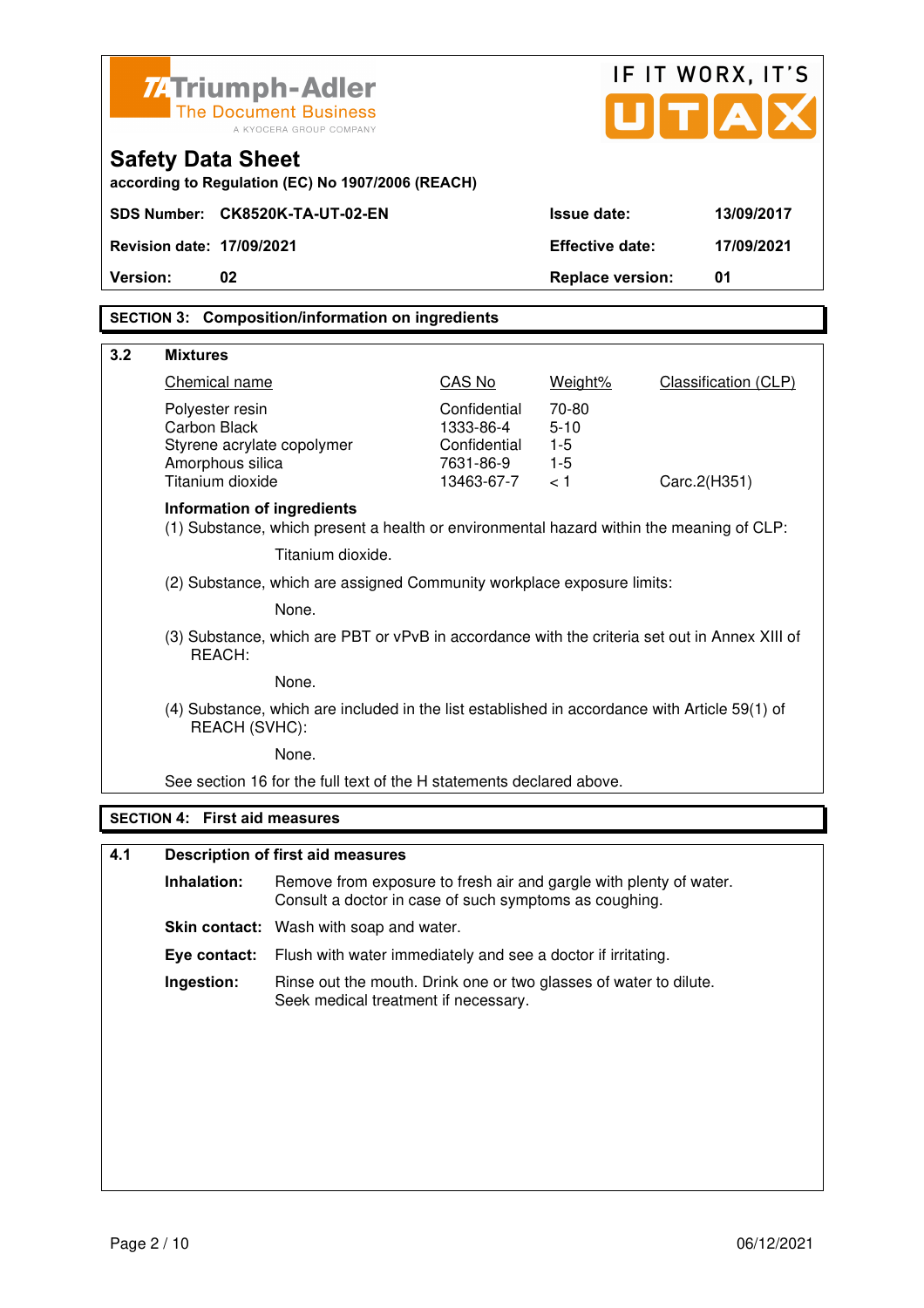



**according to Regulation (EC) No 1907/2006 (REACH)**

|                                  | SDS Number: CK8520K-TA-UT-02-EN | <b>Issue date:</b>      | 13/09/2017 |
|----------------------------------|---------------------------------|-------------------------|------------|
| <b>Revision date: 17/09/2021</b> |                                 | <b>Effective date:</b>  | 17/09/2021 |
| <b>Version:</b>                  | 02                              | <b>Replace version:</b> | 01         |

## **4.2 Most important symptoms and effects, both acute and delayed**  Potential health effects and symptoms **Inhalation:** Prolonged inhalation of excessive dusts may cause lung damage. Use of this product as intended does not result in prolonged inhalation of excessive toner dusts. **Skin contact:** Unlikely to cause skin irritation. **Eye contact:** May cause transient eye irritation.

**Ingestion:** Use of this product as intended does not result in ingestion.

## **4.3 Indication of any immediate medical attention and special treatment needed**

No additional information available.

### **SECTION 5: Firefighting measures**

### **5.1 Extinguishing media**

Suitable extinguishing media

Water spray, foam, powder,  $CO<sub>2</sub>$  or dry chemical

Unsuitable extinguishing media

None specified.

#### **5.2 Special hazards arising from the substance or mixture**

Hazardous combustion products: Carbon dioxide, Carbon monoxide

#### **5.3 Advice for firefighters**

Fire-fighting procedures

 Pay attention not to blow away dust. Drain water off around and decrease the atmosphere temperature to extinguish the fire.

#### **Protection equipment for firefighters**

None specified.

#### **SECTION 6: Accidental release measures**

#### **6.1 Personal precautions, protective equipment and emergency procedures**

 Avoid inhalation, ingestion, eye and skin contact in case of accidental release. Avoid formation of dust. Provide adequate ventilation.

### **6.2 Environmental precautions**

Do not allow to enter into surface water or drains.

#### **6.3 Methods and material for containment and cleaning up**

Gather the released powder not to blow away and wipe up with a wet cloth.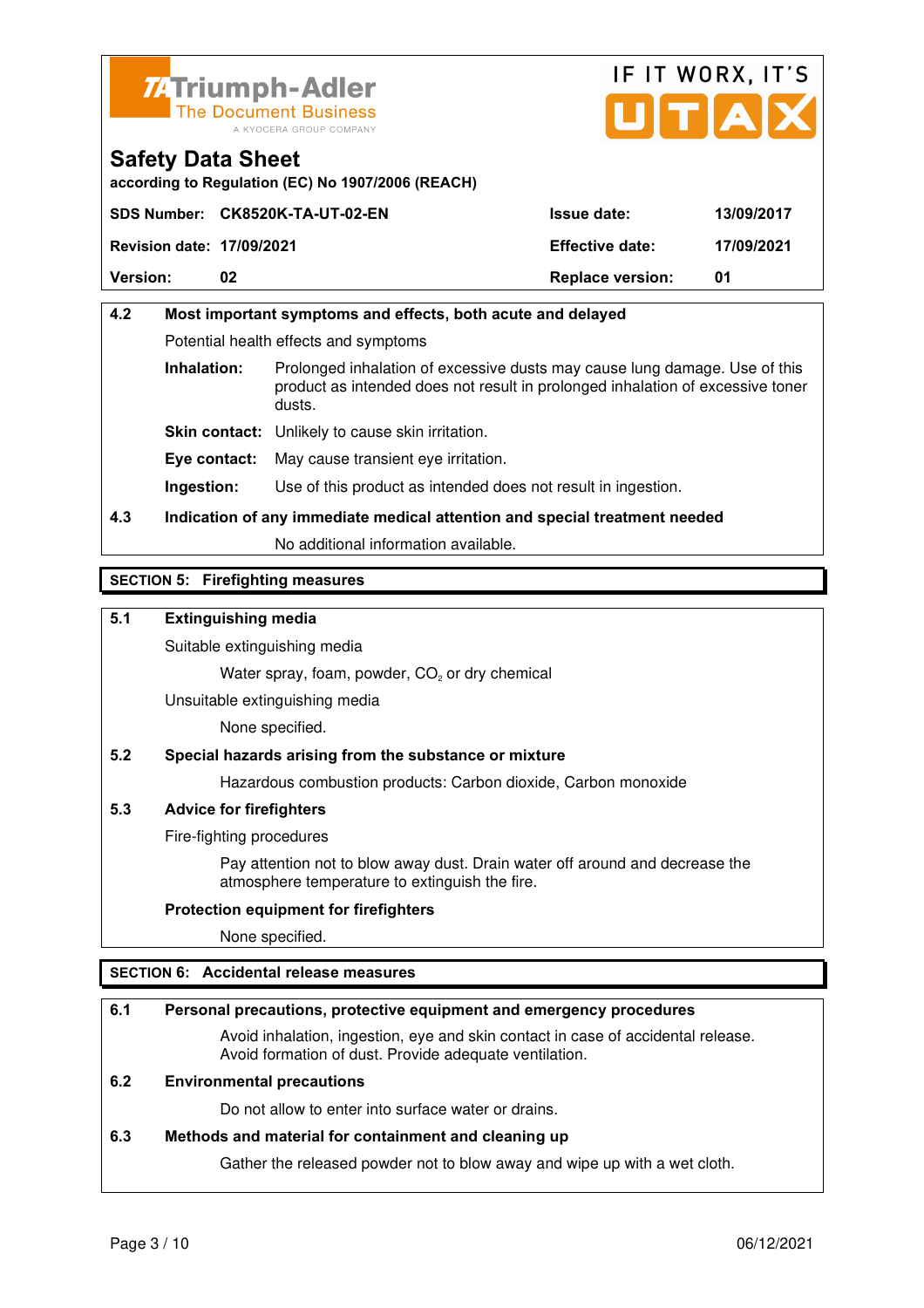



**according to Regulation (EC) No 1907/2006 (REACH)**

**Revision date: 17/09/2021 Effective date: 17/09/2021** 

**Safety Data Sheet** 

**Version:** 02 **Replace version:** 01

### **6.4 Reference to other sections**

See section 13 for disposal information.

#### **SECTION 7: Handling and storage**

#### **7.1 Precautions for safe handling**

 Do not attempt to force open or destroy the toner container or unit. See installation guide of this product.

#### **7.2 Conditions for safe storage, including any incompatibilities**

Keep the toner container or unit tightly closed and store in a cool, dry and dark place. Keep away from fire. Keep out of the reach of children.

#### **7.3 Specific end use(s)**

No additional information available.

#### **SECTION 8: Exposure controls/personal protection**

### **8.1 Control parameters**

(Reference data)

#### **US ACGIH Threshold Limit Values (TWA)**

Particles: 10 mg/m<sup>3</sup> (Inhalable particles) 3 mg/m<sup>3</sup> (Respirable particles) Carbon Black: 3 mg/m³ (Inhalable fraction) Titanium dioxide: 10 mg/m³

#### **US OSHA PEL (TWA)**

Particles: 15 mg/m<sup>3</sup> (Total dust) 5 mg/m<sup>3</sup> (Respirable fraction) Carbon Black: 3.5 mg/m³ Amorphous silica:  $80 \text{ mg/m}^3/\% \text{SiO}_2$ Titanium dioxide: 15 mg/m<sup>3</sup> (Total dust)

### **EU Occupational exposure limits: Directive (EC) 2000/39, (EC) 2006/15 and (EU) 2009/161**

Not listed.

#### **8.2 Exposure controls**

#### **Appropriate engineering controls**

 Special ventilator is not required under normal intended use. Use in a well-ventilated area.

#### **Personal protective equipment**

 Respiratory protection, eye protection, hand protection, skin and body protection are not required under normal intended use.

#### **Environmental exposure controls**

No additional information available.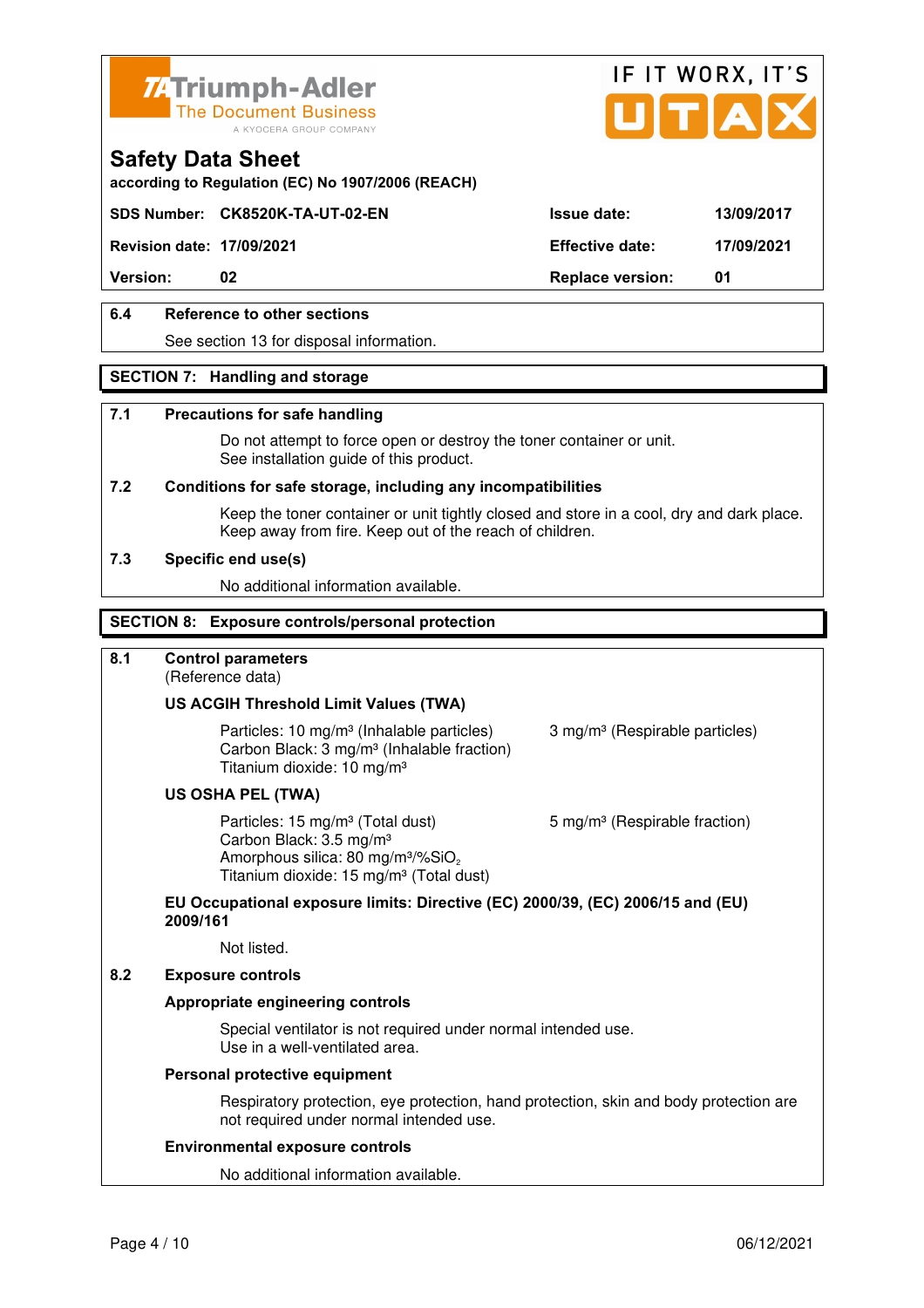



**according to Regulation (EC) No 1907/2006 (REACH)**

### **SECTION 9: Physical and chemical properties**

| 9.1                                    | Information on basic physical and chemical properties |  |  |
|----------------------------------------|-------------------------------------------------------|--|--|
| Appearance                             |                                                       |  |  |
| Physical state                         | Solid (fine powder)                                   |  |  |
| Colour                                 | <b>Black</b>                                          |  |  |
| Odour                                  | Odourless                                             |  |  |
| Odour threshold                        | No data available.                                    |  |  |
| pH                                     | No data available.                                    |  |  |
| Melting point [°C]                     | 100-120 (Toner)                                       |  |  |
| Boiling point                          | No data available.                                    |  |  |
| Flash point                            | No data available.                                    |  |  |
| Evaporation rate                       | No data available.                                    |  |  |
| Flammability (solid, gas)              | No data available.                                    |  |  |
| Upper flammability or explosive limit  | No data available.                                    |  |  |
| Lower flammability or explosive limit  | No data available.                                    |  |  |
| Vapour pressure                        | No data available.                                    |  |  |
| Vapour density                         | No data available.                                    |  |  |
| Relative density [g/cm <sup>3</sup> ]  | 1.2-1.4 (Toner)                                       |  |  |
| Solubility (ies)                       | Almost insoluble in water.                            |  |  |
| Partition coefficient: n-octanol/water | No data available.                                    |  |  |
| Auto-ignition temperature              | No data available.                                    |  |  |
| Decomposition temperature              | No data available.                                    |  |  |
| Viscosity                              | No data available.                                    |  |  |
| Explosive properties                   | No data available.                                    |  |  |
| Oxidizing properties                   | No data available.                                    |  |  |

### **9.2 Other information**

Dust explosion properties

 Dust explosion is improbable under normal intended use. Experimental explosiveness of toner is classified into the same rank such kind of powder as flour, dry milk and resin powder according to the pressure rising speed.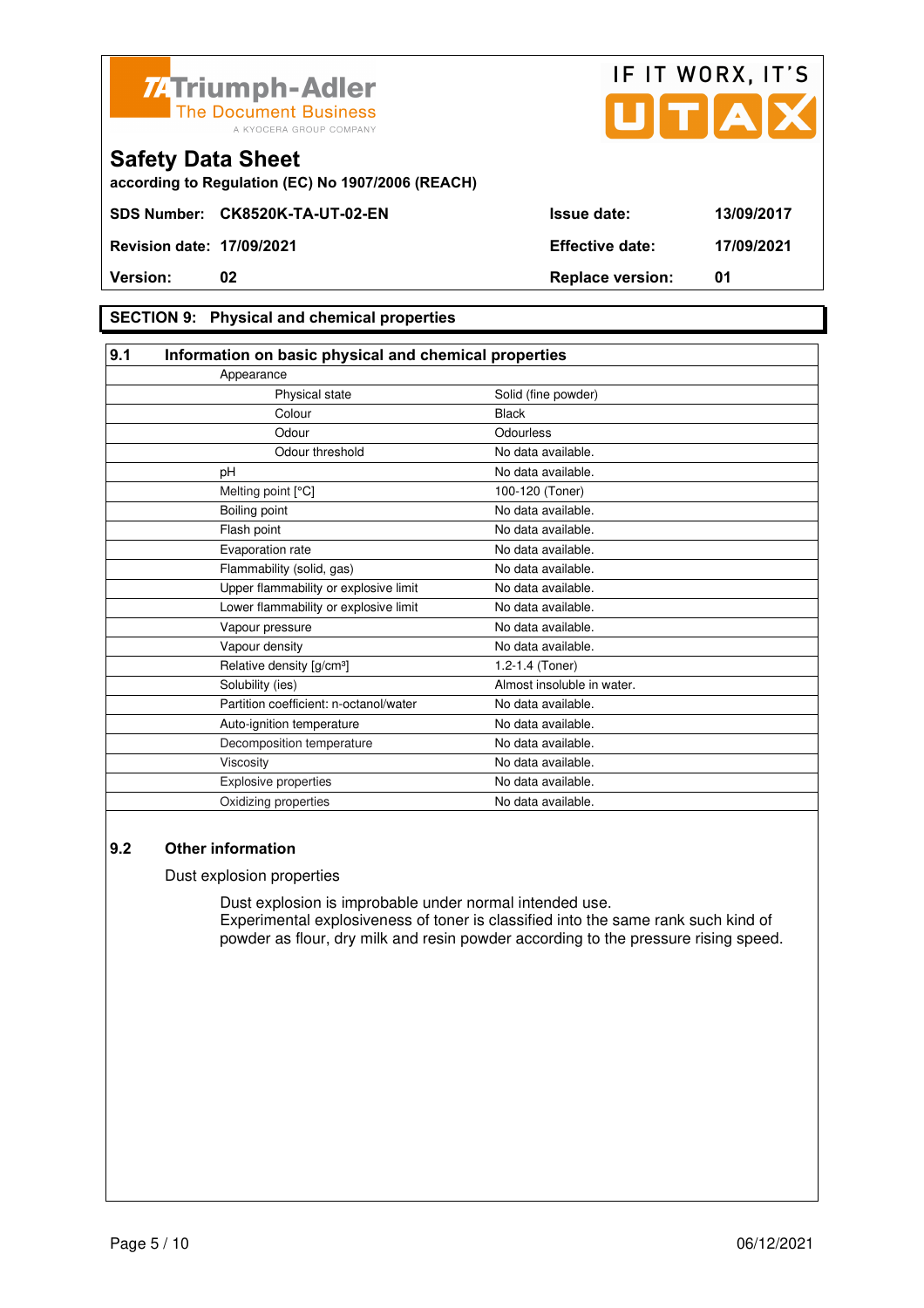



**Safety Data Sheet** 

| Version:                         | <b>Replace version:</b> | 01       |
|----------------------------------|-------------------------|----------|
| <b>Revision date: 17/09/2021</b> | <b>Effective date:</b>  | 17/09/20 |

### **SECTION 10: Stability and reactivity**

### **10.1 Reactivity**

No data available.

**according to Regulation (EC) No 1907/2006 (REACH)**

### **10.2 Chemical stability**

This product is stable under normal conditions of use and storage.

### **10.3 Possibility of hazardous reactions**

Hazardous reactions will not occur.

### **10.4 Conditions to avoid**

None specified.

## **10.5 Incompatible materials**

None specified.

### **10.6 Hazardous decomposition products**

Hazardous decomposition products are not to be produced.

### **SECTION 11: Toxicological information**

## **11.1 Information on toxicological effects**  Based on available data, the classification criteria listed below are not met. **Acute toxicity**  Oral  $(LD_{50})$   $>$  2000 mg/kg (rat)<sup>\*</sup> (Toner) Dermal  $(LD_{50})$  No data available (Toner). Inhalation  $(LC_{50}(4hr))$  > 5.0 mg/l (rat)\* (Toner)  **Skin corrosion/irritation** Acute skin irritation Non-irritant (rabbit)\* (Toner)  **Serious eye damage/irritation** Acute eye irritation Minimal irritant (rabbit)\* (Toner)  **Respiratory or skin sensitization**  Skin sensitization Mon-sensitising (mouse)\* (Toner)  **Germ cell mutagenicity** Ames test is negative (Toner) \*(based on test result of similar product) **Information of ingredients:**  No mutagen according to MAK, TRGS905 und (EC) No 1272/2008 Annex VI.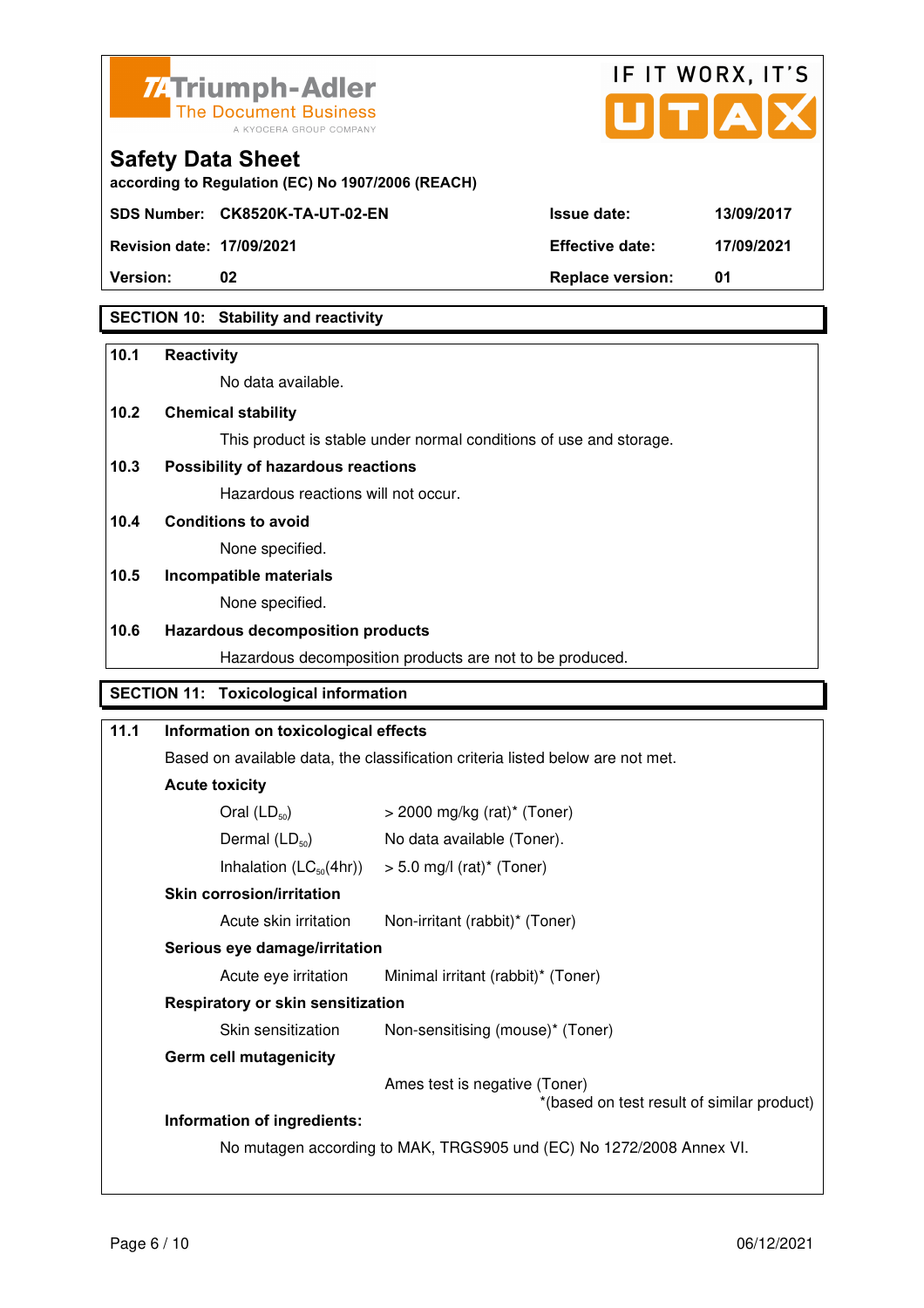

#### **Carcinogenicity**

#### **Information of ingredients:**

 No carcinogen or potential carcinogen (except Titanium dioxide and Carbon Black) according to IARC, Japan Association on Industrial Health, ACGIH, EPA, OSHA, NTP, MAK, California Proposition 65, TRGS 905 and (EC) No 1272/2008 Annex VI.

 The IARC re-evaluated Titanium dioxide and Carbon Black as a Group 2B carcinogen (possibly carcinogenic to humans) as the result of inhalation exposure test in rats. But, oral/skin test does not show carcinogenicity (2). The evaluation of Carbon Black is based upon the development of lung tumours in rat receiving chronic inhalation exposures to free Carbon Black at level that induce particle overload of the lung. The studies performed in animal models other than rats have not demonstrated an association between Carbon Black and lung tumours. Moreover, a two years cancer bioassay using a typical toner preparation containing Carbon Black demonstrated no association between toner exposure and tumour development in rats (1). In the animal chronic inhalation studies for Titanium dioxide, the lung tumour was observed only in rats. It is estimated that this is attributed to the overload of rat´s lung clearance mechanism (overload phenomenon) (3). The inhalation of excessive Titanium dioxide does not occur in normal use of this product. Also, epidemiological studies to date have not revealed any evidence of the relation between occupational exposure to Titanium dioxide and respiratory tract diseases.

#### **Reproductive toxicity**

#### **Information of ingredients:**

 No reproductive toxicant according to MAK, California Proposition 65, TRGS 905 und (EC) No 1272/2008 Annex VI.

| <b>STOT-single exposure</b> | No data available. |
|-----------------------------|--------------------|
|-----------------------------|--------------------|

**STOT-repeated exposure** No data available.

**Aspiration hazard** No data available.

#### **Chronic effects**

 In a study in rats by chronic inhalation exposure to a typical toner, a mild to moderate degree of lung fibrosis was observed in 92% of the rats in the high concentration (16 mg/m<sup>3</sup>) exposure group, and a minimal to mild degree of fibrosis was noted in 22% of the animal in the middle  $(4mg/m<sup>3</sup>)$  exposure group (1). But no pulmonary change was reported in the lowest (1mg/m<sup>3</sup>) exposure group, the most relevant level to potential human exposures.

#### **Other information** No data available.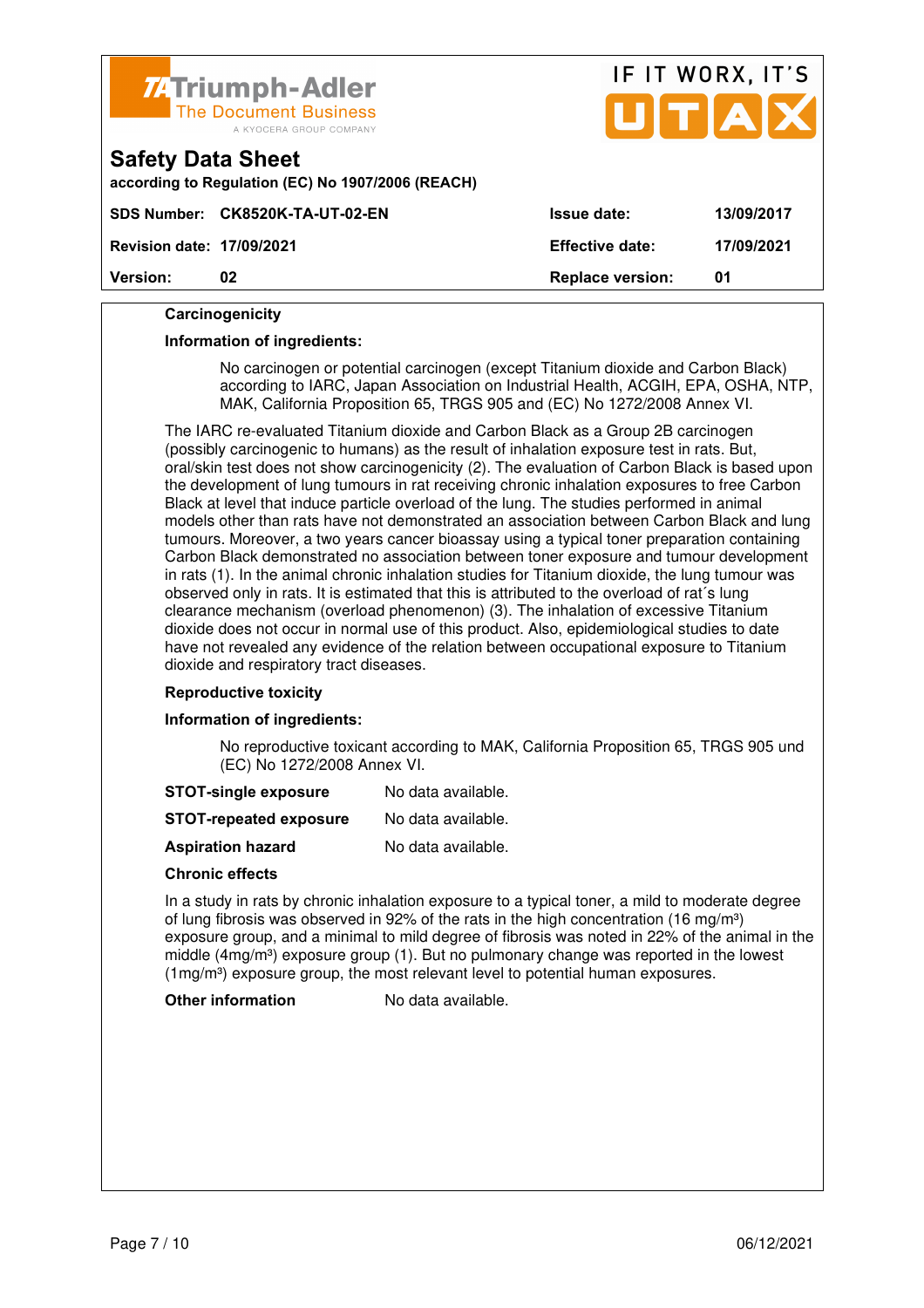

| <b>74 Triumph-Adler</b><br>The Document Business<br>A KYOCERA GROUP COMPANY   |                        | IF IT WORX, IT'S<br>UTAX |
|-------------------------------------------------------------------------------|------------------------|--------------------------|
| <b>Safety Data Sheet</b><br>according to Regulation (EC) No 1907/2006 (REACH) |                        |                          |
| SDS Number: CK8520K-TA-UT-02-EN                                               | Issue date:            | 13/09/2017               |
| <b>Revision date: 17/09/2021</b>                                              | <b>Effective date:</b> | 17/09/2021               |

**SECTION 12: Ecological information** 

#### **12.1 Toxicity**

No data available.

#### **12.2 Persistence and degradability**

No data available.

**12.3 Bio accumulative potential** 

No data available.

#### **12.4 Mobility in soil**

No data available.

#### **12.5 Results of PBT and vPvB assessment**

No data available.

#### **12.6 Other adverse effects**

No additional information available.

**Version: 02 Replace version: 01** 

### **SECTION 13: Disposal considerations**

### **13.1 Waste treatment methods**

 Do not attempt to incinerate the toner container or unit and the waste toner yourself. Dangerous sparks may cause burn. Any disposal practice should be done under conditions which meet local, state and federal laws and regulations relating to waste (contact local or state environmental agency for specific rules).

### **SECTION 14: Transport information**

#### **14.1 UN-number**

None.

**14.2 UN Proper shipping name** 

None.

**14.3 Transport hazard class(es)** 

None.

### **14.4 Packing group**

None.

#### **14.5 Environmental hazards**

None.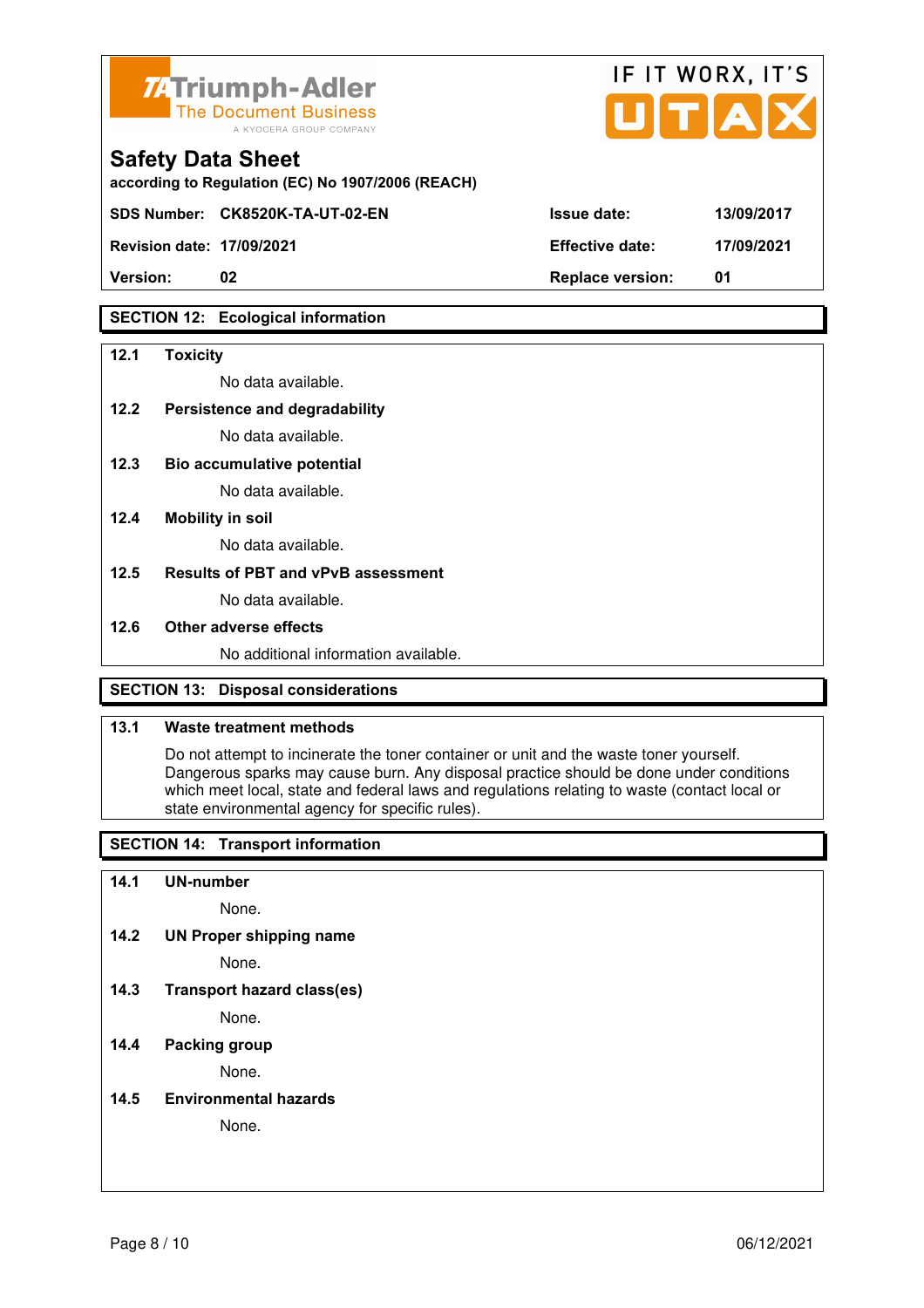



**according to Regulation (EC) No 1907/2006 (REACH)**

|                                  | SDS Number: CK8520K-TA-UT-02-EN | <b>Issue date:</b>      | 13/09/2017 |
|----------------------------------|---------------------------------|-------------------------|------------|
| <b>Revision date: 17/09/2021</b> |                                 | <b>Effective date:</b>  | 17/09/2021 |
| <b>Version:</b>                  | 02                              | <b>Replace version:</b> | 01         |
|                                  |                                 |                         |            |

### **14.6 Special precautions for user**

No additional information available.

## **14.7 Transport in bulk according to Annex II of MARPOL73/78 and the IBC Code** Not applicable.

### **SECTION 15: Regulatory information**

### **15.1 Safety, health and environmental regulations/legislation specific for the substance or mixture**

#### **EU-regulations**

Regulation (EC) No 1005/2009 (on substances that deplete the ozone layer, Annex I and II): Not listed.

Regulation (EU) 2019/1021 (on persistent organic pollutants, Annex I as amended):

Not listed.

 Regulation (EU) No 649/2012 (concerning the export and import of dangerous chemicals, Annex I and V as amended):

Not listed.

 Regulation (EC) No 1907/2006 REACH Annex XVII as amended (Restrictions on use): Not listed.

Regulation (EC) No 1907/2006 REACH Annex XIV as amended (Authorizations):

Not listed.

#### **US-regulations**

All ingredients in this product comply with order under TSCA.

#### **Canada regulations**

 This product is not a WHMIS-controlled product, since we consider it as a manufactured article.

#### **15.2 Chemical Safety Assessment**

No data available.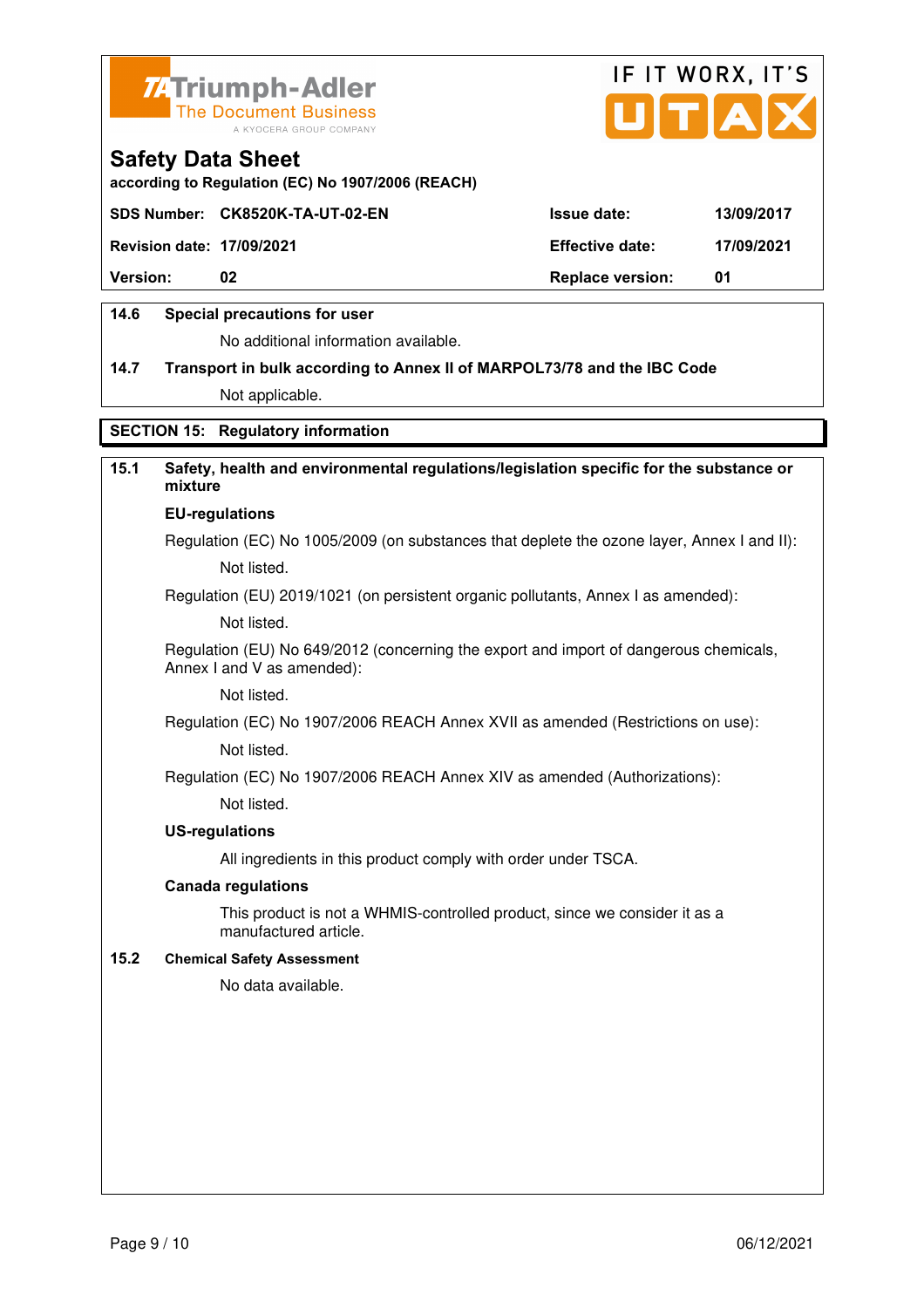| <b>74 Triumph-Adler</b><br><b>The Document Business</b><br>A KYOCERA GROUP COMPANY |                         | IF IT WORX, IT'S<br>UTAX |
|------------------------------------------------------------------------------------|-------------------------|--------------------------|
| <b>Safety Data Sheet</b><br>according to Regulation (EC) No 1907/2006 (REACH)      |                         |                          |
| SDS Number: CK8520K-TA-UT-02-EN                                                    | Issue date:             | 13/09/2017               |
| <b>Revision date: 17/09/2021</b>                                                   | <b>Effective date:</b>  | 17/09/2021               |
| Version:<br>02                                                                     | <b>Replace version:</b> | 01                       |
| <b>Other information</b><br><b>SECTION 16:</b>                                     |                         |                          |

 To the best of our knowledge, the information contained herein is accurate. However, we cannot assume any liability whatsoever for the accuracy or completeness of the information contained herein. The contents and format of this SDS are in accordance with Regulation (EC) No 1907/2006, Annex II as amended by Regulation (EU) 2015/830 with respect to SDSs.

Revision information: Section 3

Full text of H statements under sections 3: H351: Suspected of causing cancer (inhalation)

**Abbreviations and acronyms** 

| American Conference of Governmental Industrial Hygienists<br>2016 TLVs and BEIs (Threshold Limit Values for Chemical Substances and Physical Agents and Biological |
|--------------------------------------------------------------------------------------------------------------------------------------------------------------------|
| Exposure Indices)                                                                                                                                                  |
| <b>Chemical Abstracts Service</b>                                                                                                                                  |
| Regulation (EC) No 1272/2008 on classification, labelling and packaging of substances and mixtures                                                                 |
| Deutsche Forschungsgemeinschaft                                                                                                                                    |
| Environmental Protection Agency (Integrated Risk Information System) (US)                                                                                          |
| International Agency for Research on Cancer (IARC Monographs on the Evaluations of Carcinogenic Risks                                                              |
| to Humans)                                                                                                                                                         |
| Maximale Arbeitsplatzkonzentration der Deutschen Forschungsgesellschaft (2011)                                                                                     |
| National Toxicology Program (Report on Carcinogens) (US)                                                                                                           |
| Occupational Safety and Health Administration (29 CFR Part 1910 Subpart Z)                                                                                         |
| Persistent, Bio accumulative and Toxic                                                                                                                             |
| Permissible Exposure Limits                                                                                                                                        |
| California, Safe Drinking Water and Toxic Enforcement Act of 1986                                                                                                  |
| Regulation (EC) No 1907/2006 concerning the Registration, Evaluation, Authorization and Restriction of                                                             |
| Chemicals                                                                                                                                                          |
| Specific target organ toxicity                                                                                                                                     |
| Substances of Very High Concern                                                                                                                                    |
| Technische Regeln für Gefahrstoffe (Deutschland)                                                                                                                   |
| Toxic Substances Control Act (US)                                                                                                                                  |
| <b>Time Weighted Average</b>                                                                                                                                       |
| <b>United Nations</b>                                                                                                                                              |
| very Persistent and very Bio accumulative                                                                                                                          |
| Workplace Hazardous Materials Information System (Canada)                                                                                                          |
|                                                                                                                                                                    |

#### **Key literature references and sources for data**

(1) Pulmonary Response to Toner upon Chronic Inhalation Exposure in Rats, H. Muhle et al., Fundamental and Applied Toxicology 17.280-299 (1991) Lung Clearance and Retention of Toner, Utilizing a Tracer Technique, during Chronic Inhalation Exposure in Rats, B. Bellmann, Fundamental and Applied Toxicology 17.300-313 (1991)

(2) IARC Monograph on the Evaluation of the Carcinogenic Risk of Chemicals to Humans, Vol. 93

(3) NIOSH CURRENT INTELLIGENCE BULLETIN "Evaluation of Health Hazard and Recommendation for Occupational Exposure to Titanium Dioxide DRAFT"

(4) The contents are in accordance with Material Safety Data Sheet "CK8520K-TA-UT-02-EN"; 17/09/2021 of the KYOCERA Document Solutions Inc., 1-2-28 Tamatsukuri, Chuo-ku, Osaka 540-8585, Japan.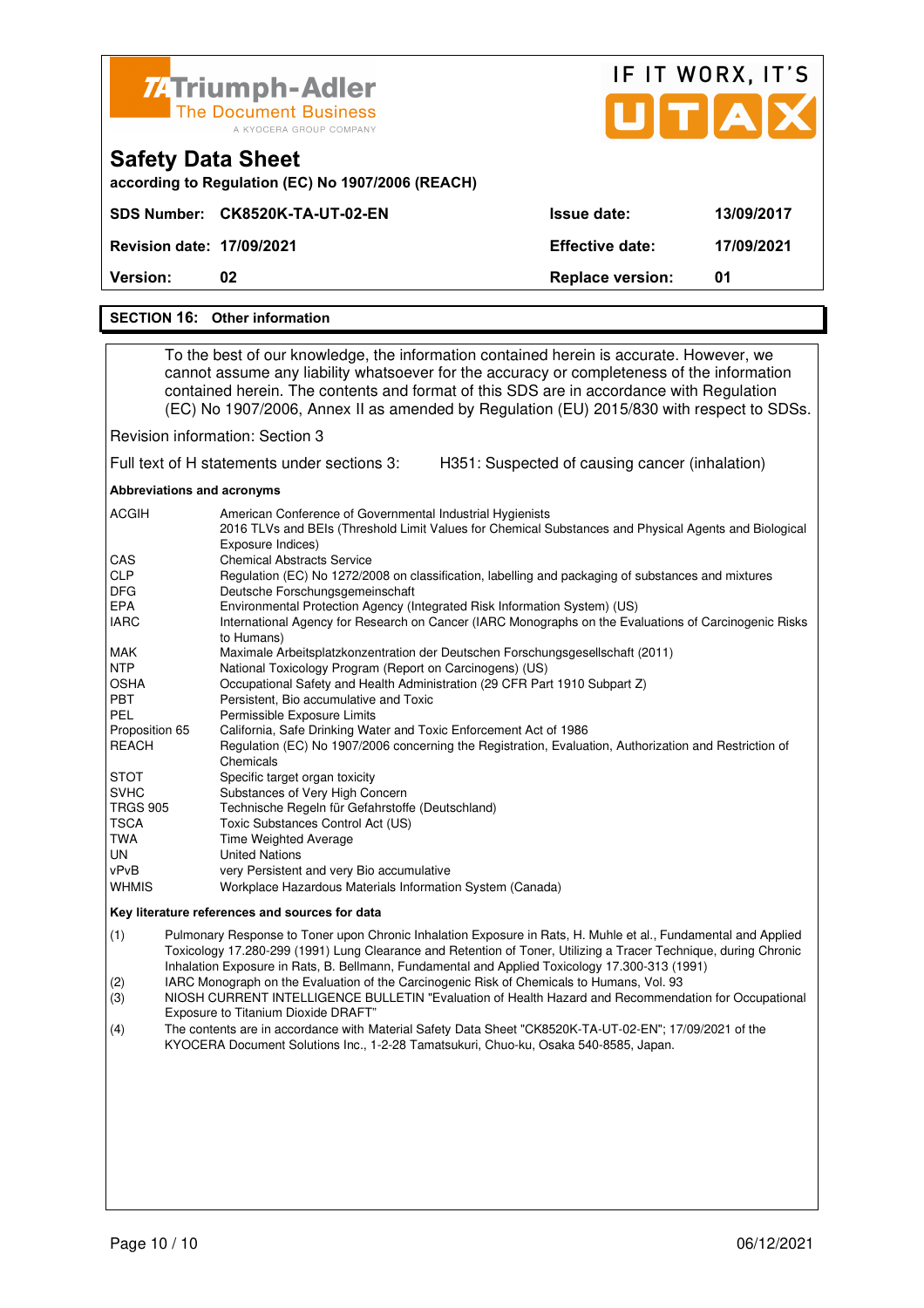

**SECTION 1: Identification of the substance/mixture and of the company/undertaking** 

| 1.1 | <b>Product identifier</b>         |                                                                                              |  |
|-----|-----------------------------------|----------------------------------------------------------------------------------------------|--|
|     | <b>Product name</b>               | Magenta Toner for                                                                            |  |
|     |                                   | <b>P-C2480i MFP</b>                                                                          |  |
|     | Consumable name                   | CK-8520M                                                                                     |  |
|     | <b>Product form</b>               | Mixture                                                                                      |  |
| 1.2 |                                   | Relevant identified uses of the substance or mixture and uses advised against                |  |
|     | <b>Identified uses</b>            | The image formation of our electrophotographic equipment.<br>Other uses are not recommended. |  |
| 1.3 |                                   | Details of the supplier of the safety data sheet                                             |  |
|     | <b>Manufacturer</b>               | <b>KYOCERA Document Solutions Inc.</b>                                                       |  |
|     | <b>Address</b>                    | 1-2-28 Tamatsukuri, Chuo-ku, Osaka 540-8585, Japan                                           |  |
|     | <b>Supplier</b>                   | TA Triumph-Adler GmbH                                                                        |  |
|     | <b>Address</b>                    | Deelbögenkamp 4c<br>22297 Hamburg<br>Germany                                                 |  |
| 1.4 | <b>Emergency telephone number</b> | $+49(0)$ 40 / 528490<br>(This number is available only during office hours)                  |  |

### **SECTION 2: Hazards identification**

| <b>Classification of the substance or mixture</b>                                                                     |
|-----------------------------------------------------------------------------------------------------------------------|
| Classification according to Regulation (EC) No 1272/2008 (CLP)                                                        |
| Not classified as hazardous mixture.                                                                                  |
| Label elements                                                                                                        |
| Labelling according to Regulation (EC) No 1272/2008 (CLP)                                                             |
| Not applicable.                                                                                                       |
| Other hazards                                                                                                         |
| Assessment of PBT/vPvB                                                                                                |
| No data available.                                                                                                    |
| See section 4 and 11 for information on health effects and symptoms.<br>See section 9 for dust explosion information. |
|                                                                                                                       |
|                                                                                                                       |
|                                                                                                                       |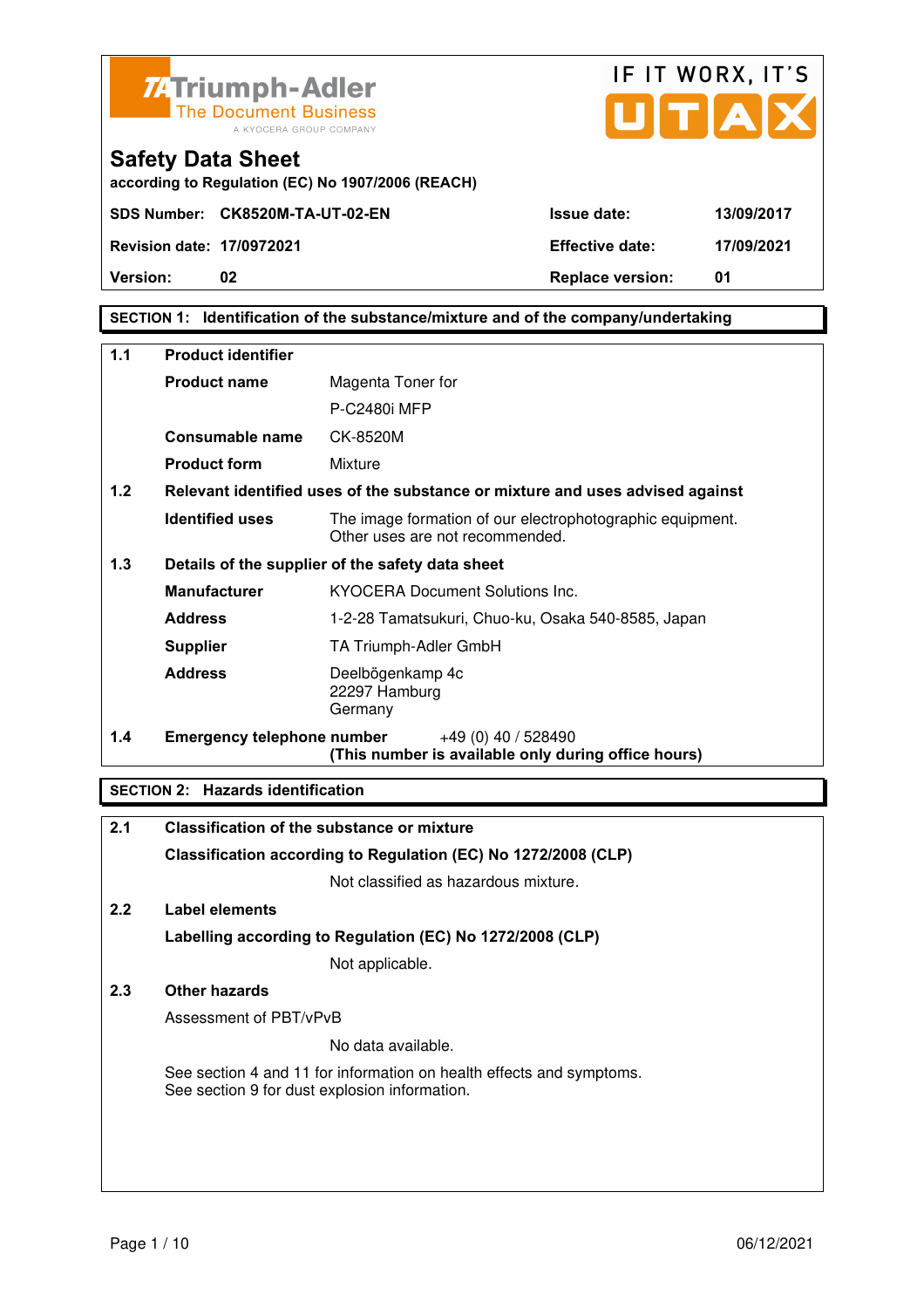|                                                                                                                | <b>ZATriumph-Adler</b>                                                 |                                                                                                                              |                         |                         | IF IT WORX, IT'S            |
|----------------------------------------------------------------------------------------------------------------|------------------------------------------------------------------------|------------------------------------------------------------------------------------------------------------------------------|-------------------------|-------------------------|-----------------------------|
|                                                                                                                |                                                                        | <b>The Document Business</b>                                                                                                 |                         |                         | JITIAI                      |
|                                                                                                                |                                                                        | A KYOCERA GROUP COMPANY                                                                                                      |                         |                         |                             |
|                                                                                                                | <b>Safety Data Sheet</b>                                               | according to Regulation (EC) No 1907/2006 (REACH)                                                                            |                         |                         |                             |
|                                                                                                                |                                                                        | SDS Number: CK8520M-TA-UT-02-EN                                                                                              |                         | <b>Issue date:</b>      | 13/09/2017                  |
|                                                                                                                | Revision date: 17/0972021                                              |                                                                                                                              |                         | <b>Effective date:</b>  | 17/09/2021                  |
| Version:                                                                                                       | 02                                                                     |                                                                                                                              |                         | <b>Replace version:</b> | 01                          |
|                                                                                                                |                                                                        | <b>SECTION 3: Composition/information on ingredients</b>                                                                     |                         |                         |                             |
|                                                                                                                |                                                                        |                                                                                                                              |                         |                         |                             |
| 3.2                                                                                                            | <b>Mixtures</b>                                                        |                                                                                                                              |                         |                         |                             |
|                                                                                                                | Chemical name                                                          |                                                                                                                              | CAS No<br>Confidential  | Weight%<br>75-85        | <b>Classification (CLP)</b> |
|                                                                                                                | Polyester resin (2 kinds)<br>Organic pigment                           |                                                                                                                              | Confidential            | $1-5$                   |                             |
|                                                                                                                | Amorphous silica<br>Titanium dioxide                                   |                                                                                                                              | 7631-86-9<br>13463-67-7 | $1-5$<br>< 1            | Carc.2(H351)                |
|                                                                                                                | Information of ingredients                                             |                                                                                                                              |                         |                         |                             |
|                                                                                                                |                                                                        | (1) Substance, which present a health or environmental hazard within the meaning of CLP:                                     |                         |                         |                             |
|                                                                                                                |                                                                        | Titanium dioxide.                                                                                                            |                         |                         |                             |
|                                                                                                                | (2) Substance, which are assigned Community workplace exposure limits: |                                                                                                                              |                         |                         |                             |
|                                                                                                                | None.                                                                  |                                                                                                                              |                         |                         |                             |
| (3) Substance, which are PBT or vPvB in accordance with the criteria set out in Annex XIII of<br>REACH:        |                                                                        |                                                                                                                              |                         |                         |                             |
|                                                                                                                |                                                                        | None.                                                                                                                        |                         |                         |                             |
| (4) Substance, which are included in the list established in accordance with Article 59(1) of<br>REACH (SVHC): |                                                                        |                                                                                                                              |                         |                         |                             |
|                                                                                                                |                                                                        | None.                                                                                                                        |                         |                         |                             |
|                                                                                                                |                                                                        | See section 16 for the full text of the H statements declared above.                                                         |                         |                         |                             |
|                                                                                                                | <b>SECTION 4: First aid measures</b>                                   |                                                                                                                              |                         |                         |                             |
| 4.1                                                                                                            |                                                                        | <b>Description of first aid measures</b>                                                                                     |                         |                         |                             |
|                                                                                                                | Inhalation:                                                            | Remove from exposure to fresh air and gargle with plenty of water.<br>Consult a doctor in case of such symptoms as coughing. |                         |                         |                             |
|                                                                                                                |                                                                        | Skin contact: Wash with soap and water.                                                                                      |                         |                         |                             |
|                                                                                                                | Eye contact:                                                           | Flush with water immediately and see a doctor if irritating.                                                                 |                         |                         |                             |
|                                                                                                                | Ingestion:                                                             | Rinse out the mouth. Drink one or two glasses of water to dilute.<br>Seek medical treatment if necessary.                    |                         |                         |                             |
|                                                                                                                |                                                                        |                                                                                                                              |                         |                         |                             |
|                                                                                                                |                                                                        |                                                                                                                              |                         |                         |                             |
|                                                                                                                |                                                                        |                                                                                                                              |                         |                         |                             |
|                                                                                                                |                                                                        |                                                                                                                              |                         |                         |                             |
|                                                                                                                |                                                                        |                                                                                                                              |                         |                         |                             |
|                                                                                                                |                                                                        |                                                                                                                              |                         |                         |                             |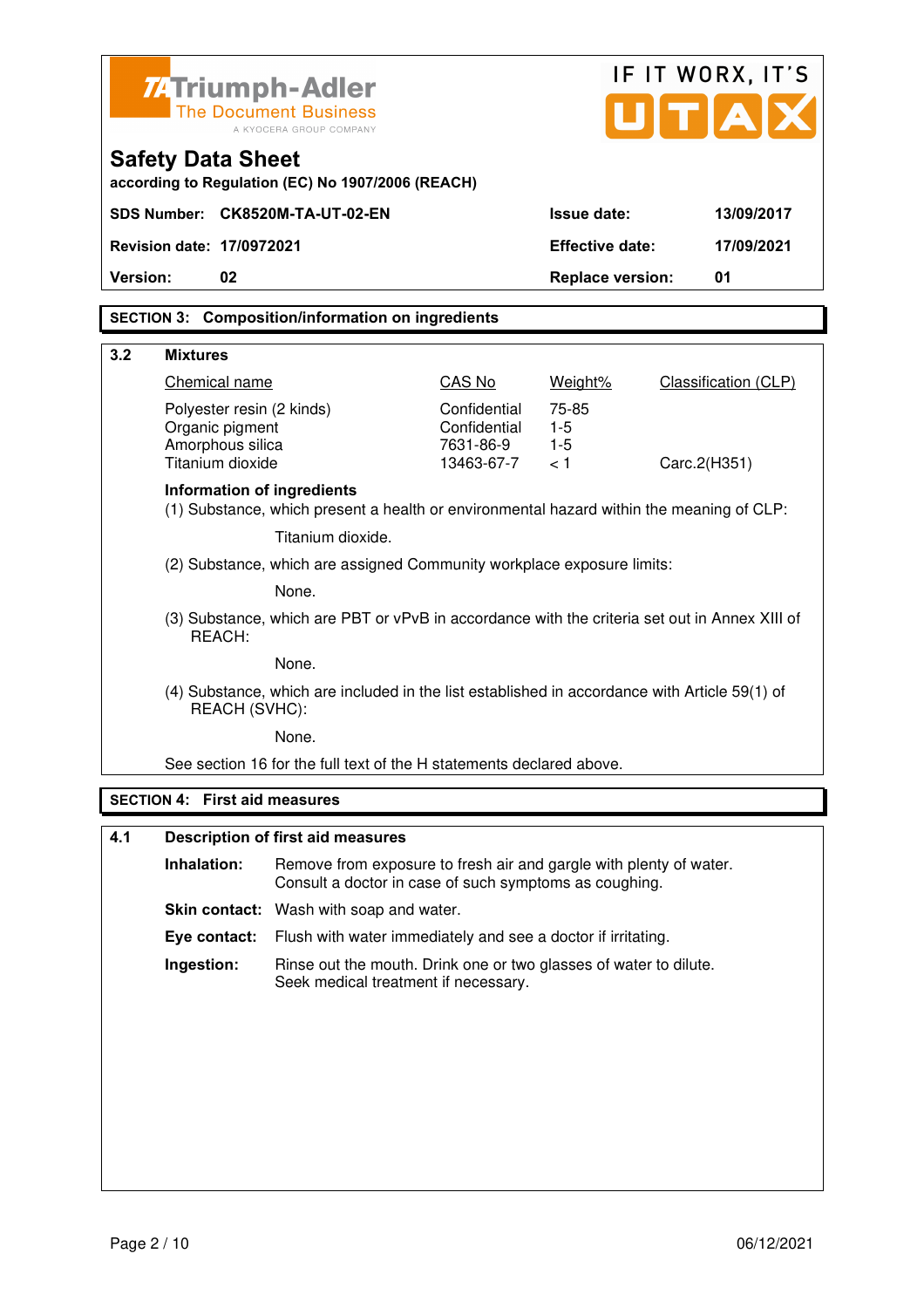



**according to Regulation (EC) No 1907/2006 (REACH)**

|                                  | SDS Number: CK8520M-TA-UT-02-EN | <b>Issue date:</b>      | 13/09/2017 |
|----------------------------------|---------------------------------|-------------------------|------------|
| <b>Revision date: 17/0972021</b> |                                 | <b>Effective date:</b>  | 17/09/2021 |
| <b>Version:</b>                  | 02                              | <b>Replace version:</b> | 01         |

## **4.2 Most important symptoms and effects, both acute and delayed**  Potential health effects and symptoms **Inhalation:** Prolonged inhalation of excessive dusts may cause lung damage. Use of this product as intended does not result in prolonged inhalation of excessive toner dusts. **Skin contact:** Unlikely to cause skin irritation. **Eye contact:** May cause transient eye irritation.

**Ingestion:** Use of this product as intended does not result in ingestion.

## **4.3 Indication of any immediate medical attention and special treatment needed**

No additional information available.

### **SECTION 5: Firefighting measures**

### **5.1 Extinguishing media**

Suitable extinguishing media

Water spray, foam, powder,  $CO<sub>2</sub>$  or dry chemical

Unsuitable extinguishing media

None specified.

### **5.2 Special hazards arising from the substance or mixture**

Hazardous combustion products: Carbon dioxide, Carbon monoxide

#### **5.3 Advice for firefighters**

Fire-fighting procedures

 Pay attention not to blow away dust. Drain water off around and decrease the atmosphere temperature to extinguish the fire.

#### **Protection equipment for firefighters**

None specified.

### **SECTION 6: Accidental release measures**

#### **6.1 Personal precautions, protective equipment and emergency procedures**

 Avoid inhalation, ingestion, eye and skin contact in case of accidental release. Avoid formation of dust. Provide adequate ventilation.

### **6.2 Environmental precautions**

Do not allow to enter into surface water or drains.

#### **6.3 Methods and material for containment and cleaning up**

Gather the released powder not to blow away and wipe up with a wet cloth.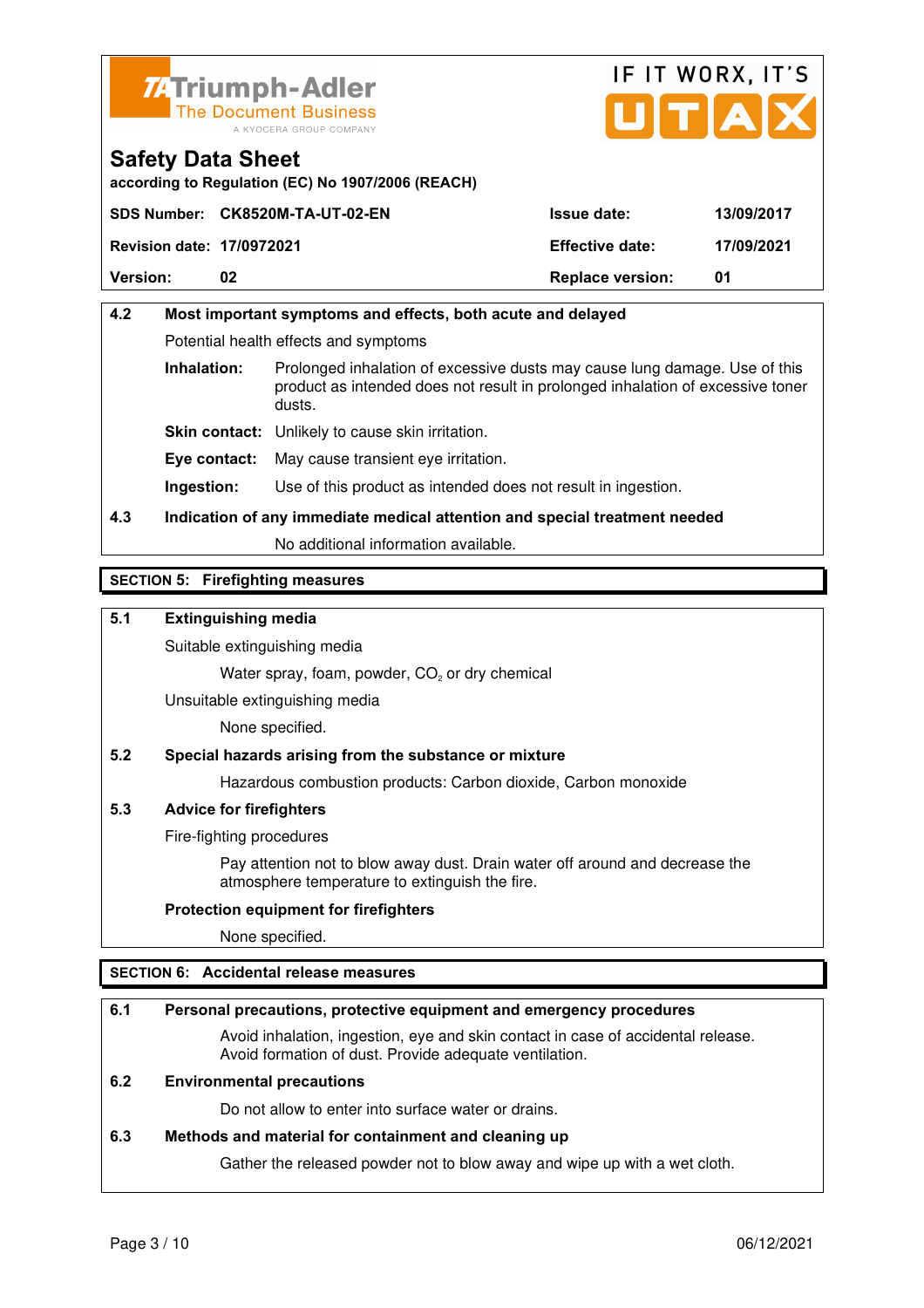



**according to Regulation (EC) No 1907/2006 (REACH)**

### **SDS Number: CK8520M-TA-UT-02-EN Issue date: 13/09/2017**

**Revision date: 17/0972021 Effective date: 17/09/2021** 

**Version:** 02 **Replace version:** 01

### **6.4 Reference to other sections**

See section 13 for disposal information.

#### **SECTION 7: Handling and storage**

#### **7.1 Precautions for safe handling**

 Do not attempt to force open or destroy the toner container or unit. See installation guide of this product.

#### **7.2 Conditions for safe storage, including any incompatibilities**

Keep the toner container or unit tightly closed and store in a cool, dry and dark place. Keep away from fire. Keep out of the reach of children.

#### **7.3 Specific end use(s)**

No additional information available.

#### **SECTION 8: Exposure controls/personal protection**

#### **8.1 Control parameters**

(Reference data)

#### **US ACGIH Threshold Limit Values (TWA)**

**Particles: 10 mg/m<sup>3</sup> (Inhalable particles) 3 mg/m<sup>3</sup> (Respirable particles)** Titanium dioxide:10 mg/m³

#### **US OSHA PEL (TWA)**

Particles: 15 mg/m<sup>3</sup> (Total dust) 5 mg/m<sup>3</sup> (Respirable fraction) Amorphous silica:  $80 \text{ mg/m}^3/\% \text{SiO}_2$ Titanium dioxide: 15 mg/m<sup>3</sup> (Total dust)

#### **EU-Occupational exposure limits: Directive (EC) 2000/39, (EC) 2006/15 and (EU) 2009/161**

Not listed.

#### **8.2 Exposure controls**

#### **Appropriate engineering controls**

 Special ventilator is not required under normal intended use. Use in a well-ventilated area.

#### **Personal protective equipment**

 Respiratory protection, eye protection, hand protection, skin and body protection are not required under normal intended use.

#### **Environmental exposure controls**

No additional information available.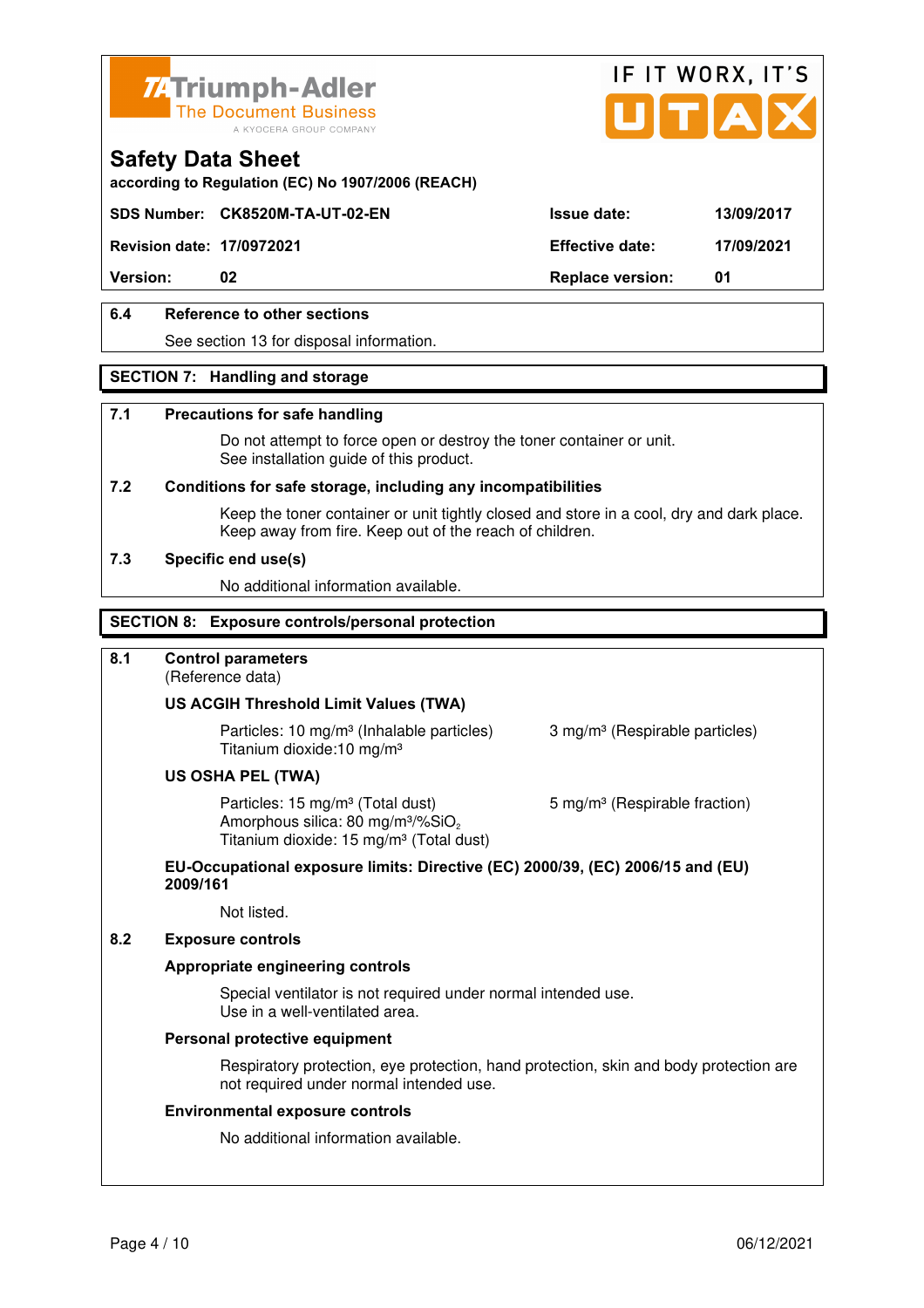



**according to Regulation (EC) No 1907/2006 (REACH)**

### **SECTION 9: Physical and chemical properties**

| 9.1 | Information on basic physical and chemical properties |                            |
|-----|-------------------------------------------------------|----------------------------|
|     | Appearance                                            |                            |
|     | Physical state                                        | Solid (fine powder)        |
|     | Colour                                                | Magenta                    |
|     | Odour                                                 | Odourless                  |
|     | Odour threshold                                       | No data available.         |
|     | рH                                                    | No data available.         |
|     | Melting point [°C]                                    | 100-120 (Toner)            |
|     | Boiling point                                         | No data available.         |
|     | Flash point                                           | No data available.         |
|     | Evaporation rate                                      | No data available.         |
|     | Flammability (solid, gas)                             | No data available.         |
|     | Upper flammability or explosive limit                 | No data available.         |
|     | Lower flammability or explosive limit                 | No data available.         |
|     | Vapour pressure                                       | No data available.         |
|     | Vapour density                                        | No data available.         |
|     | Relative density [g/cm <sup>3</sup> ]                 | 1.2-1.4 (Toner)            |
|     | Solubility (ies)                                      | Almost insoluble in water. |
|     | Partition coefficient: n-octanol/water                | No data available.         |
|     | Auto-ignition temperature                             | No data available.         |
|     | Decomposition temperature                             | No data available.         |
|     | Viscosity                                             | No data available.         |
|     | Explosive properties                                  | No data available.         |
|     | Oxidizing properties                                  | No data available.         |

### **9.2 Other information**

Dust explosion properties

 Dust explosion is improbable under normal intended use. Experimental explosiveness of toner is classified into the same rank such kind of powder as flour, dry milk and resin powder according to the pressure rising speed.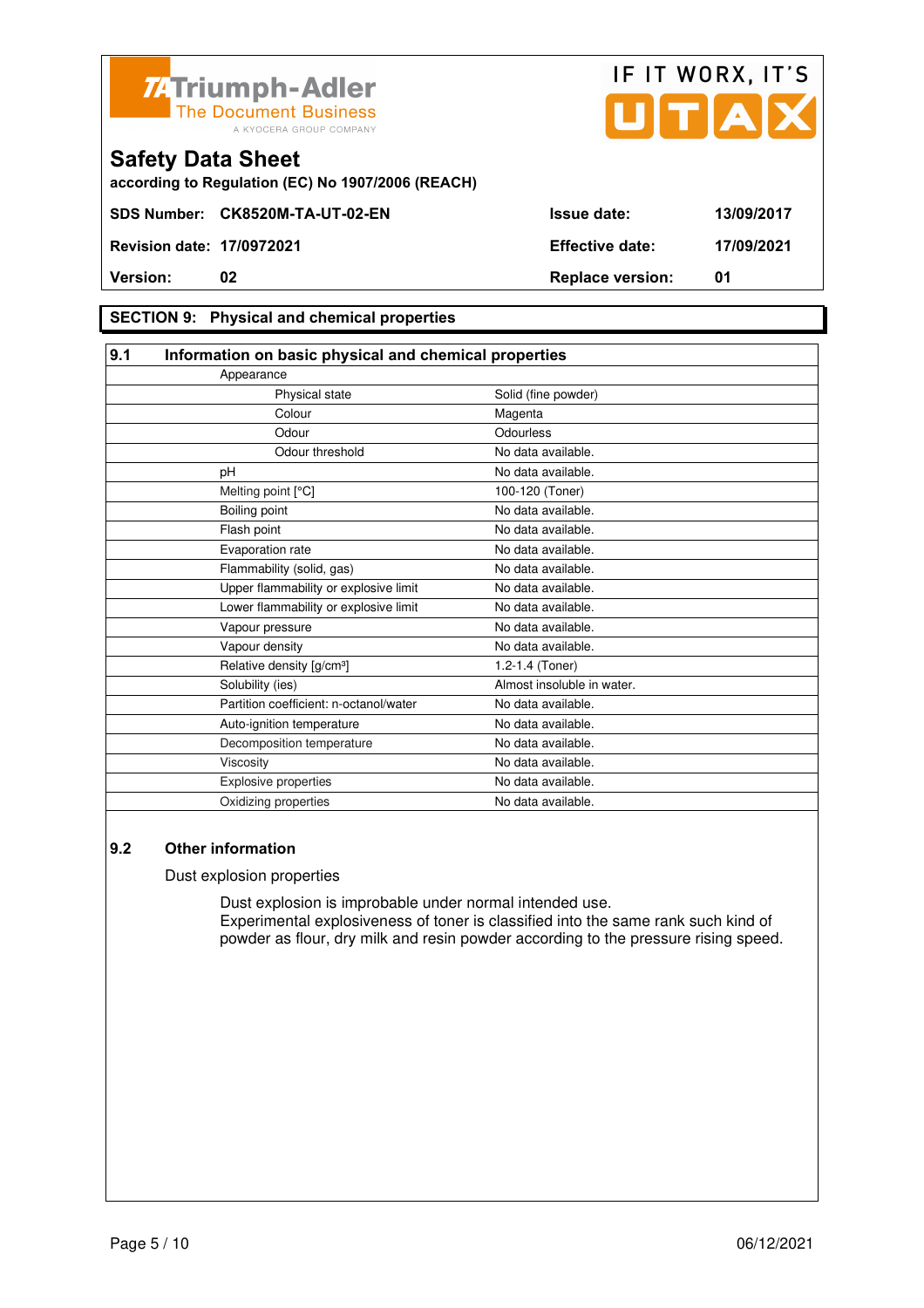

**according to Regulation (EC) No 1907/2006 (REACH)**



**Safety Data Sheet** 

| <b>Revision date: 17/0972021</b> | <b>Effective date:</b>  | 17/09/2021 |
|----------------------------------|-------------------------|------------|
| <b>Version:</b>                  | <b>Replace version:</b> |            |

### **SECTION 10: Stability and reactivity**

## **10.1 Reactivity**  No data available. **10.2 Chemical stability**  This product is stable under normal conditions of use and storage. **10.3 Possibility of hazardous reactions** Hazardous reactions will not occur. **10.4 Conditions to avoid**  None specified. **10.5 Incompatible materials**  None specified. **10.6 Hazardous decomposition products**  Hazardous decomposition products are not to be produced. **SECTION 11: Toxicological information 11.1 Information on toxicological effects**  Based on available data, the classification criteria listed below are not met. **Acute toxicity**

# Oral  $(LD_{50})$   $>$  2000 mg/kg (rat)<sup>\*</sup> (Toner) Dermal  $(LD_{50})$  No data available (Toner). Inhalation  $(LC_{50}(4hr))$  > 5.0 mg/l (rat)\* (Toner)  **Skin corrosion/irritation** Acute skin irritation Non-irritant (rabbit)\* (Toner)  **Serious eye damage/irritation** Acute eye irritation Minimal irritant (rabbit)\* (Toner)  **Respiratory or skin sensitization**  Skin sensitization Mon-sensitising (mouse)\* (Toner)  **Germ cell mutagenicity** Ames test is negative (Toner) \*(based on test result of similar product) **Information of ingredients:**

No mutagen according to MAK, TRGS905 und (EC) No 1272/2008 Annex VI.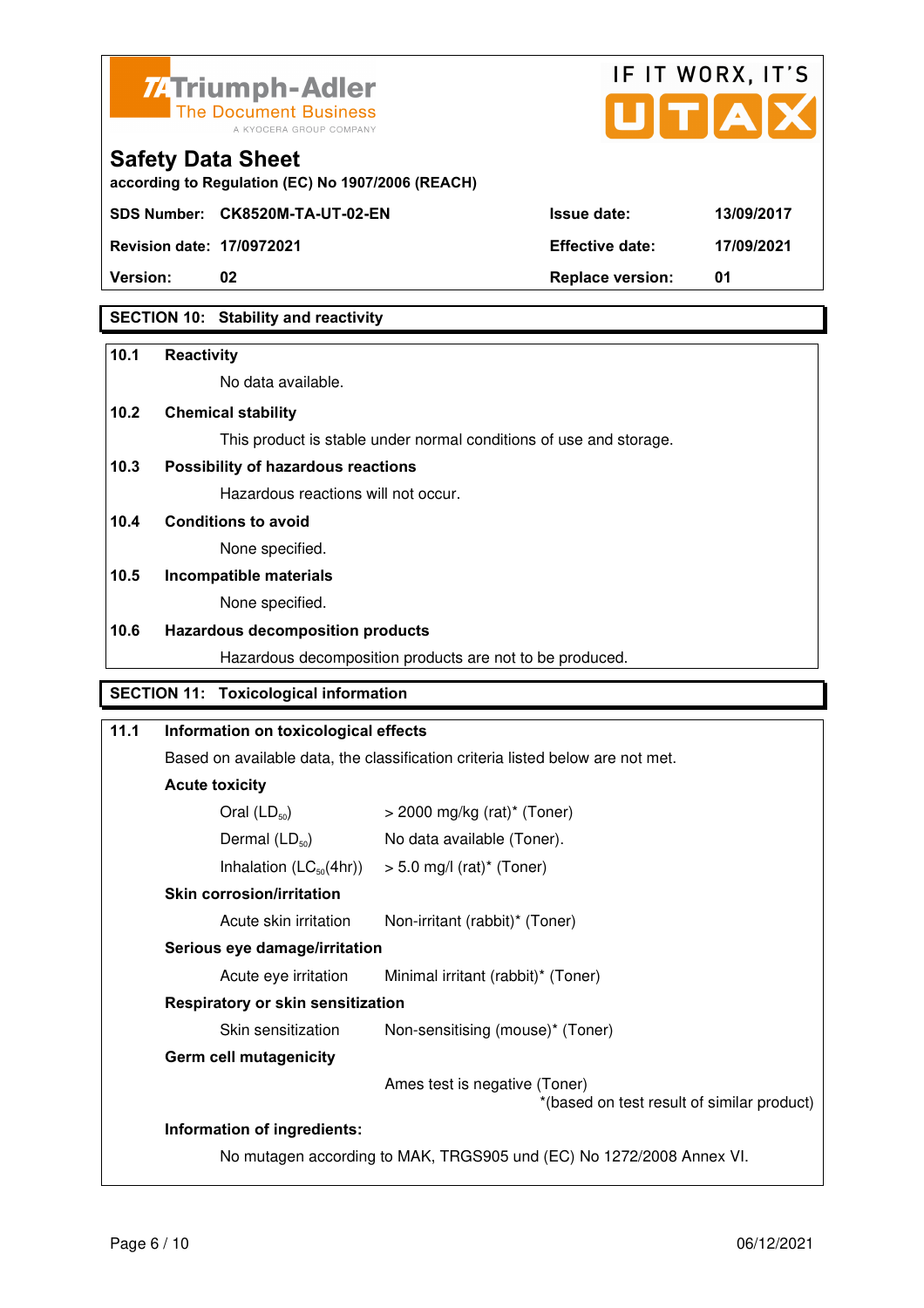



|                        | according to Regulation (EC) No 1907/2006 (REACH) |
|------------------------|---------------------------------------------------|
| <b>ARA House Lines</b> | AIZOFOOM TA UT OO FNL                             |

| <b>Version:</b>                  |                                 | <b>Replace version:</b> | 01         |
|----------------------------------|---------------------------------|-------------------------|------------|
| <b>Revision date: 17/0972021</b> |                                 | <b>Effective date:</b>  | 17/09/2021 |
|                                  | SDS Number: CK8520M-TA-UT-02-EN | <b>Issue date:</b>      | 13/09/2017 |

### **11.1 Carcinogenicity**

**Safety Data Sheet** 

#### **Information of ingredients:**

 No carcinogen or potential carcinogen (except Titanium dioxide) according to IARC, Japan Association on Industrial Health, ACGIH, EPA, OSHA, NTP, MAK, California Proposition 65, TRGS 905 and (EC) No 1272/2008 Annex VI.

 The IARC re-evaluated Titanium dioxide as a Group 2B carcinogen (possibly carcinogenic to humans) as the result of inhalation exposure test in rats. But, oral/skin test does not show carcinogenicity (2). In the animal chronic inhalation studies for Titanium dioxide, the lung tumour was observed only in rats. It is estimated that this is attributed to the overload of rat´s lung clearance mechanism (overload phenomenon) (3). The inhalation of excessive Titanium dioxide does not occur in normal use of this product. Also, epidemiological studies to date have not revealed any evidence of the relation between occupational exposure to Titanium dioxide and respiratory tract diseases.

#### **Reproductive toxicity**

#### **Information of ingredients:**

 No reproductive toxicant according to MAK, California Proposition 65, TRGS 905 und (EC) No 1272/2008 Annex VI.

| <b>STOT-single exposure</b>   | No data available. |
|-------------------------------|--------------------|
| <b>STOT-repeated exposure</b> | No data available. |
| <b>Aspiration hazard</b>      | No data available. |

#### **Chronic effects**

 In a study in rats by chronic inhalation exposure to a typical toner, a mild to moderate degree of lung fibrosis was observed in 92% of the rats in the high concentration (16 mg/m<sup>3</sup>) exposure group, and a minimal to mild degree of fibrosis was noted in 22% of the animal in the middle (4mg/m<sup>3</sup>) exposure group (1). But no pulmonary change was reported in the lowest  $(1 \text{mg/m}^3)$  exposure group, the most relevant level to potential human exposures.<br>Other information  $\log \frac{1}{2}$  No data available No data available.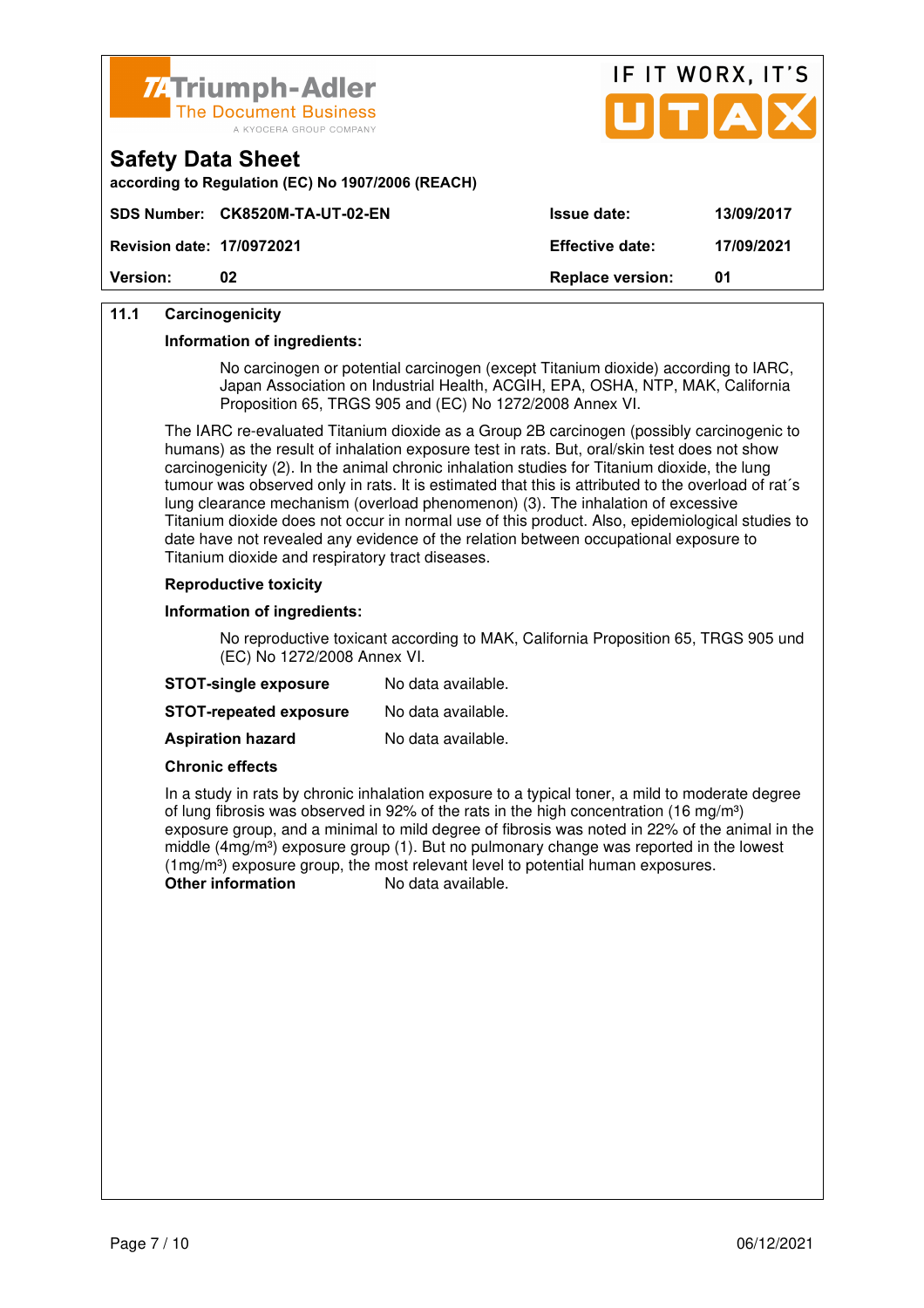

| <b>74 Triumph-Adler</b><br>The Document Business<br>A KYOCERA GROUP COMPANY   |                        | 11 11 YYUNA, 11 J<br>UTAX |
|-------------------------------------------------------------------------------|------------------------|---------------------------|
| <b>Safety Data Sheet</b><br>according to Regulation (EC) No 1907/2006 (REACH) |                        |                           |
| SDS Number: CK8520M-TA-UT-02-EN                                               | <b>Issue date:</b>     | 13/09/2017                |
| <b>Revision date: 17/0972021</b>                                              | <b>Effective date:</b> | 17/09/2021                |

IC IT WODY IT'S

**SECTION 12: Ecological information** 

#### **12.1 Toxicity**

No data available.

#### **12.2 Persistence and degradability**

No data available.

**12.3 Bio accumulative potential** 

No data available.

#### **12.4 Mobility in soil**

No data available.

#### **12.5 Results of PBT and vPvB assessment**

No data available.

#### **12.6 Other adverse effects**

No additional information available.

**Version: 02 Replace version: 01** 

### **SECTION 13: Disposal considerations**

### **13.1 Waste treatment methods**

 Do not attempt to incinerate the toner container or unit and the waste toner yourself. Dangerous sparks may cause burn. Any disposal practice should be done under conditions which meet local, state and federal laws and regulations relating to waste (contact local or state environmental agency for specific rules).

### **SECTION 14: Transport information**

#### **14.1 UN-number**

None.

**14.2 UN Proper shipping name** 

None.

**14.3 Transport hazard class(es)** 

None.

### **14.4 Packing group**

None.

#### **14.5 Environmental hazards**

None.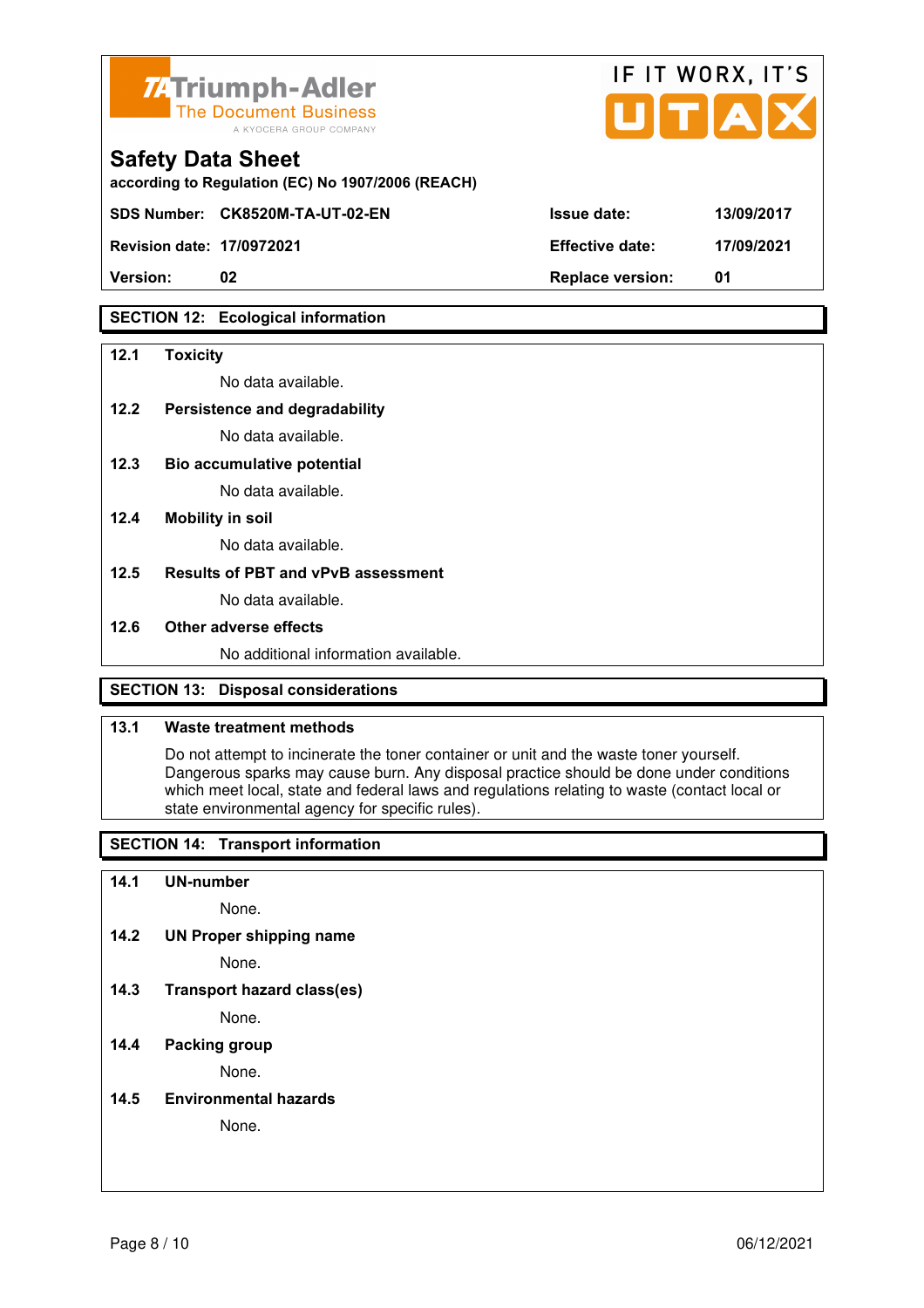



**according to Regulation (EC) No 1907/2006 (REACH)**

|                                  | SDS Number: CK8520M-TA-UT-02-EN | <b>Issue date:</b>      | 13/09/2017 |
|----------------------------------|---------------------------------|-------------------------|------------|
| <b>Revision date: 17/0972021</b> |                                 | <b>Effective date:</b>  | 17/09/2021 |
| <b>Version:</b>                  | 02                              | <b>Replace version:</b> | 01         |
|                                  |                                 |                         |            |

### **14.6 Special precautions for user**

No additional information available.

## **14.7 Transport in bulk according to Annex II of MARPOL73/78 and the IBC Code** Not applicable.

### **SECTION 15: Regulatory information**

### **15.1 Safety, health and environmental regulations/legislation specific for the substance or mixture**

#### **EU-regulations**

Regulation (EC) No 1005/2009 (on substances that deplete the ozone layer, Annex I and II): Not listed.

Regulation (EU) 2019/1021 (on persistent organic pollutants, Annex I as amended):

Not listed.

 Regulation (EU) No 649 /2012 (concerning the export and import of dangerous chemicals, Annex I and V as amended):

Not listed.

 Regulation (EC) No 1907/2006 REACH Annex XVII as amended (Restrictions on use): Not listed.

Regulation (EC) No 1907/2006 REACH Annex XIV as amended (Authorizations):

Not listed.

#### **US-regulations**

All ingredients in this product comply with order under TSCA.

#### **Canada regulations**

 This product is not a WHMIS-controlled product, since we consider it as a manufactured article.

#### **15.2 Chemical Safety Assessment**

No data available.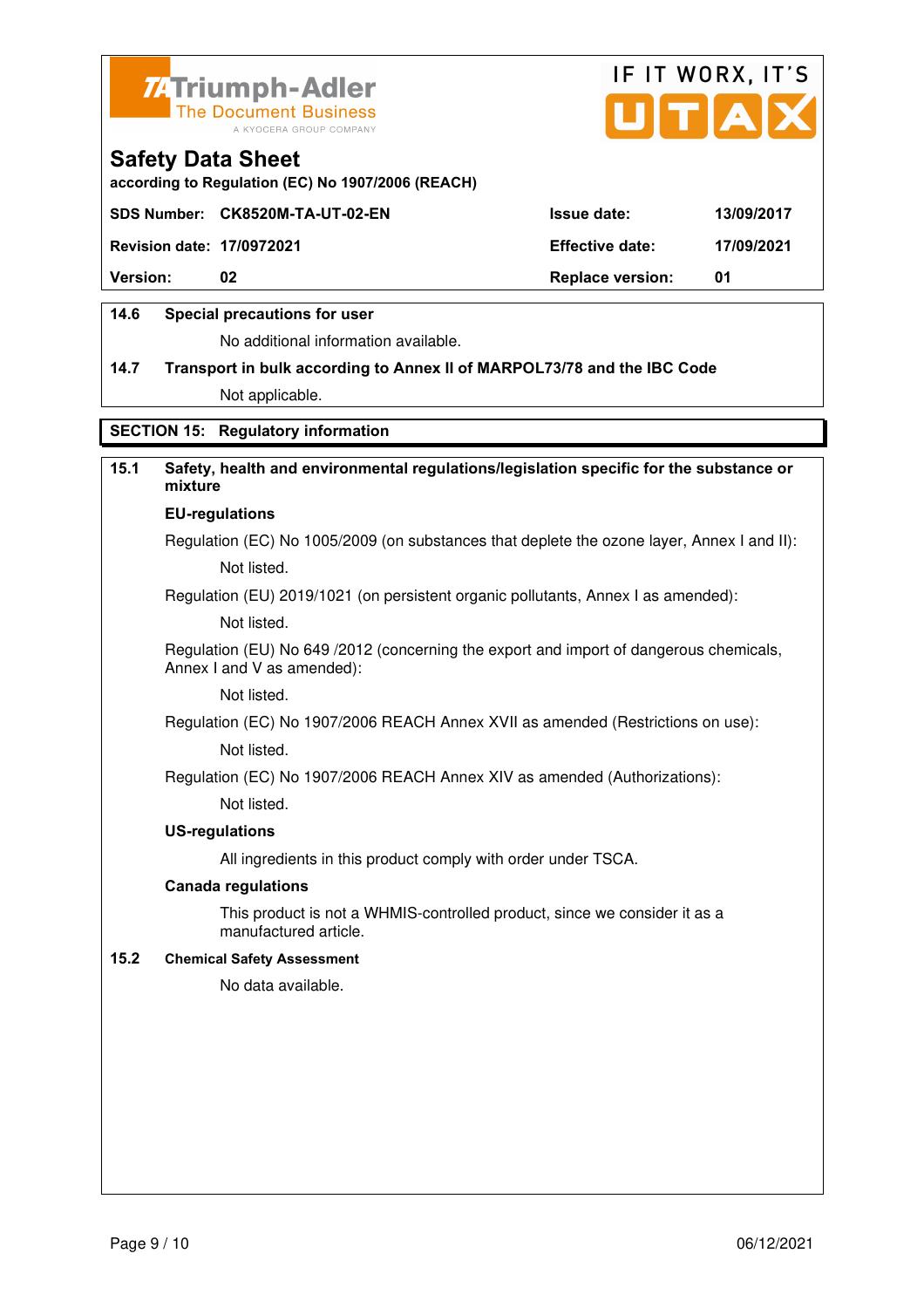| <b>74 Triumph-Adler</b><br><b>The Document Business</b><br>A KYOCERA GROUP COMPANY |                         | IF IT WORX, IT'S<br>UTAX |
|------------------------------------------------------------------------------------|-------------------------|--------------------------|
| <b>Safety Data Sheet</b><br>according to Regulation (EC) No 1907/2006 (REACH)      |                         |                          |
| SDS Number: CK8520M-TA-UT-02-EN                                                    | Issue date:             | 13/09/2017               |
| <b>Revision date: 17/0972021</b>                                                   | <b>Effective date:</b>  | 17/09/2021               |
| Version:<br>02                                                                     | <b>Replace version:</b> | 01                       |
| <b>SECTION 16: Other information</b>                                               |                         |                          |

 To the best of our knowledge, the information contained herein is accurate. However, we cannot assume any liability whatsoever for the accuracy or completeness of the information contained herein. The contents and format of this SDS are in accordance with Regulation (EC) No 1907/2006, Annex II as amended by Regulation (EU) 2015/830 with respect to SDSs.

Revision information: Section 3

Full text of H statements under sections 3: H351: Suspected of causing cancer (inhalation)

**Abbreviations and acronyms** 

| American Conference of Governmental Industrial Hygienists<br>2016 TLVs and BEIs (Threshold Limit Values for Chemical Substances and Physical Agents and Biological |
|--------------------------------------------------------------------------------------------------------------------------------------------------------------------|
| Exposure Indices)                                                                                                                                                  |
| <b>Chemical Abstracts Service</b>                                                                                                                                  |
| Regulation (EC) No 1272/2008 on classification, labelling and packaging of substances and mixtures                                                                 |
| Deutsche Forschungsgemeinschaft                                                                                                                                    |
| Environmental Protection Agency (Integrated Risk Information System) (US)                                                                                          |
| International Agency for Research on Cancer (IARC Monographs on the Evaluations of Carcinogenic Risks                                                              |
| to Humans)                                                                                                                                                         |
| Maximale Arbeitsplatzkonzentration der Deutschen Forschungsgesellschaft (2011)                                                                                     |
| National Toxicology Program (Report on Carcinogens) (US)                                                                                                           |
| Occupational Safety and Health Administration (29 CFR Part 1910 Subpart Z)                                                                                         |
| Persistent, Bio accumulative and Toxic                                                                                                                             |
| Permissible Exposure Limits                                                                                                                                        |
| California, Safe Drinking Water and Toxic Enforcement Act of 1986                                                                                                  |
| Regulation (EC) No 1907/2006 concerning the Registration, Evaluation, Authorization and Restriction of                                                             |
| Chemicals                                                                                                                                                          |
| Specific target organ toxicity                                                                                                                                     |
| Substances of Very High Concern                                                                                                                                    |
| Technische Regeln für Gefahrstoffe (Deutschland)                                                                                                                   |
| Toxic Substances Control Act (US)                                                                                                                                  |
| <b>Time Weighted Average</b>                                                                                                                                       |
| <b>United Nations</b>                                                                                                                                              |
| very Persistent and very Bio accumulative                                                                                                                          |
| Workplace Hazardous Materials Information System (Canada)                                                                                                          |
|                                                                                                                                                                    |

#### **Key literature references and sources for data**

(1) Pulmonary Response to Toner upon Chronic Inhalation Exposure in Rats, H. Muhle et al., Fundamental and Applied Toxicology 17.280-299 (1991) Lung Clearance and Retention of Toner, Utilizing a Tracer Technique, during Chronic Inhalation Exposure in Rats, B. Bellmann, Fundamental and Applied Toxicology 17.300-313 (1991)

(2) IARC Monograph on the Evaluation of the Carcinogenic Risk of Chemicals to Humans, Vol. 93

(3) NIOSH CURRENT INTELLIGENCE BULLETIN "Evaluation of Health Hazard and Recommendation for Occupational Exposure to Titanium Dioxide DRAFT"

(4) The contents are in accordance with Material Safety Data Sheet "CK8520M-TA-UT-02-EN"; 17/09/2021 of the KYOCERA Document Solutions Inc., 1-2-28 Tamatsukuri, Chuo-ku, Osaka 540-8585, Japan.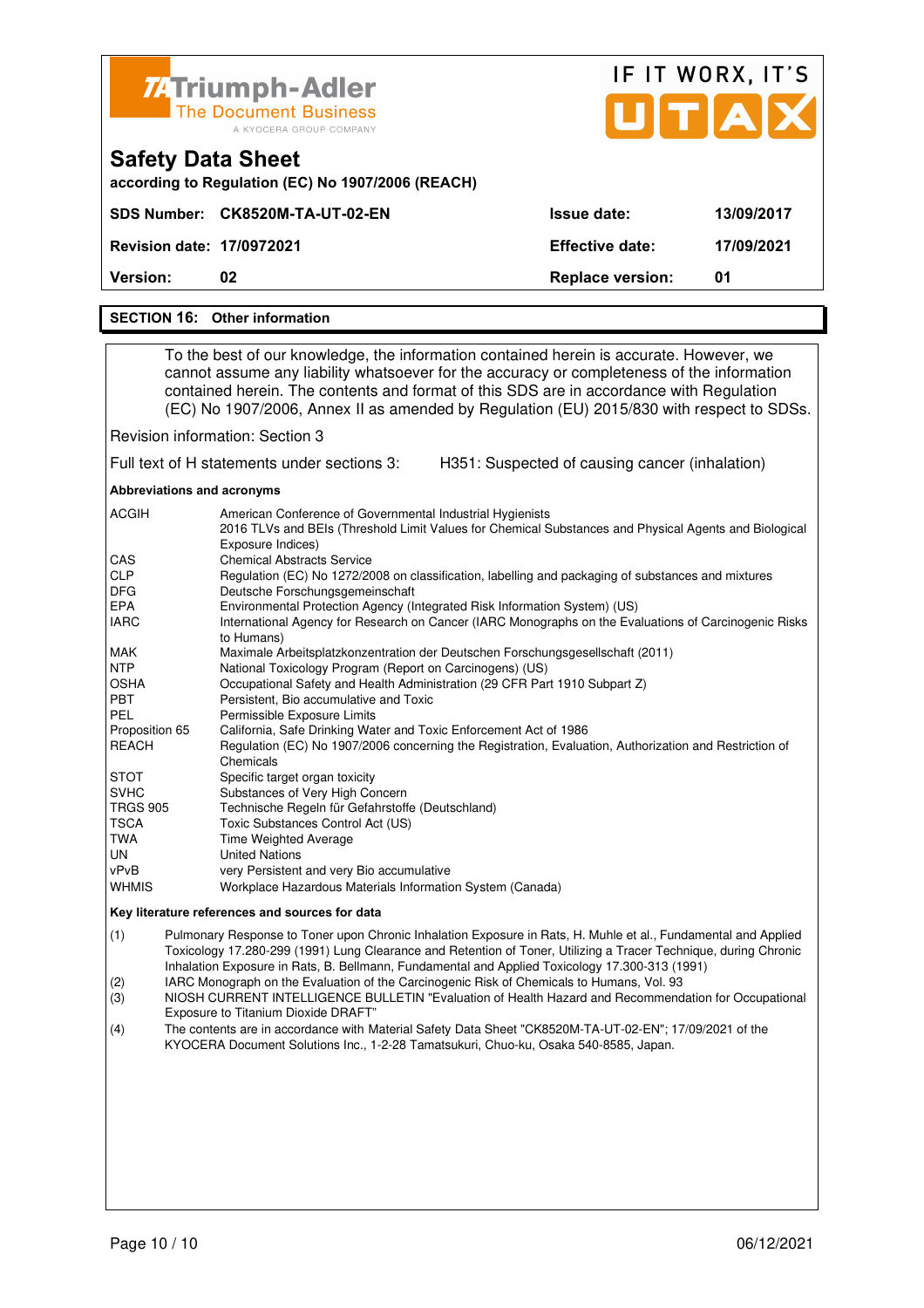

**SECTION 1: Identification of the substance/mixture and of the company/undertaking** 

| 1.1 | <b>Product identifier</b>         |                                                                                              |  |  |
|-----|-----------------------------------|----------------------------------------------------------------------------------------------|--|--|
|     | <b>Product name</b>               | Yellow Toner for                                                                             |  |  |
|     |                                   | P-C2480i MFP                                                                                 |  |  |
|     | Consumable name                   | CK-8520Y                                                                                     |  |  |
|     | <b>Product form</b>               | Mixture                                                                                      |  |  |
| 1.2 |                                   | Relevant identified uses of the substance or mixture and uses advised against                |  |  |
|     | <b>Identified uses</b>            | The image formation of our electrophotographic equipment.<br>Other uses are not recommended. |  |  |
| 1.3 |                                   | Details of the supplier of the safety data sheet                                             |  |  |
|     | <b>Manufacturer</b>               | <b>KYOCERA Document Solutions Inc.</b>                                                       |  |  |
|     | <b>Address</b>                    | 1-2-28 Tamatsukuri, Chuo-ku, Osaka 540-8585, Japan                                           |  |  |
|     | <b>Supplier</b>                   | TA Triumph-Adler GmbH                                                                        |  |  |
|     | <b>Address</b>                    | Deelbögenkamp 4c<br>22297 Hamburg<br>Germany                                                 |  |  |
| 1.4 | <b>Emergency telephone number</b> | $+49(0)$ 40 / 528490<br>(This number is available only during office hours)                  |  |  |

### **SECTION 2: Hazards identification**

| 2.1           | Classification of the substance or mixture                                                                            |
|---------------|-----------------------------------------------------------------------------------------------------------------------|
|               | Classification according to Regulation (EC) No 1272/2008 (CLP)                                                        |
|               | Not classified as hazardous mixture.                                                                                  |
| $2.2^{\circ}$ | Label elements                                                                                                        |
|               | Labelling according to Regulation (EC) No 1272/2008 (CLP)                                                             |
|               | Not applicable.                                                                                                       |
| 2.3           | Other hazards                                                                                                         |
|               | Assessment of PBT/vPvB                                                                                                |
|               | No data available.                                                                                                    |
|               | See section 4 and 11 for information on health effects and symptoms.<br>See section 9 for dust explosion information. |
|               |                                                                                                                       |
|               |                                                                                                                       |
|               |                                                                                                                       |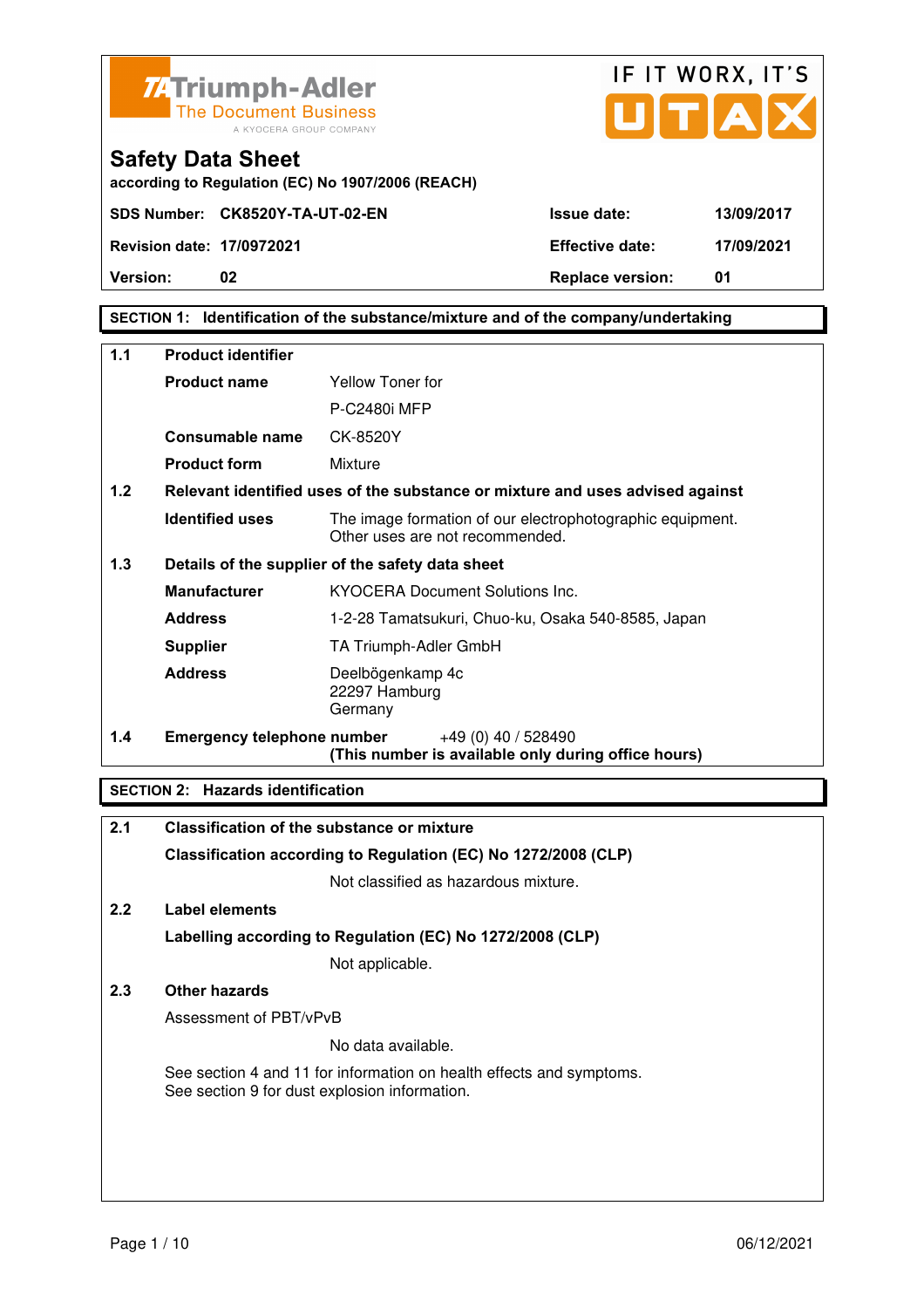| <b>74 Triumph-Adler</b>                                                       |                                                                                                                              |                              | IF IT WORX, IT'S        |                             |  |  |
|-------------------------------------------------------------------------------|------------------------------------------------------------------------------------------------------------------------------|------------------------------|-------------------------|-----------------------------|--|--|
| <b>The Document Business</b><br>A KYOCERA GROUP COMPANY                       |                                                                                                                              |                              |                         | JITIA                       |  |  |
| <b>Safety Data Sheet</b><br>according to Regulation (EC) No 1907/2006 (REACH) |                                                                                                                              |                              |                         |                             |  |  |
| SDS Number: CK8520Y-TA-UT-02-EN                                               |                                                                                                                              |                              | Issue date:             | 13/09/2017                  |  |  |
| <b>Revision date: 17/0972021</b>                                              |                                                                                                                              |                              | <b>Effective date:</b>  | 17/09/2021                  |  |  |
| Version:<br>02                                                                |                                                                                                                              |                              | <b>Replace version:</b> | 01                          |  |  |
|                                                                               | <b>SECTION 3: Composition/information on ingredients</b>                                                                     |                              |                         |                             |  |  |
| 3.2<br><b>Mixtures</b>                                                        |                                                                                                                              |                              |                         |                             |  |  |
| Chemical name                                                                 |                                                                                                                              | CAS No                       | Weight%                 | <b>Classification (CLP)</b> |  |  |
| Polyester resin (2 kinds)                                                     |                                                                                                                              | Confidential<br>Confidential | 75-85<br>$1-5$          |                             |  |  |
| Organic pigment<br>Amorphous silica                                           |                                                                                                                              | 7631-86-9                    | $1 - 5$                 |                             |  |  |
| Titanium dioxide                                                              |                                                                                                                              | 13463-67-7                   | < 1                     | Carc.2(H351)                |  |  |
| <b>Information of ingredients</b>                                             | (1) Substance, which present a health or environmental hazard within the meaning of CLP:                                     |                              |                         |                             |  |  |
|                                                                               | Titanium dioxide.                                                                                                            |                              |                         |                             |  |  |
|                                                                               | (2) Substance, which are assigned Community workplace exposure limits:                                                       |                              |                         |                             |  |  |
|                                                                               | None.                                                                                                                        |                              |                         |                             |  |  |
| REACH:                                                                        | (3) Substance, which are PBT or vPvB in accordance with the criteria set out in Annex XIII of                                |                              |                         |                             |  |  |
|                                                                               | None.                                                                                                                        |                              |                         |                             |  |  |
| REACH (SVHC):                                                                 | (4) Substance, which are included in the list established in accordance with Article 59(1) of                                |                              |                         |                             |  |  |
|                                                                               | None.                                                                                                                        |                              |                         |                             |  |  |
|                                                                               | See section 16 for the full text of the H statements declared above.                                                         |                              |                         |                             |  |  |
| <b>SECTION 4: First aid measures</b>                                          |                                                                                                                              |                              |                         |                             |  |  |
| 4.1                                                                           | <b>Description of first aid measures</b>                                                                                     |                              |                         |                             |  |  |
| Inhalation:                                                                   | Remove from exposure to fresh air and gargle with plenty of water.<br>Consult a doctor in case of such symptoms as coughing. |                              |                         |                             |  |  |
|                                                                               | Skin contact: Wash with soap and water.                                                                                      |                              |                         |                             |  |  |
| Eye contact:                                                                  | Flush with water immediately and see a doctor if irritating.                                                                 |                              |                         |                             |  |  |
| Ingestion:                                                                    | Rinse out the mouth. Drink one or two glasses of water to dilute.<br>Seek medical treatment if necessary.                    |                              |                         |                             |  |  |
|                                                                               |                                                                                                                              |                              |                         |                             |  |  |
|                                                                               |                                                                                                                              |                              |                         |                             |  |  |
|                                                                               |                                                                                                                              |                              |                         |                             |  |  |
|                                                                               |                                                                                                                              |                              |                         |                             |  |  |
|                                                                               |                                                                                                                              |                              |                         |                             |  |  |
|                                                                               |                                                                                                                              |                              |                         |                             |  |  |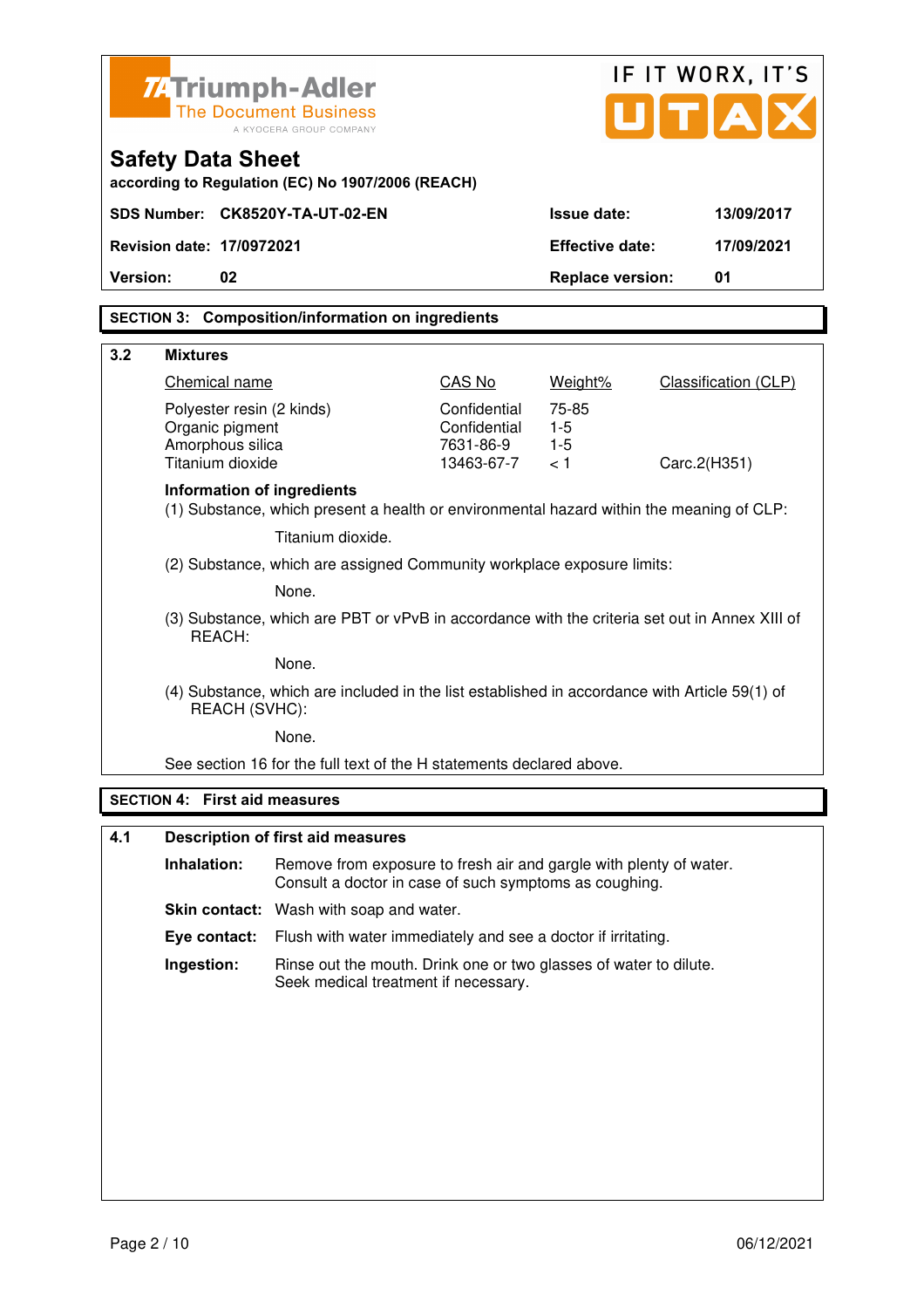



**according to Regulation (EC) No 1907/2006 (REACH)**

|                                  | SDS Number: CK8520Y-TA-UT-02-EN | <b>Issue date:</b>      | 13/09/2017 |
|----------------------------------|---------------------------------|-------------------------|------------|
| <b>Revision date: 17/0972021</b> |                                 | <b>Effective date:</b>  | 17/09/2021 |
| <b>Version:</b>                  | 02                              | <b>Replace version:</b> | -01        |

## **4.2 Most important symptoms and effects, both acute and delayed**  Potential health effects and symptoms **Inhalation:** Prolonged inhalation of excessive dusts may cause lung damage. Use of this product as intended does not result in prolonged inhalation of excessive toner dusts. **Skin contact:** Unlikely to cause skin irritation. **Eye contact:** May cause transient eye irritation.

**Ingestion:** Use of this product as intended does not result in ingestion.

## **4.3 Indication of any immediate medical attention and special treatment needed**

No additional information available.

### **SECTION 5: Firefighting measures**

### **5.1 Extinguishing media**

Suitable extinguishing media

Water spray, foam, powder,  $CO<sub>2</sub>$  or dry chemical

Unsuitable extinguishing media

None specified.

#### **5.2 Special hazards arising from the substance or mixture**

Hazardous combustion products: Carbon dioxide, Carbon monoxide

#### **5.3 Advice for firefighters**

Fire-fighting procedures

 Pay attention not to blow away dust. Drain water off around and decrease the atmosphere temperature to extinguish the fire.

#### **Protection equipment for firefighters**

None specified.

#### **SECTION 6: Accidental release measures**

#### **6.1 Personal precautions, protective equipment and emergency procedures**

 Avoid inhalation, ingestion, eye and skin contact in case of accidental release. Avoid formation of dust. Provide adequate ventilation.

#### **6.2 Environmental precautions**

Do not allow to enter into surface water or drains.

#### **6.3 Methods and material for containment and cleaning up**

Gather the released powder not to blow away and wipe up with a wet cloth.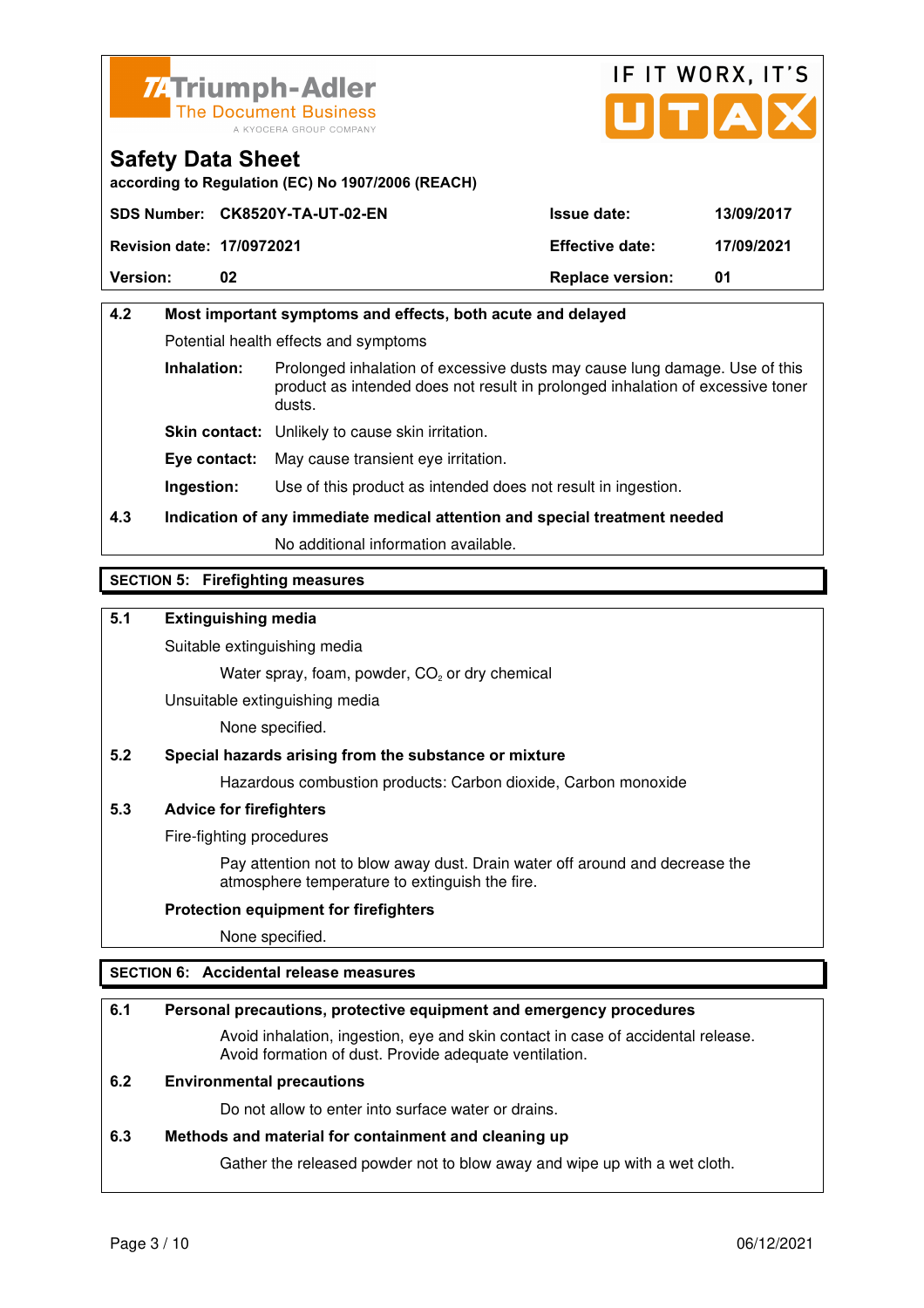



**according to Regulation (EC) No 1907/2006 (REACH)**

### **SDS Number: CK8520Y-TA-UT-02-EN Issue date: 13/09/2017**

**Revision date: 17/0972021 Effective date: 17/09/2021** 

**Version:** 02 **Replace version:** 01

### **6.4 Reference to other sections**

See section 13 for disposal information.

#### **SECTION 7: Handling and storage**

#### **7.1 Precautions for safe handling**

 Do not attempt to force open or destroy the toner container or unit. See installation guide of this product.

#### **7.2 Conditions for safe storage, including any incompatibilities**

Keep the toner container or unit tightly closed and store in a cool, dry and dark place. Keep away from fire. Keep out of the reach of children.

#### **7.3 Specific end use(s)**

No additional information available.

#### **SECTION 8: Exposure controls/personal protection**

#### **8.1 Control parameters**

(Reference data)

#### **US ACGIH Threshold Limit Values (TWA)**

**Particles: 10 mg/m<sup>3</sup> (Inhalable particles) 3 mg/m<sup>3</sup> (Respirable particles)** Titanium dioxide:10 mg/m³

#### **US OSHA PEL (TWA)**

Particles: 15 mg/m<sup>3</sup> (Total dust) 5 mg/m<sup>3</sup> (Respirable fraction) Amorphous silica:  $80 \text{ mg/m}^3/\% \text{SiO}_2$ Titanium dioxide: 15 mg/m<sup>3</sup> (Total dust)

#### **EU-Occupational exposure limits: Directive (EC) 2000/39, (EC) 2006/15 and (EU) 2009/161**

Not listed.

#### **8.2 Exposure controls**

#### **Appropriate engineering controls**

 Special ventilator is not required under normal intended use. Use in a well-ventilated area.

#### **Personal protective equipment**

 Respiratory protection, eye protection, hand protection, skin and body protection are not required under normal intended use.

#### **Environmental exposure controls**

No additional information available.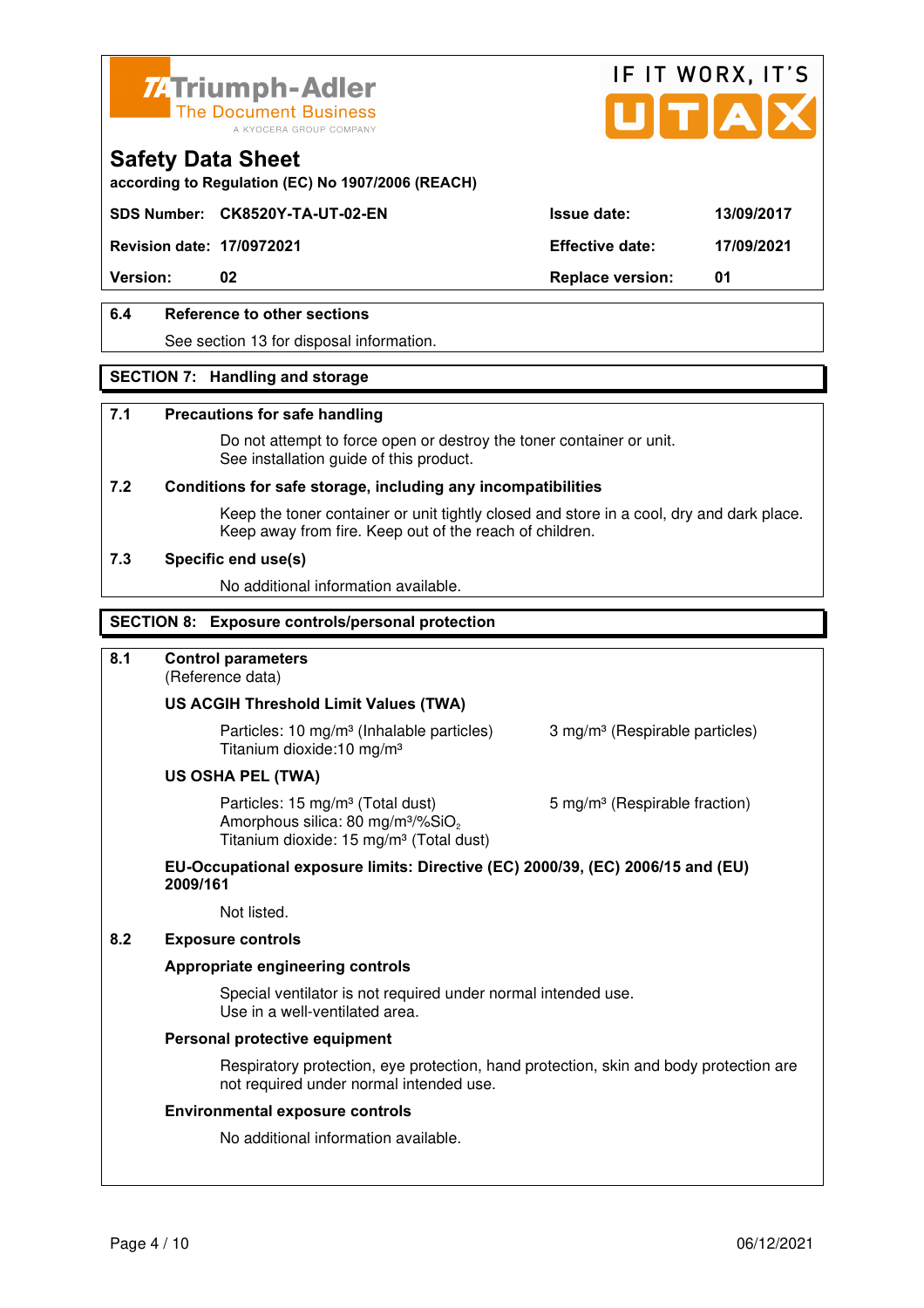



**according to Regulation (EC) No 1907/2006 (REACH)**

### **SECTION 9: Physical and chemical properties**

| 9.1 | Information on basic physical and chemical properties |                            |  |
|-----|-------------------------------------------------------|----------------------------|--|
|     | Appearance                                            |                            |  |
|     | Physical state                                        | Solid (fine powder)        |  |
|     | Colour                                                | Yellow                     |  |
|     | Odour                                                 | Odourless                  |  |
|     | Odour threshold                                       | No data available.         |  |
|     | pH                                                    | No data available.         |  |
|     | Melting point [°C]                                    | 100-120 (Toner)            |  |
|     | Boiling point                                         | No data available.         |  |
|     | Flash point                                           | No data available.         |  |
|     | Evaporation rate                                      | No data available.         |  |
|     | Flammability (solid, gas)                             | No data available.         |  |
|     | Upper flammability or explosive limit                 | No data available.         |  |
|     | Lower flammability or explosive limit                 | No data available.         |  |
|     | Vapour pressure                                       | No data available.         |  |
|     | Vapour density                                        | No data available.         |  |
|     | Relative density [g/cm <sup>3</sup> ]                 | 1.2-1.4 (Toner)            |  |
|     | Solubility (ies)                                      | Almost insoluble in water. |  |
|     | Partition coefficient: n-octanol/water                | No data available.         |  |
|     | Auto-ignition temperature                             | No data available.         |  |
|     | Decomposition temperature                             | No data available.         |  |
|     | Viscosity                                             | No data available.         |  |
|     | Explosive properties                                  | No data available.         |  |
|     | Oxidizing properties                                  | No data available.         |  |

### **9.2 Other information**

Dust explosion properties

 Dust explosion is improbable under normal intended use. Experimental explosiveness of toner is classified into the same rank such kind of powder as flour, dry milk and resin powder according to the pressure rising speed.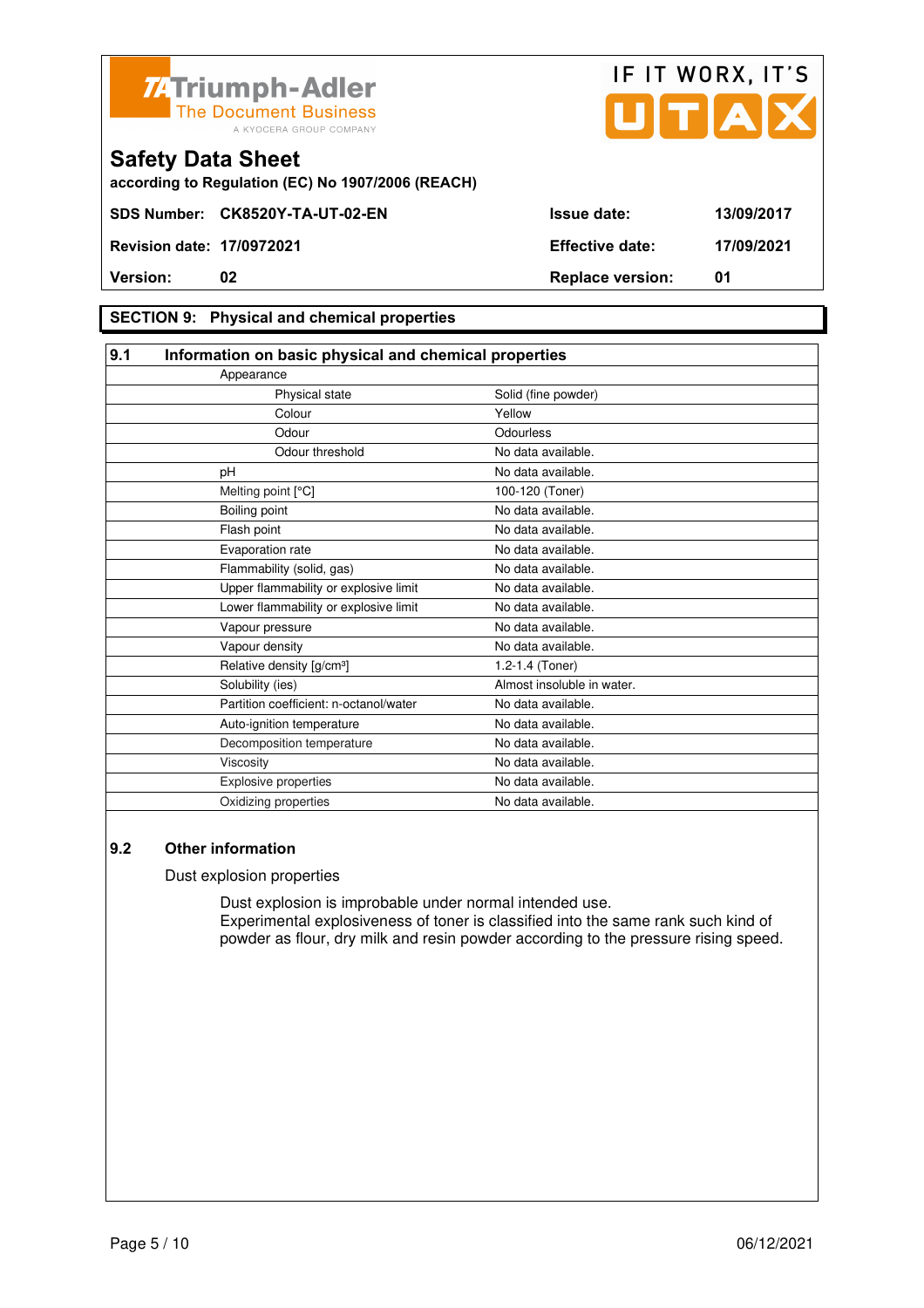

**according to Regulation (EC) No 1907/2006 (REACH)**



**Safety Data Sheet** 

| $155131011$ Galg. $111031$ EVE 1 | LIIVUUVU UULU.          | . |
|----------------------------------|-------------------------|---|
| <b>Version:</b>                  | <b>Replace version:</b> |   |

### **SECTION 10: Stability and reactivity**

## **10.1 Reactivity**  No data available. **10.2 Chemical stability**  This product is stable under normal conditions of use and storage. **10.3 Possibility of hazardous reactions** Hazardous reactions will not occur. **10.4 Conditions to avoid**  None specified. **10.5 Incompatible materials**  None specified. **10.6 Hazardous decomposition products**  Hazardous decomposition products are not to be produced. **SECTION 11: Toxicological information 11.1 Information on toxicological effects**  Based on available data, the classification criteria listed below are not met. **Acute toxicity**   $\text{Oral (l D<sub>0</sub>)}$   $\rightarrow$  2000 mg/kg (rat)\* (Toner)

| $U$ al (L $U_{50}$ )              | $>$ 2000 Hig/Ng (Tat) (TOHEL)                                               |
|-----------------------------------|-----------------------------------------------------------------------------|
| Dermal $(LD_{50})$                | No data available (Toner).                                                  |
|                                   | Inhalation $(LC_{50}(4hr))$ > 5.0 mg/l (rat) <sup>*</sup> (Toner)           |
| <b>Skin corrosion/irritation</b>  |                                                                             |
| Acute skin irritation             | Non-irritant (rabbit)* (Toner)                                              |
| Serious eye damage/irritation     |                                                                             |
| Acute eye irritation              | Minimal irritant (rabbit)* (Toner)                                          |
| Respiratory or skin sensitization |                                                                             |
| Skin sensitization                | Non-sensitising (mouse)* (Toner)                                            |
| <b>Germ cell mutagenicity</b>     |                                                                             |
|                                   | Ames test is negative (Toner)<br>*(based on test result of similar product) |
| Information of ingredients:       |                                                                             |
|                                   | No mutagen according to MAK, TRGS905 und (EC) No 1272/2008 Annex VI.        |
|                                   |                                                                             |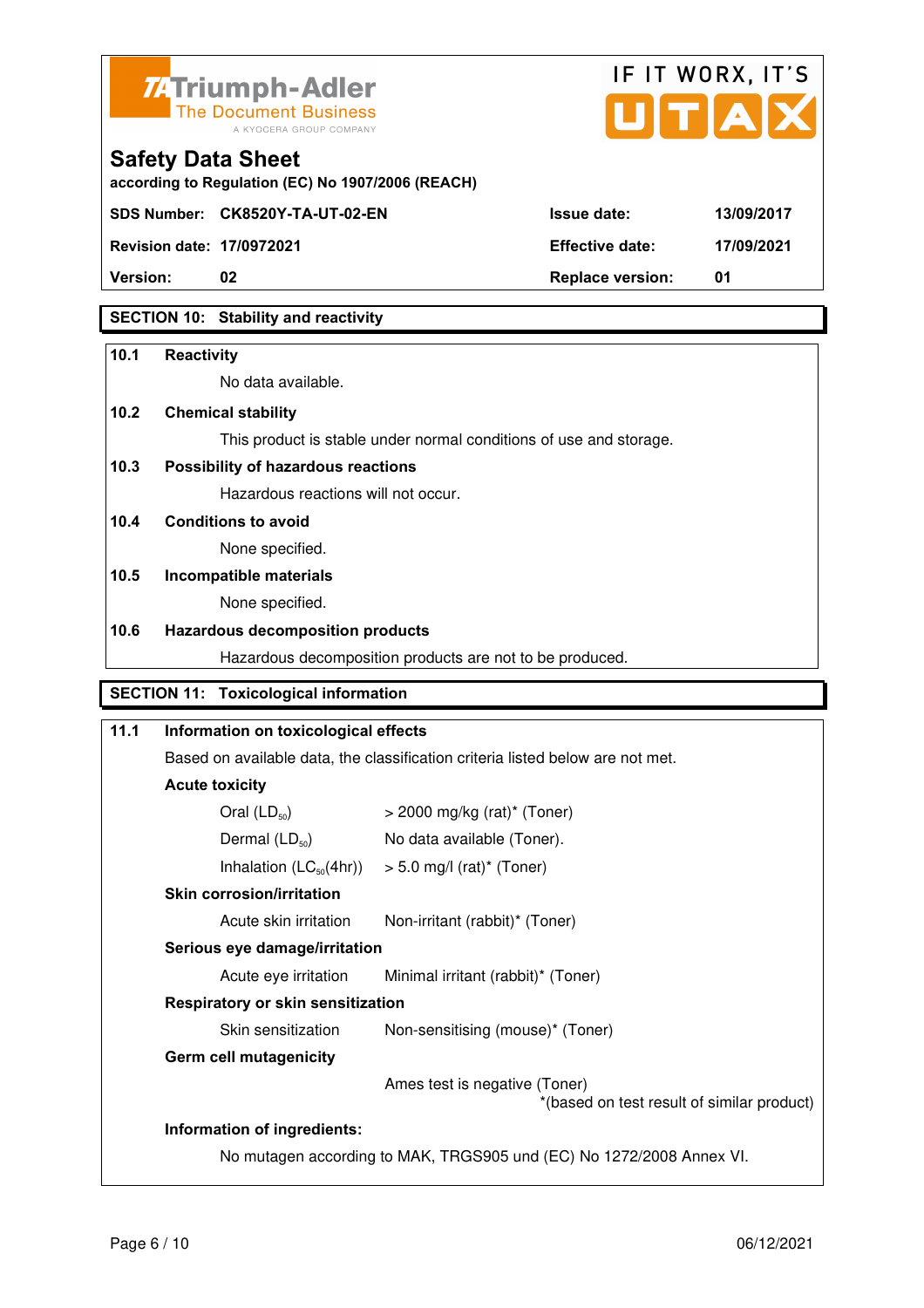



| according to Regulation (EC) No 1907/2006 (REACH) |  |  |
|---------------------------------------------------|--|--|

| <b>Version:</b>                  | 02                              | <b>Replace version:</b> | 01         |
|----------------------------------|---------------------------------|-------------------------|------------|
| <b>Revision date: 17/0972021</b> |                                 | <b>Effective date:</b>  | 17/09/2021 |
|                                  | SDS Number: CK8520Y-TA-UT-02-EN | <b>Issue date:</b>      | 13/09/2017 |

### **11.1 Carcinogenicity**

**Safety Data Sheet** 

#### **Information of ingredients:**

 No carcinogen or potential carcinogen (except Titanium dioxide) according to IARC, Japan Association on Industrial Health, ACGIH, EPA, OSHA, NTP, MAK, California Proposition 65, TRGS 905 and (EC) No 1272/2008 Annex VI.

 The IARC re-evaluated Titanium dioxide as a Group 2B carcinogen (possibly carcinogenic to humans) as the result of inhalation exposure test in rats. But, oral/skin test does not show carcinogenicity (2). In the animal chronic inhalation studies for Titanium dioxide, the lung tumour was observed only in rats. It is estimated that this is attributed to the overload of rat´s lung clearance mechanism (overload phenomenon) (3). The inhalation of excessive Titanium dioxide does not occur in normal use of this product. Also, epidemiological studies to date have not revealed any evidence of the relation between occupational exposure to Titanium dioxide and respiratory tract diseases.

#### **Reproductive toxicity**

#### **Information of ingredients:**

 No reproductive toxicant according to MAK, California Proposition 65, TRGS 905 und (EC) No 1272/2008 Annex VI.

| <b>STOT-single exposure</b>   | No data available. |
|-------------------------------|--------------------|
| <b>STOT-repeated exposure</b> | No data available. |
| <b>Aspiration hazard</b>      | No data available. |

#### **Chronic effects**

 In a study in rats by chronic inhalation exposure to a typical toner, a mild to moderate degree of lung fibrosis was observed in 92% of the rats in the high concentration (16 mg/m<sup>3</sup>) exposure group, and a minimal to mild degree of fibrosis was noted in 22% of the animal in the middle (4mg/m<sup>3</sup>) exposure group (1). But no pulmonary change was reported in the lowest  $(1 \text{mg/m}^3)$  exposure group, the most relevant level to potential human exposures.

**Other information** No data available.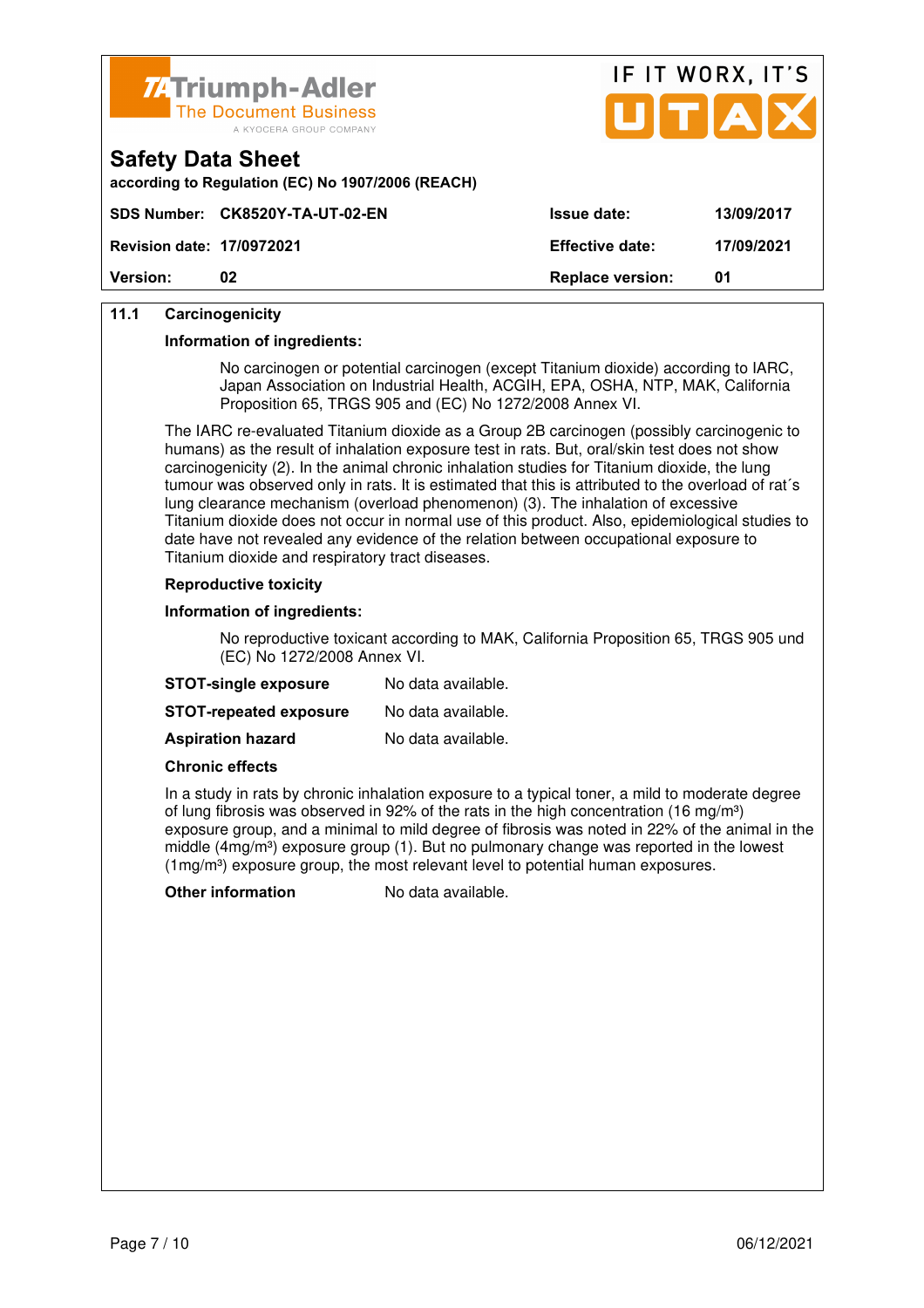

|      |                        | IF IT WORX, IT'S<br>JITIAIX |
|------|------------------------|-----------------------------|
| ACH) |                        |                             |
|      | <b>Issue date:</b>     | 13/09/2017                  |
|      | <b>Effective date:</b> | 17/09/2021                  |
|      |                        |                             |

according to Regulation (EC) No 1907/2006 (REA

**SDS Number: CK8520Y-TA-UT-02-EN** 

**Revision date: 17/0972021 Effective date: 17/09/2021** 

**Version: 02 Replace version: 01** 

### **SECTION 12: Ecological information**

#### **12.1 Toxicity**

No data available.

### **12.2 Persistence and degradability**

No data available.

**12.3 Bio accumulative potential** 

No data available.

#### **12.4 Mobility in soil**

No data available.

#### **12.5 Results of PBT and vPvB assessment**

No data available.

#### **12.6 Other adverse effects**

No additional information available.

### **SECTION 13: Disposal considerations**

### **13.1 Waste treatment methods**

 Do not attempt to incinerate the toner container or unit and the waste toner yourself. Dangerous sparks may cause burn. Any disposal practice should be done under conditions which meet local, state and federal laws and regulations relating to waste (contact local or state environmental agency for specific rules).

### **SECTION 14: Transport information**

#### **14.1 UN-number**

None.

**14.2 UN Proper shipping name** 

None.

**14.3 Transport hazard class(es)** 

None.

### **14.4 Packing group**

None.

#### **14.5 Environmental hazards**

None.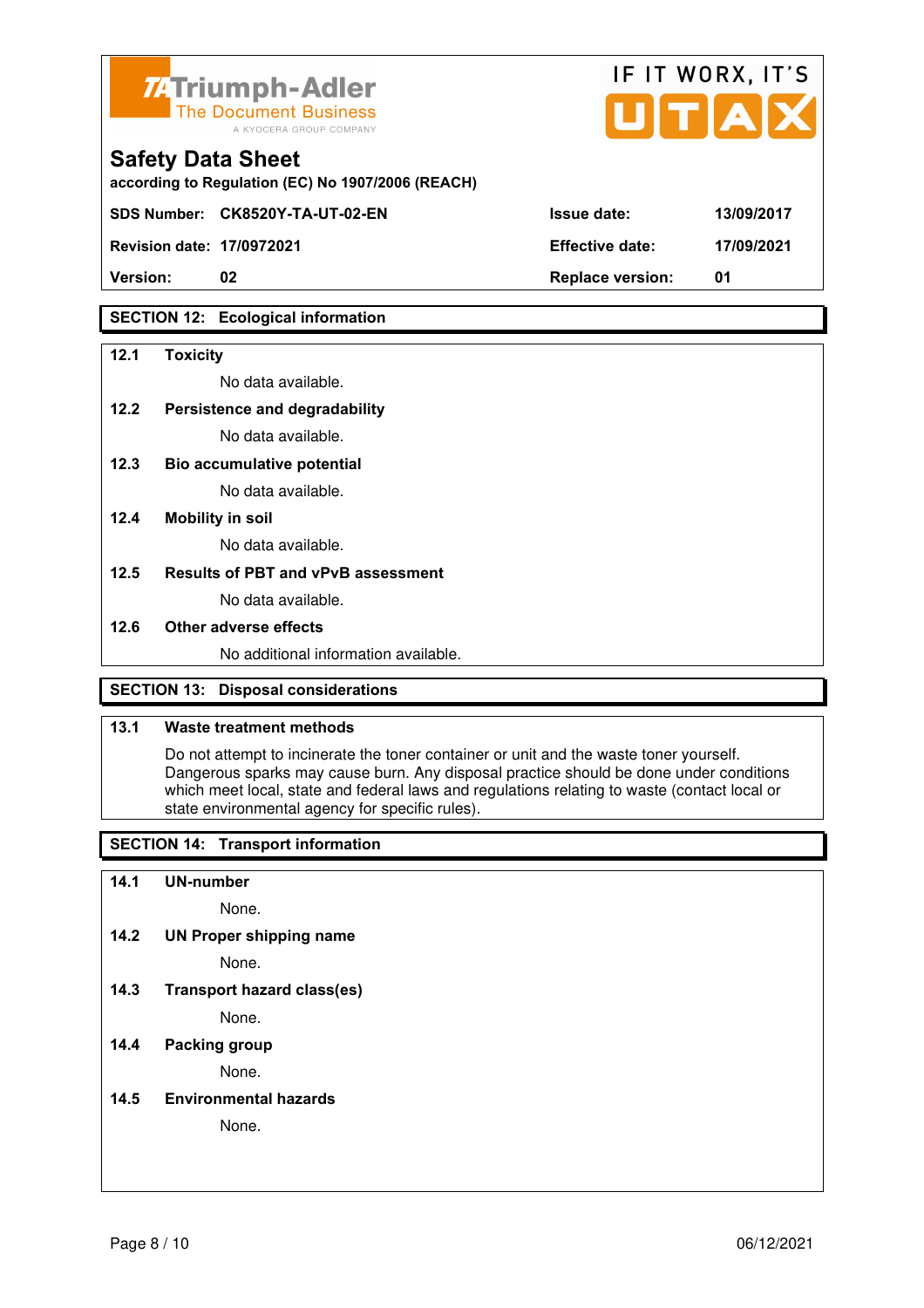



**according to Regulation (EC) No 1907/2006 (REACH)**

|                                  | SDS Number: CK8520Y-TA-UT-02-EN | <b>Issue date:</b>      | 13/09/2017 |
|----------------------------------|---------------------------------|-------------------------|------------|
| <b>Revision date: 17/0972021</b> |                                 | <b>Effective date:</b>  | 17/09/2021 |
| <b>Version:</b>                  | 02                              | <b>Replace version:</b> | 01         |
|                                  |                                 |                         |            |

### **14.6 Special precautions for user**

No additional information available.

## **14.7 Transport in bulk according to Annex II of MARPOL73/78 and the IBC Code** Not applicable.

### **SECTION 15: Regulatory information**

### **15.1 Safety, health and environmental regulations/legislation specific for the substance or mixture**

#### **EU-regulations**

Regulation (EC) No 1005/2009 (on substances that deplete the ozone layer, Annex I and II): Not listed.

Regulation (EU) 2019/1021 (on persistent organic pollutants, Annex I as amended):

Not listed.

 Regulation (EU) No 649 /2012 (concerning the export and import of dangerous chemicals, Annex I and V as amended):

Not listed.

 Regulation (EC) No 1907/2006 REACH Annex XVII as amended (Restrictions on use): Not listed.

Regulation (EC) No 1907/2006 REACH Annex XIV as amended (Authorizations):

Not listed.

#### **US-regulations**

All ingredients in this product comply with order under TSCA.

#### **Canada regulations**

 This product is not a WHMIS-controlled product, since we consider it as a manufactured article.

#### **15.2 Chemical Safety Assessment**

No data available.